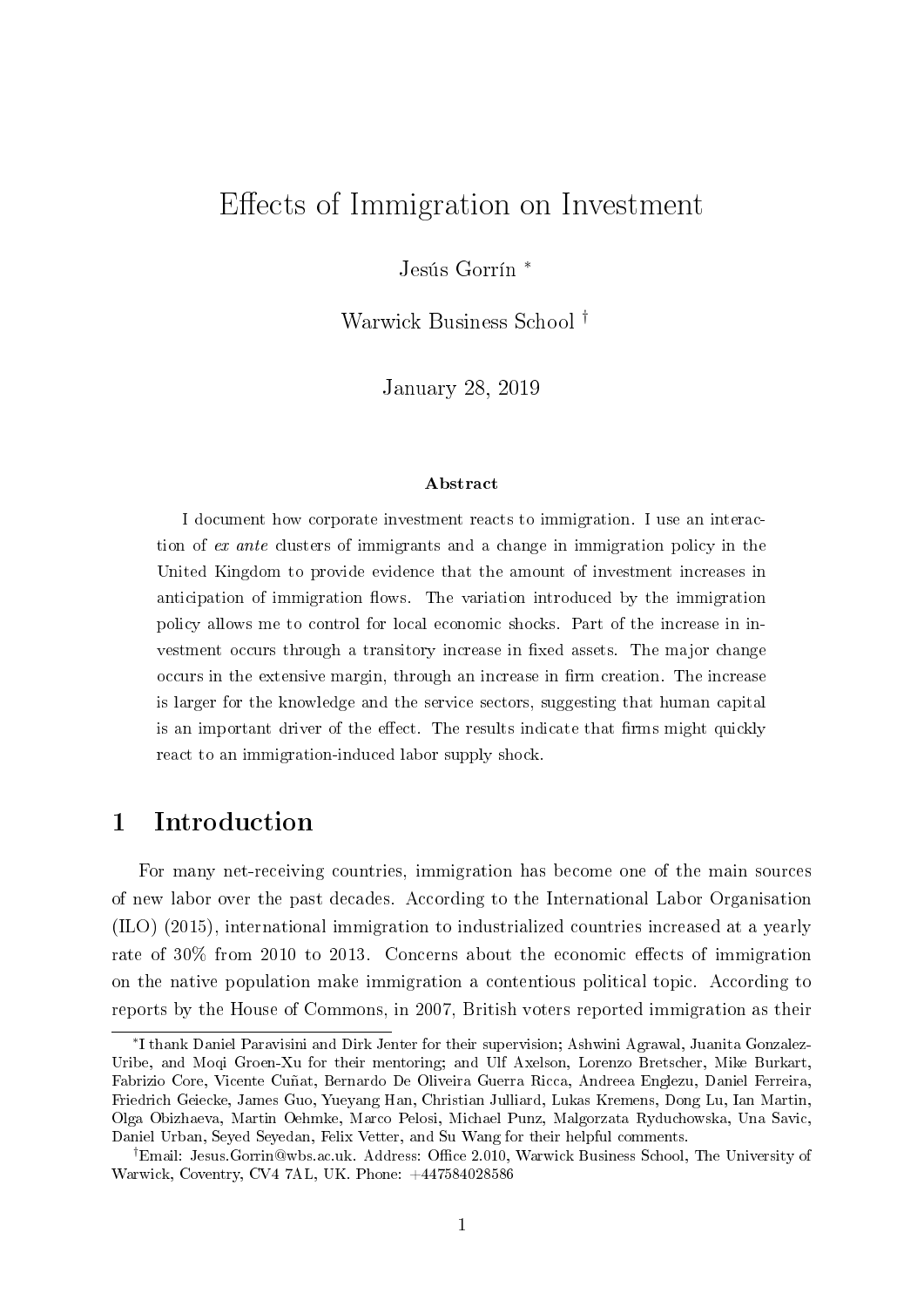biggest policy concern (Lang, 2008). Polls also suggest that the Brexit vote in the United Kingdom is connected to voter's attitudes toward immigration. An Ipsos poll documents that one week before the 2016 referendum on Britains membership in the European Union, more than half of voters supporting Leave considered immigration a key issue.<sup>1</sup>

The main economic arguments against immigration focus on its potential negative short-term wage effects. The logic sounds simple: immigration increases labor supply and, therefore, decreases labor costs. Finding these negative wage effects in the data. however, is difficult. According to Peri (2014), in 27 empirical studies, estimates of elasticities of wages to increases in the share of immigrant workers range from -0.8 to  $+0.8$ , with most studies reporting a zero effect.

My paper contributes to the debate by examining how corporate investment adjusts to labor supply increases caused by immigration. If investment adjusts contemporaneously to labor, average wages might not decrease. To empirically measure the relationship between immigration and investment, I explore a unique natural experiment that increased immigration to the United Kingdom: a change in policy that gave full working rights to nationals from countries admitted to the EU in 2004. I use a difference-in-differences strategy. Thereby, I combine the policy change with cross-sectional variation from ex ante clusters of immigrants to provide reduced-form estimates of the effects of immigration on investment and firm creation.

The results show different responses of investment to immigration in the intensive and the extensive margins. First, for the intensive margin, firms located in districts with higher  $ex$  ante immigration exposure show a significant increase in fixed asset investments after the EU expansion announcement. A one-standard-deviation increase in ex ante immigration exposure is associated with a  $1.9\%$  within-firm increase in long-term fixed assets. The increase in fixed asset investment is not significant when combining the effect of the policy announcement and the implementation. Fixed assets do not increase more after the implementation of the policy. Furthermore, total within-firm assets do not significantly change either after announcement or after implementation of the policy. These results suggest a simple, yet powerful, explanation for why labor costs do not drop on average even if immigration increase labor supply: long-term adjustments to capital investment may occur in anticipation of the labor supply increase.

Second, for the extensive margin, the results show a significant increase in the incorporation of new firms after the open policy announcement and a further significant increase after the implementation. A one-standard-deviation increase in ex ante immigration exposure leads to a  $1.78\%$  increase in the number of firms incorporated. The data show an additional increase of  $3\%$  in the number of incorporated firms after the policy implementation. The increase is significant when combining the effect of the policy announcement

<sup>1</sup>See https://www.ipsos.com/ipsos-mori/en-uk/immigration-now-top-issue-voters-eu-referendum.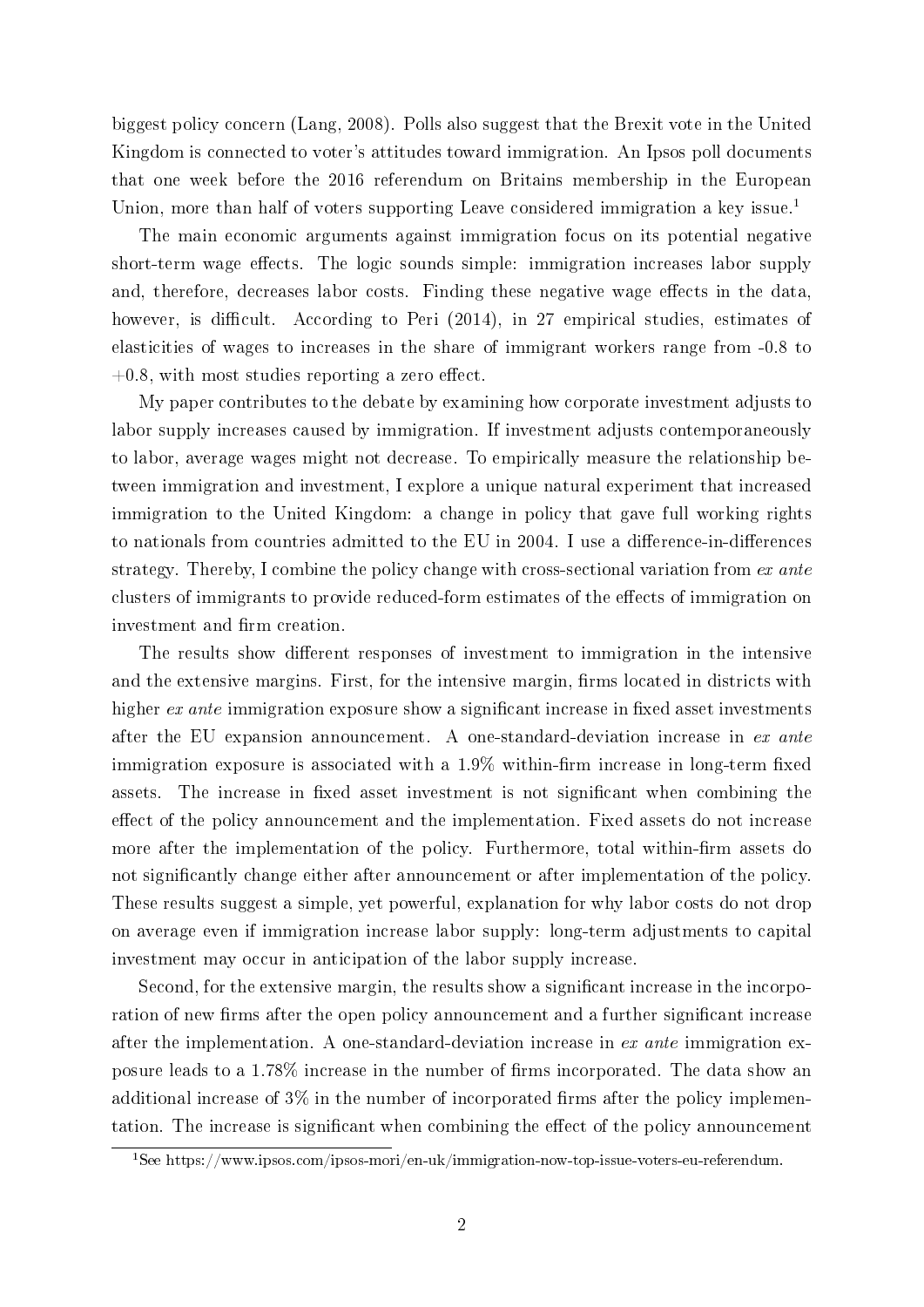and implementation. Using the interaction between the policy announcement and the  $ex$ ante immigration clusters as an instrument, a 0.5% immigration-induced labor supply increase—the average UK labor force growth—translates into a  $17.5\%$  increase in the number of total incorporated firms.

Next, I examine whether there are heterogeneous effects across the different sectors. Whether firm adjustments occur through the expansion of existing firms or through the incorporation of new firms depends on the sector. For construction, there is a persistent increase in both fixed assets and total assets. The IV estimation reports that a  $0.5\%$ immigration-induced labor supply shock translates into a  $5\%$  within-firm increase in fixed capital investment for all firms in the construction sector.

For firm creation, the effects are larger in sectors that rely on human capital or that provide services. Following Jeffers (2017), I define knowledge-intensive sectors based on the type of occupations employed in the industry. I define knowledge firms as those with a main classification in computer programming, information technologies, architecture, business consulting, engineering technical consulting, research, design, health, or education.<sup>2</sup> New firm incorporation significantly increases both in the knowledge and in the service sector in districts with higher immigration. These increases are associated with a fundamental shift in the economic environment. The average firm in these sectors becomes smaller. Existing firms in the service sector significantly decrease their total assets. For the knowledge sector, there is also a decrease in existing firms assets, but it is not significant.

Regarding changes in wages, this paper shows that wages do not significantly change at the district level. The same results hold for the average remuneration within firms and when separating firms by sectors of the economy. Moreover, the signs of the estimates are not consistent. In construction, where adjustments occur through increases in fixed capital, the sign of the estimated wage elasticity is positive. In the knowledge and the service sectors, where adjustments occur through an increase in the number of firms, the signs are negative. However, in all of these sectors, the wage effects are insignificant for the average worker in pre-existing firms.

The results in this paper offer a potential explanation for why prior studies have failed to find large effects for immigration-induced labor supply increases on wages. In a model with constant returns to scale, a labor supply increase generates negative short-term wage effects if firms do not invest enough. The lack of investment causes the marginal value of labor to decrease in the short-term. As my results suggest, if investment adjusts in anticipation of labor flow increases, the transfer from workers to capital need not occur. Investment decisions can also depend on immigration itself. Immigrants could set up new firms or bring human capital necessary for the expansion of certain industries. This

<sup>&</sup>lt;sup>2</sup>The exact industries are reported in the Appendix.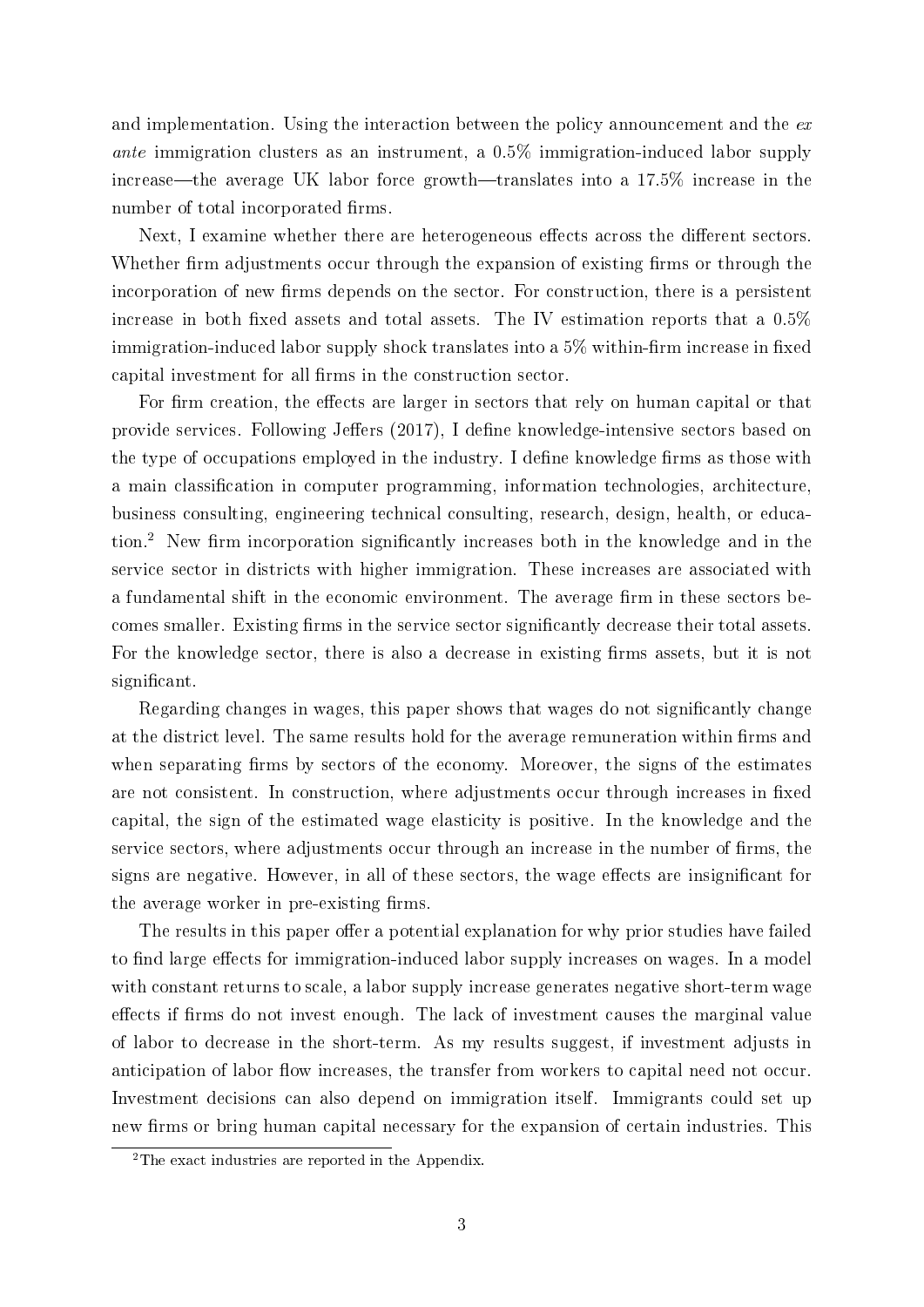paper also provides evidence of this mechanism.

Immigration has potential benefits: it can change the talent pool and offer incentives to create new firms. A varied workforce can also improve the development of certain sectors and reduce incentives for outsourcing (Ottaviano, Peri, and Wright (2013). If capital flows to areas in which it is scarce in relation to incoming labor, the economy enjoys the benefits of immigration without paying the short-term economic costs in terms of lower wages.<sup>3</sup> Moreover, not all immigration is equal. If immigration generates positive changes in the skill composition of workers, then complementarities with capital can smooth out the wage effects (Lewis, 2013; Friedberg and Hunt, 1995).

Studying the relationship between immigration and investment is challenging because the potential endogeneity concerns are many. Immigrants may settle in places where growth is already expected.

This paper addresses these concerns using the following strategy. First, I rely on a pre-determined cross-sectional measure related only to the immigrant group treated by the policy. This strategy relies on the observation that immigrants relocate to places where their peers are, rather than to places where the economy grows regardless of immigration. Nonetheless, the existing immigration clusters could already predict future growth patterns. Area-time dummies restrict the effects to the local level. For endogeneity to arise, the immigrant group needs to predict economic growth at a local level that is smaller than a city. Because of the policy change, the empirical strategy can control for unobservable time-invariant differences at the district level when studying firm creation. Third, I rely on micro data at the firm-level to determine the intensive margin effects. I use firm-level fixed effects to control for the firms time-invariant characteristics. The paper presents evidence that parallel trend assumptions are likely to hold for the variables of interest in the period before the policy. Assuming the trends would have remained parallel in the absence of the policy change, the reduced-form estimates have a causal interpretation.

The paper also explores mechanisms that explain the main results in firm-level investment and in firm creation. Categorizing firms by their board composition in 2001, I examine whether firm-level investment and employment decisions are related to the cultural proximity between firm directors and the immigrants in a specific location.<sup>4</sup> There is no evidence that firms with Eastern European majority boards increase their fixed assets or employ more workers than their counterparts in the same district.

On the other hand, both UK and Eastern European nationals create more firms after the immigration shock. This suggests that new British entrepreneurs also benefit from

<sup>&</sup>lt;sup>3</sup>Some groups may still be harmed if new immigrants compete with workers from certain levels of skill, as discussed by Borjas (1999) and Borjas (2003). Also, Card (2009) discusses the effects of immigration on inequality.

<sup>4</sup>This is the channel explored by Burchardi and Hassan (2013).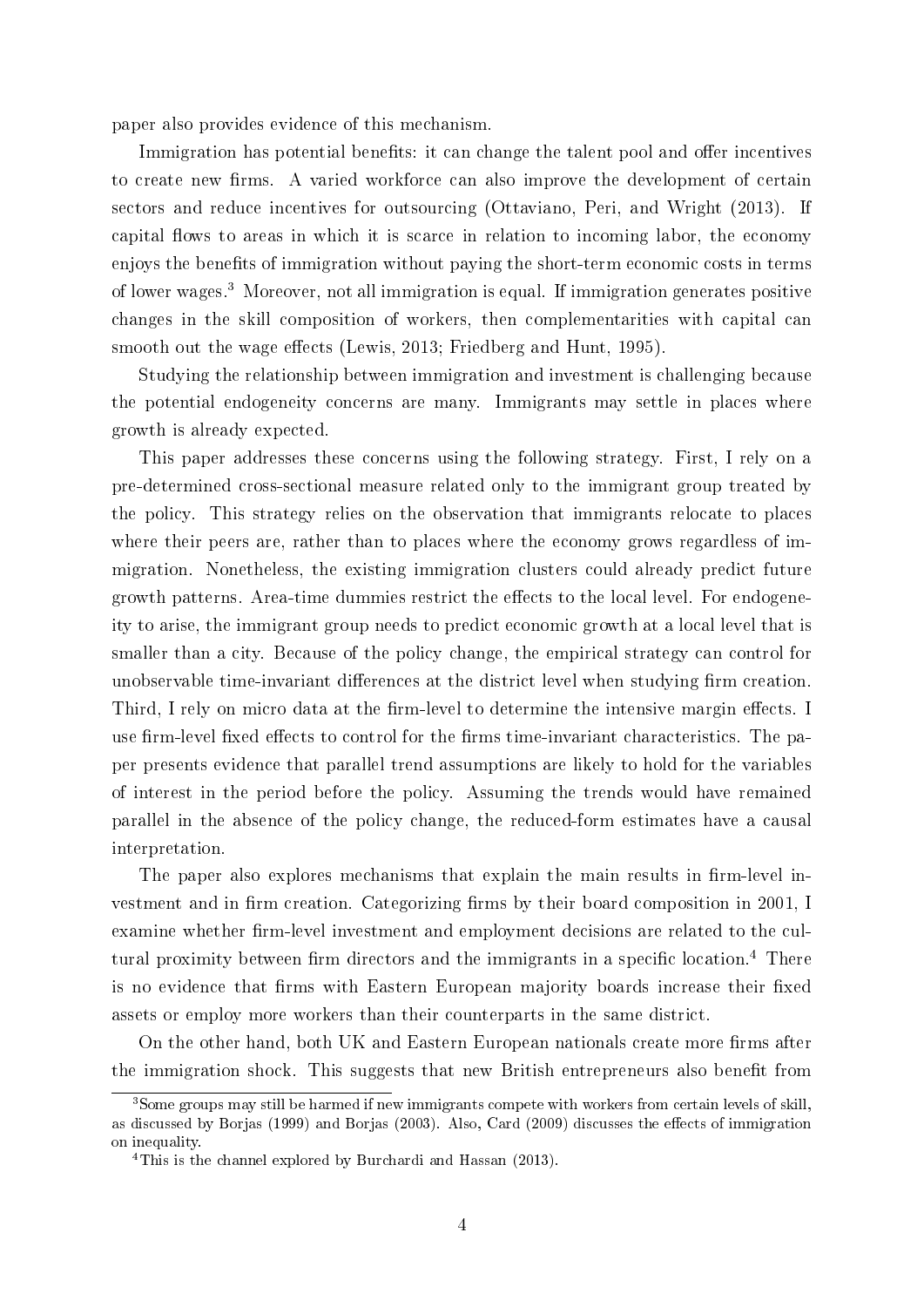increased immigration. Furthermore, the rate of firms created by Eastern European directors as a proportion of the total increases significantly. These results suggest that firm creation is driven by immigrants and not by previously existing social or cultural ties.

Another potential mechanism behind the increase in investment is the change in the skill mix that immigration brings. If immigration is predominantly low-skill, immigration might substitute capital because immigrants take jobs in danger of automation (Lewis, 2011). If immigration is predominantly high-skill then it complements capital (Friedberg and Hunt, 1995). Manacorda, Manning, and Wadsworth (2012) provide evidence that, over the past two decades, high-skill workers tend to immigrate to the United Kingdom. I complement that evidence in three ways.

First, the data show a significant increase in firm creation in the knowledge sector, evidence that is in line with the findings of Ashraf and Ray  $(2017)$  for the United States. Local-level immigration exposure is associated with a significant increase in the number of firms incorporated in the knowledge sector, which, by definition, relies on specialized labor. Second, I show that, after the immigration policy shock, the educational attainment of Eastern European immigrants, compared to that of natives, signicantly improves. Third, the data show that the remuneration to the highest-paid director within firm significantly drops in the service sector. There are also negative effects for directors in the knowledge sector, but they are not significant. For average workers, the effect is never significant and the magnitude is smaller. Hence, the negative effects on compensation concentrate in the higher part of the income distribution within the firm. The negative wage effects for the best paid support the hypothesis that, in this setting, immigration increases competition in the top part of the skill distribution.

This paper contributes to three strands of literature. First, I study the interaction between labor markets and firm-level decisions. Like in Dustmann and Glitz (2011) and Ashraf and Ray (2017), I document results opposite to the economic literature that shows substitution among immigrants and capital investment (Lewis, 2011). My results show that, in the short run, immigrant labor can complement capital investment in industries like construction. Furthermore, immigration can also generate adjustments in the creation of new rms in sectors that rely on human capital. Two key elements are necessary for this result to occur: first, the change in the skill composition of immigrants and, second, UK policies. More specifically, Eastern European immigration to the United Kingdom, in terms of educational attainment, tends to be of higher skill after the immigration policy change, and the open border policy in the United Kingdom did not cap legal immigration from Eastern Europe, but allowed a delay between the announcement and the implementation.

I contribute, empirically, to the extensive finance and macroeconomic literature on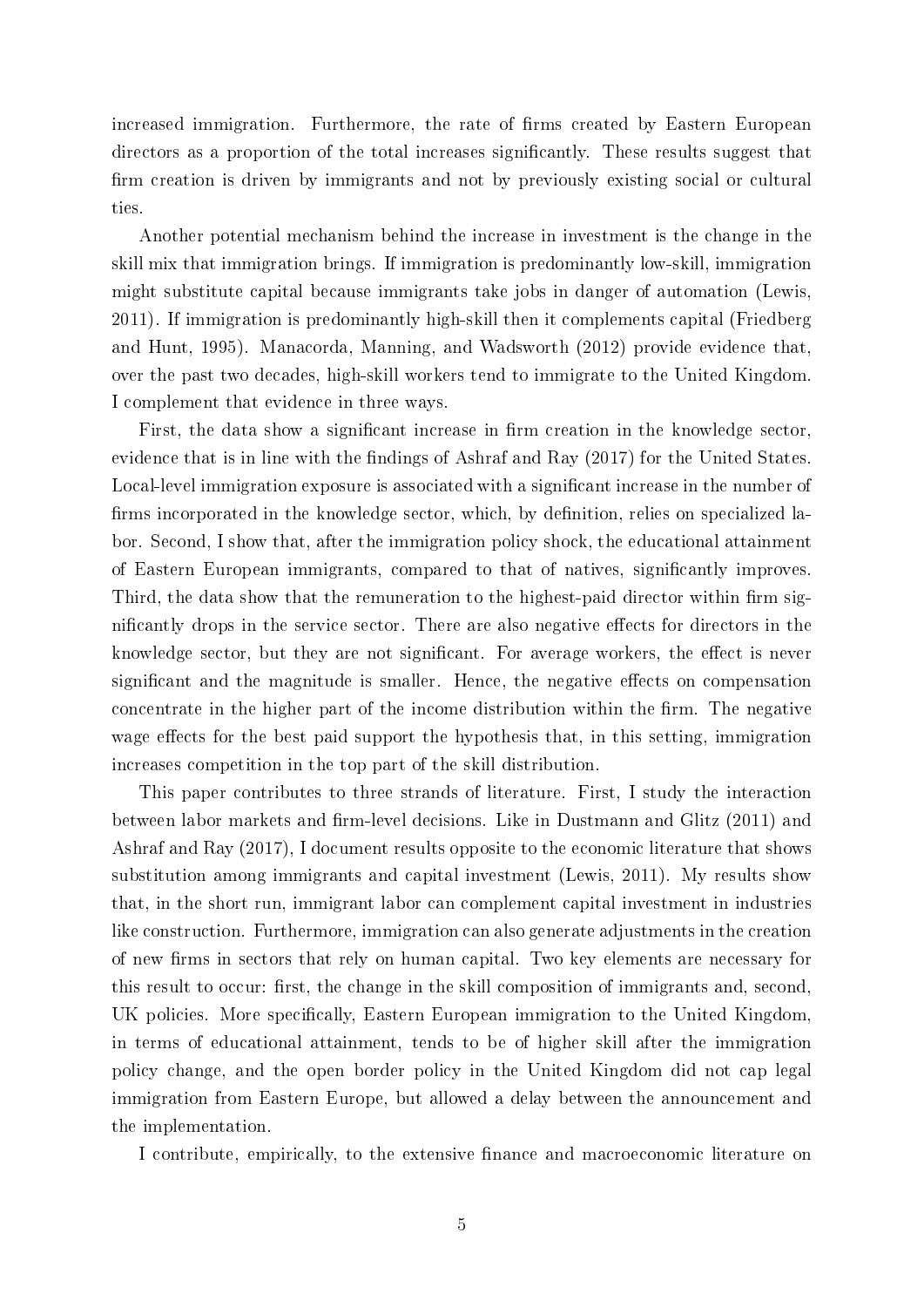capital adjustments. Capital investments take time. There are costs of maintaining capital to react to new investment opportunities (Mitchell, Pedersen, and Pulvino, 2007; Duffie, 2010). Moreover, fixed capital investments require both adjustment costs and that assets are not easily traded in secondary markets (Cooper and Haltiwanger, 2006). However, in the setting used in this paper, I show that fixed capital investments react in anticipation of labor flows in construction. In other sectors, such as the knowledge sector, which relies on human capital, or the service sector, which relies on labor-intensive tasks, adjustments arise through new entrepreneurial activity. My paper suggests immigration can also reduce barriers to entry when human capital is scarce. Entrepreneurship increases, although the average firm is smaller.

I also contribute to the extensive literature on the effects of immigration on labor markets (see Card, 1990; Borjas, 2001; Ottaviano and Peri, 2012; Peri, 2012; Ottaviano, Peri, and Wright, 2013). I provide additional evidence that average wages do not decrease when immigration increases. Finally, I document another positive link between immigration and entrepreneurship.<sup>5</sup> My interpretation of the results provided in this paper suggests a more nuanced view of the costs and the benets of immigration.

# 2 The immigration policy change

My analysis focuses on a major change in immigration policy in the United Kingdom triggered by the expansion of the European Union in 2004, a time during which the United Kingdom was a member.

After a long period of discussions, in April 2003, the EU announced the Treaty of Accession, with the objective of incorporating new members. The treaty implementation date was May 2004. The implementation of the treaty allowed immigration policy discretion for a limited period of time. Old EU members could delay working rights for nationals from new admitted countries for a maximum of 7 years. Only 3 older members—the United Kingdom, Sweden, and Ireland—allow nationals from incoming country members to work freely from May 2004.

For the case of the United Kingdom, foreign nationals from the newly admitted countries had the right to work conditional on registration to National Insurance. This registration did not provide welfare benefits. Furthermore, registration was not automatic. However, it was in the best interest of immigrants to register since it was a legal requirement.

The paper focuses on immigration from 8 newly admitted Central and Eastern European countries: Estonia, Latvia, Lithuania, Poland, Czech Republic, Slovakia, Slovenia

 ${}^{5}$ See Hunt (2011), Decker et al. (2014), and Fairlie and Lofstrom (2013).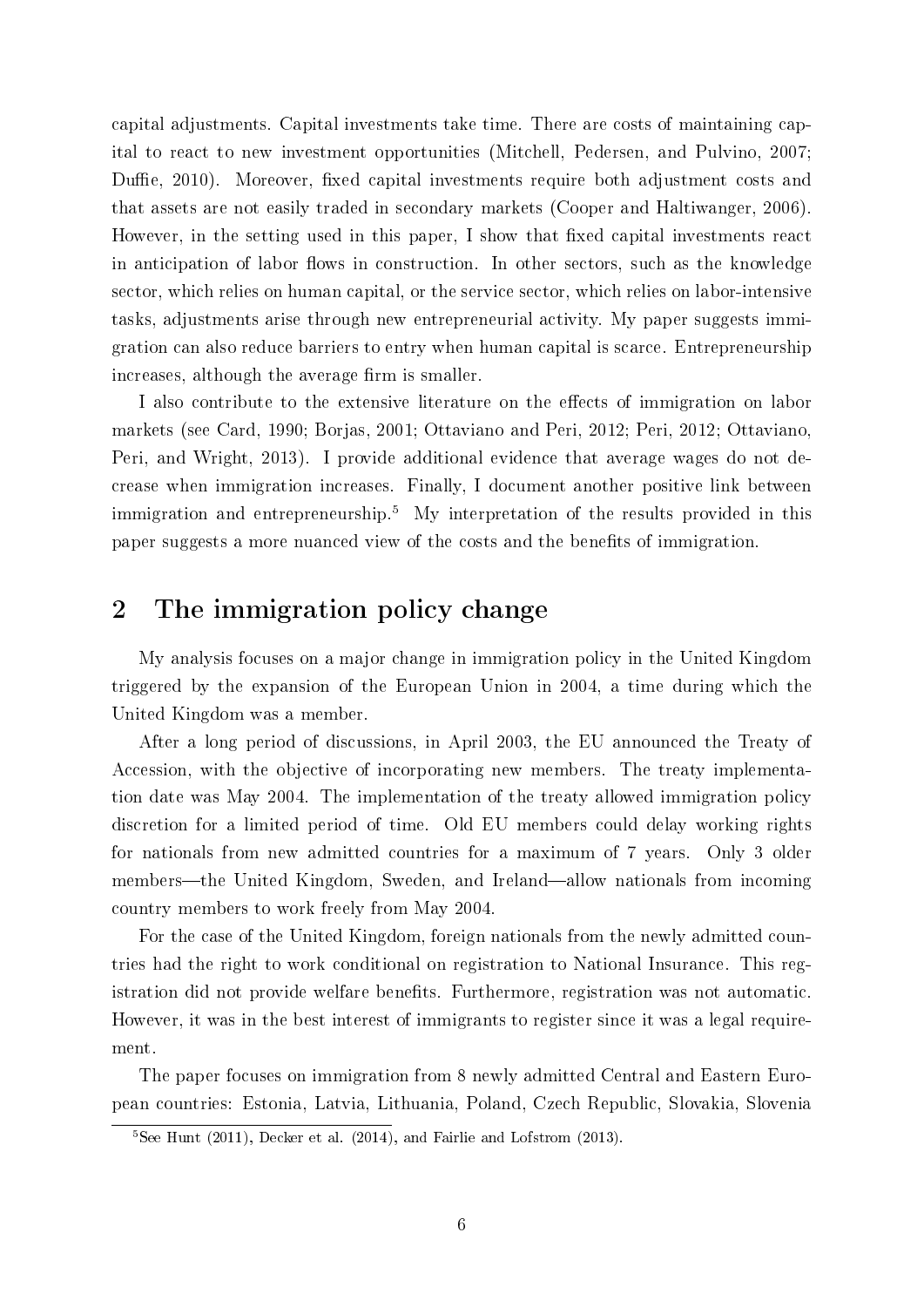and Hungary.<sup>6</sup> Figure 1 offers a summary of the immigration decisions across older EU members.

Following the policy change, the United Kingdom experienced a large inflow of people from Central and Eastern Europe. The amount of immigration was underestimated by the British government at the time of the policy implementation, partly because the government was expecting more EU countries to also grant full labor rights. A report by the Home Office (Casanova et al., 2003) estimated an influx of  $13,000$  long-term immigrants per year. According to gures from the Organisation of National Statistics (ONS), the number was closer to 50,000 per year. After the 2004 expansion and the subsequent open border policy, British attitudes toward immigration changed signicantly. According to an immigration report by the House of Commons (Lang, 2008), polls documented that in the 1990s only 5% of the British population considered immigration the most important issue in Britain. By 2007, the number increased to 40%. For the next EU expansion, the British government changed its policy. When the opportunity resurfaced in 2007 with new members, the British government decided not to open labor markets. In other words, for the subsequent expansion the United Kingdom adopted a restrictive policy similar to the ones adopted by other European countries in 2004. This policy is consistent with the idea that the British government decided to control immigration after the open border policy of 2004.

According to ONS data, National Insurance registrations increased after 2004, pointing to an important immigration-induced labor supply shock. As I show in Figures 2 and 3, the increase is driven by incoming nationals from Central and Eastern European countries. After the implementation of the open border policy, nationals from these countries of origin (commonly referred to as the EU8 group) became the most representative group in terms of registrations. They represented  $3.1\%$  of the registrations by 2002 and  $38.4\%$ by 2005. However, it does not seem that the increase came at the expense of a reduction in the number of new workers from other groups. Figure 2 shows that registrations remain constant for nationals from European countries with pre-existing labor rights (EU15) after the policy. Figure 3 reveals that nationals from other European countries not yet admitted to the EU, but that would be admitted in 2007, registered at the same rate.<sup>7</sup> Therefore, the policy expanded the number of workers and should not be interpreted as a mere recomposition of the immigrants that were admitted as workers in the United Kingdom.

 $6$ Malta and Cyprus were also admitted, but their effect was small and, for historical reasons, they already had some rights in the United Kingdom. Moreover, their population inside the United Kingdom was not large enough to be reported at the local level in the Census.

<sup>7</sup>The same patterns emerge if I use registrations of workers from the rest of Europe.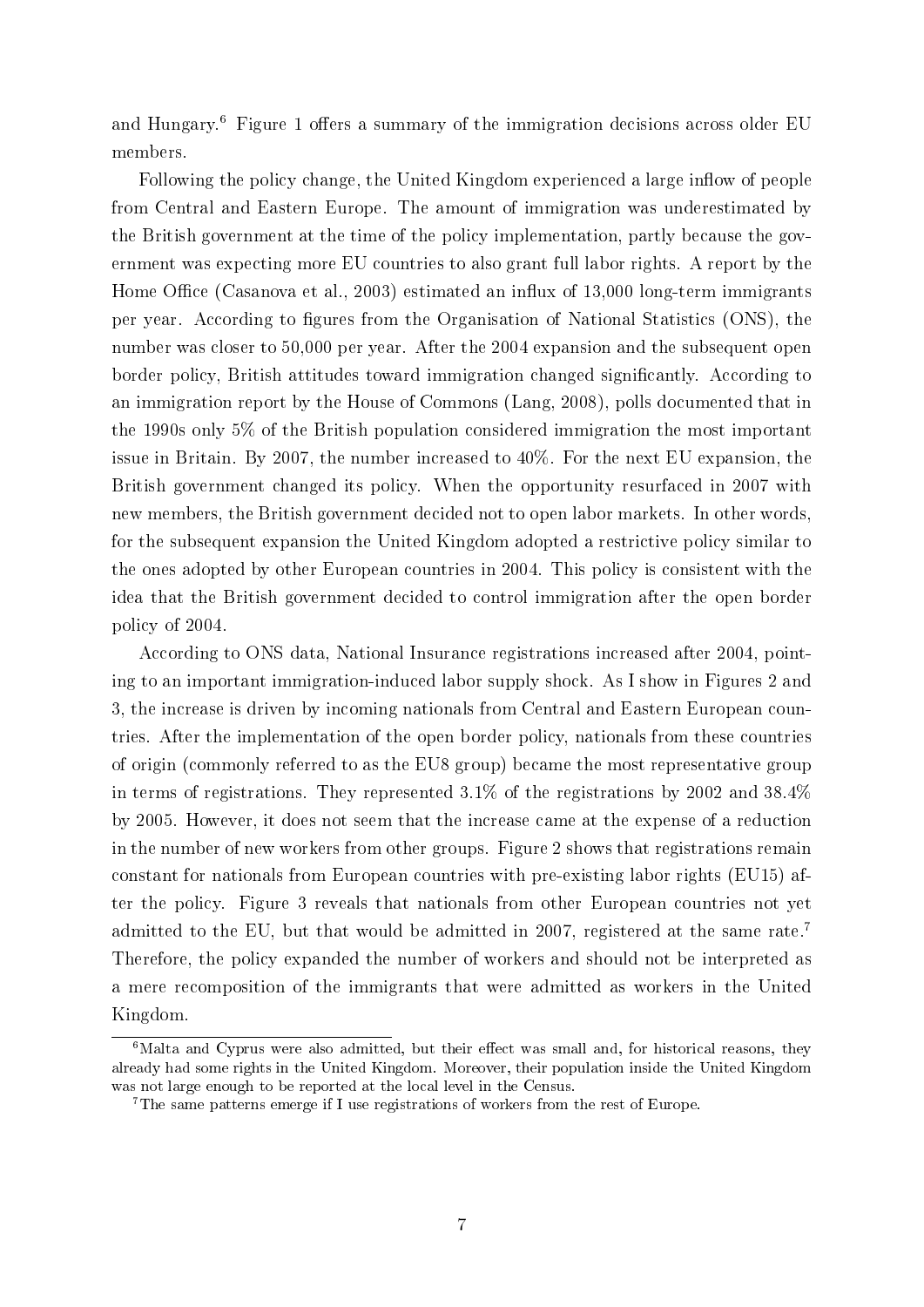## 3 Data

## 3.1 Employment and National Insurance data

To measure immigration at the district level, I use both employment data from the Department of Work and Pensions and census data from the Organisation of National Statistics (ONS). After the EU expansion of 2004, nationals from the newly admitted countries needed to register a National Insurance number to obtain the right to work in the United Kingdom. Figure 1 represents the number of national insurance numbers registered by year. I divide the registrations into two groups: nationals from new countries and nationals from countries that were already part of the EU. The figure shows that, after the policy change, registrations from the new group surpassed those from the original EU members.

National Insurance number (NINO) registrations are not a measure of long-term immigration, and they do not account for immigrates who return to their native country. Registrations only account for the district in which immigrants register their intention to work in the United Kingdom. For registration, any immigrant needs a UK address. This address determines the district of registration.

Despite its problems, not accounting immigrates that return and accounting for registration near the first address of the registrant, the number of NINO registrations is the best possible measure in this paper for several reasons. First, long-term immigration is normally measured at the local level in the census, but my analysis requires a higher frequency. To determine the effects of new immigration on investment, I need at least yearly data. Therefore, I use NINO registrations as a proxy.

I aggregate labor data at the district level. Because of the availability of data, my analysis is restricted to England. I use the 326 English districts to construct the summary statistics. The average population of a district, as of 2002, is approximately 92,000 people with a standard deviation of 63,042 people. In terms of population, English districts are comparable to counties in the United States.

In Table 1, I provide the summary statistics for the National Insurance number (NINO) registrations and employment data both after and before the 2004 EU expansion. The total number of NINOs by any country of origin doubled after the EU expansion, going from  $842.9$  to  $1,556.3$  registrations. Most of the increase is related to the inflow of nationals from countries admitted in 2004 (the EU8 group). Before the change, an average of 34.3 EU8 workers registered in a specific district, but after the policy change, registrations increased to 572.1 per district. This number made the EU8 group the largest source of registrations, surpassing the previous dominant group: the old EU members who had free labor mobility since the 1990s. Between 2004 and 2007, one-third of all NINO registrations to foreigners in England were issued to nationals of countries admitted to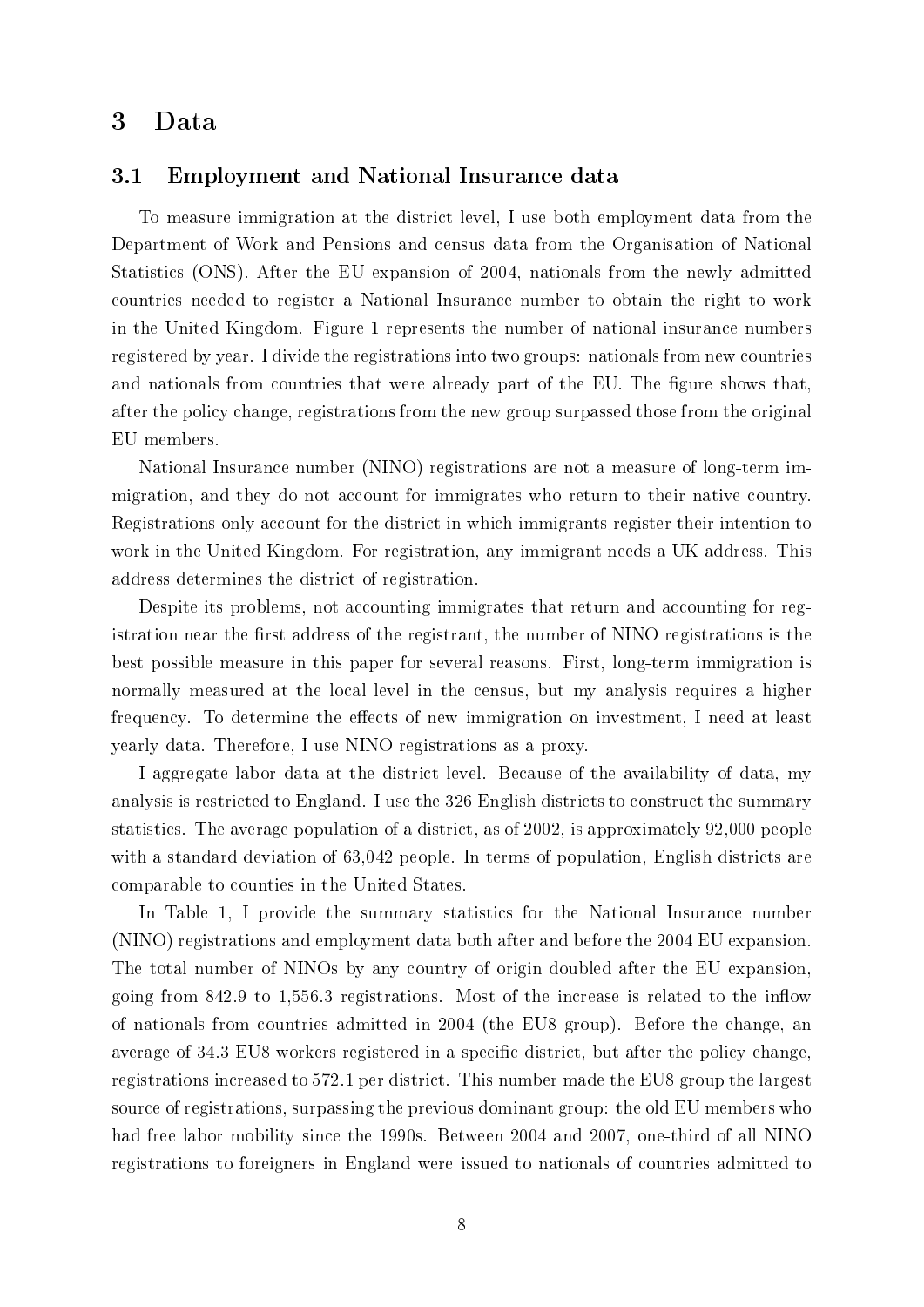the EU in 2004.

In the census, the data are reported at the local level, which is, in some cases, smaller than the district level. When a local authority does not form a unique district, I aggregate the data at the district level. Mapping between local authorities and districts is not oneto-one, because sometimes a local authority belongs to multiple districts. If this is the case, I assign each local authority to a single district based on how much of the territory belongs to the local authority.

I use 2001 census data to construct the pre-existing immigration cluster measures. The measure is constructed using the percentage of workers from Central and Eastern European origins. The 2001 census does not provide the EU8 subdivision. I use a proxy that accounts for the number of people from EU8 plus Romania and Bulgaria. An average of 2.3\%  $(SD = 2.1\%)$  of workers have this origin as of 2001.

## 3.2 Firm directors' data

The data are retrieved from Bureau van Dijk's ORBIS and FAME firm databases. The data on directors (board members) cover the entire universe of firms in the United Kingdom.

Tables 2 and 3 provide firm-level summary statistics for the characteristics of the board of directors. Table 2 provides information about the board characteristics for all firms in the United Kingdom that were incorporated by 2000. Firms established before the policy have boards with a similar nationality composition over time.<sup>8</sup> Around 91% of directors are British. This proportion slowly increases over time. Likewise, the proportion of EU directors remains relatively flat over time. Around  $4.5\%$  of directors are nationals from old EU members. Only 0.08% are nationals from countries that were admitted by the EU in 2004 (EU8).

On the other hand, there seems to be a structural change on the board composition for younger firms. Table 3 provides information for the composition of newly created firms by the firms year of incorporation. Firms created after 2000 are more diverse in terms of the nationalities of the directors. The proportion of directors from countries admitted before 2004 (EU15) increased from 4.6% in 2000 to a maximum of 9.6% in 2006. Similarly, the percentage of board members from EU countries admitted in 2004 (EU8) increased from  $0.08\%$  to almost 1\% by 2008.

 ${}^{8}$ This does not mean that director turnover is zero. These results could be driven by two reasons: (1) the persistence of directors or (2) the replacement of directors with other directors who have a similar origin.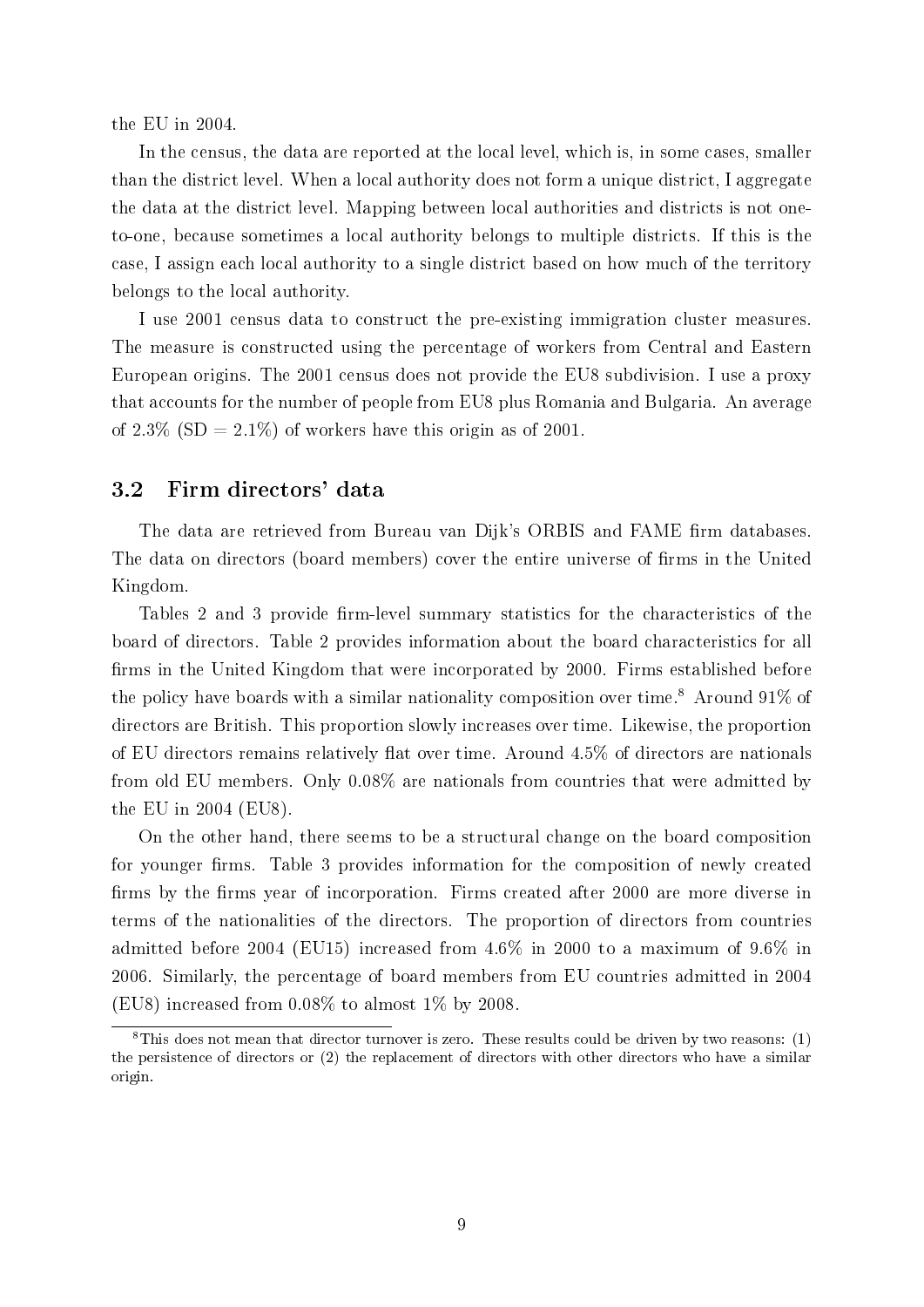## 3.3 Firm financial data

I collect the financial data from BvD's FAME database.<sup>9</sup> To study firm-level employment, I restrict the sample to firms that report at least one employee between 2001 and 2005. Table 4 reports the summary statistics.

The average total remuneration by firms to workers remains constant over time. The average number of employees increases from 243 to 310 over the sample. Moreover, the average salary per employee decreases over the sample. On the other hand, both total director remuneration and the remuneration for the highest-paid director increases over this period. The pay gap between workers and directors widens. The increase in directors' compensation is consistent with the stylized facts in the executive compensation literature (Edmans, Gabaix, and Jenter, 2017). More importantly, it is also consistent with patterns among public firms in the FTSE 100 (CIPD Executive Pay Report, 2017).

Financial reporting is not required for all firms, and, even when required, not all firms file the same variables. Normally, firms limit themselves to providing information about their assets.

For some of the analysis, I aggregate the data at the district level. In most instances, ORBIS directly reports the firms district. However, for special cases, like London, the data report the whole city and not specific districts. In these cases, I identify the firms postal code and then aggregate postal codes at the district level. Once I assign each firm location to a district, I match this information with immigration and census data.

## 4 Empirical setting

There are many identification challenges to disentangle in determining the causal effects of immigration on investment and firm creation. First, the decision to settle in a specific location is potentially driven by other factors that increase labor demand. Furthermore, demand factors are persistent. Hence, immigrants could be settling in districts that would have higher investment regardless of immigration. If this is the case, a standard ordinary least square (OLS) regression of immigration on investment would lead to biased results.

An event study on the effects of the open border policy does not completely address these problems. The EU8 admission to the European Union in May 2004 is an endogenous decision, and the admission itself was planned. Furthermore, the expansion required the agreement of all EU members. EU negotiations considered the economic conditions at the time. Moreover, the adoption of an open border policy in the United Kingdom after the European Union expansion is also endogenous. This decision reveals information about

<sup>&</sup>lt;sup>9</sup>This database was constructed on a joint effort by Juanita Gonzalez-Uribe, Daniel Paravisini, Su Wang, the Abraaj Group at FMG, the LSE library team and Bureau Van Dijk.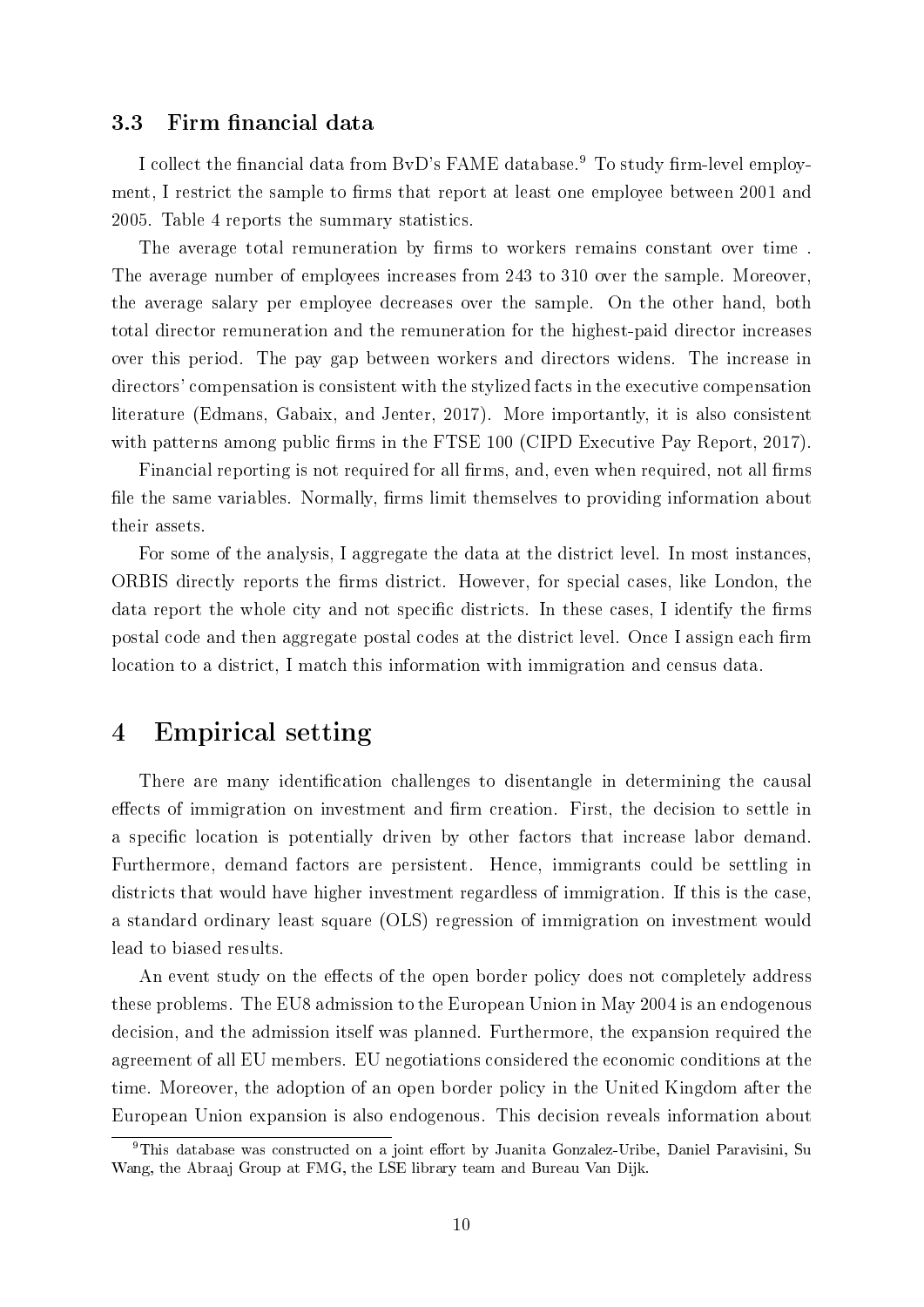the state of the economy, even in the counterfactual case of no change in immigration policy. If the British economy was expected to grow signicantly and demand more labor, regardless of the EU8 admission, the difference before and after the policy overestimates the effect of immigration.

To provide more convincing evidence, I use a difference-in-differences strategy. The source of cross-sectional variation is the proportion of Eastern European workers as of  $2001$  in a specific district. To add time variation, I interact this measure with the UK immigration policy change. To address potential endogeneity problems, I control for district fixed effects and wider area economic trends when studying district-level outcomes.<sup>10</sup> I control for firm fixed effects, rather that district fixed effects, and economic area trends when studying firm-level outcomes. This is an improvement over the standard shift-share instrument that predicts future flows of migrants based on past stock of migrants from the same origin. By exploiting the policy change, I absorb time-invariant characteristics of the locations where original Eastern European migrants settled before the policy.

To identify the causal effects of immigration on investment, the ideal research design consists of an experiment that randomly allocates different levels of immigration across districts in the United Kingdom and then measures the effects of immigration on investment. This paper relies on an interaction between a natural experiment (the announced immigration policy change) and an ex ante measure of immigration clusters. This identification is similar to the shift share instrument Altonji and Card (1991) and Card (2001) originally used.

My empirical strategy resembles the ideal experiment in two ways. First, the preexisting clusters of immigrants affect the intensity with which each district is treated. Immigrants are more likely to settle in locations where there is a larger community of immigrants with the same origin. For this reason, I use EU8 worker clusters, and not total immigration. Using stocks of immigrants from a specific origin diminishes concerns that aggregate demand shocks drive immigration. One important identifying assumption is that the immigration pull factors are related to closeness to peers rather than economic characteristics of particular locations. However, this strategy cannot control for districtlevel differences. If the settlement of immigrants in the past is related to unobservable and persistent district-level characteristics, the strategy may still overestimate the benets of immigration.

To address this issue, I complement the strategy by exploiting the time variation introduced by the policy change. The time variation allows me to control for districtlevel fixed effects. I also control for area-wide trends. Therefore, I can address the problem pointed out by Borjas (1999) of serially correlated shocks causing the immigration clusters in the first place.

 $^{10}$ I control for NUTS2-time dummies to capture local economic-wide shocks. There are 34 such areas in England.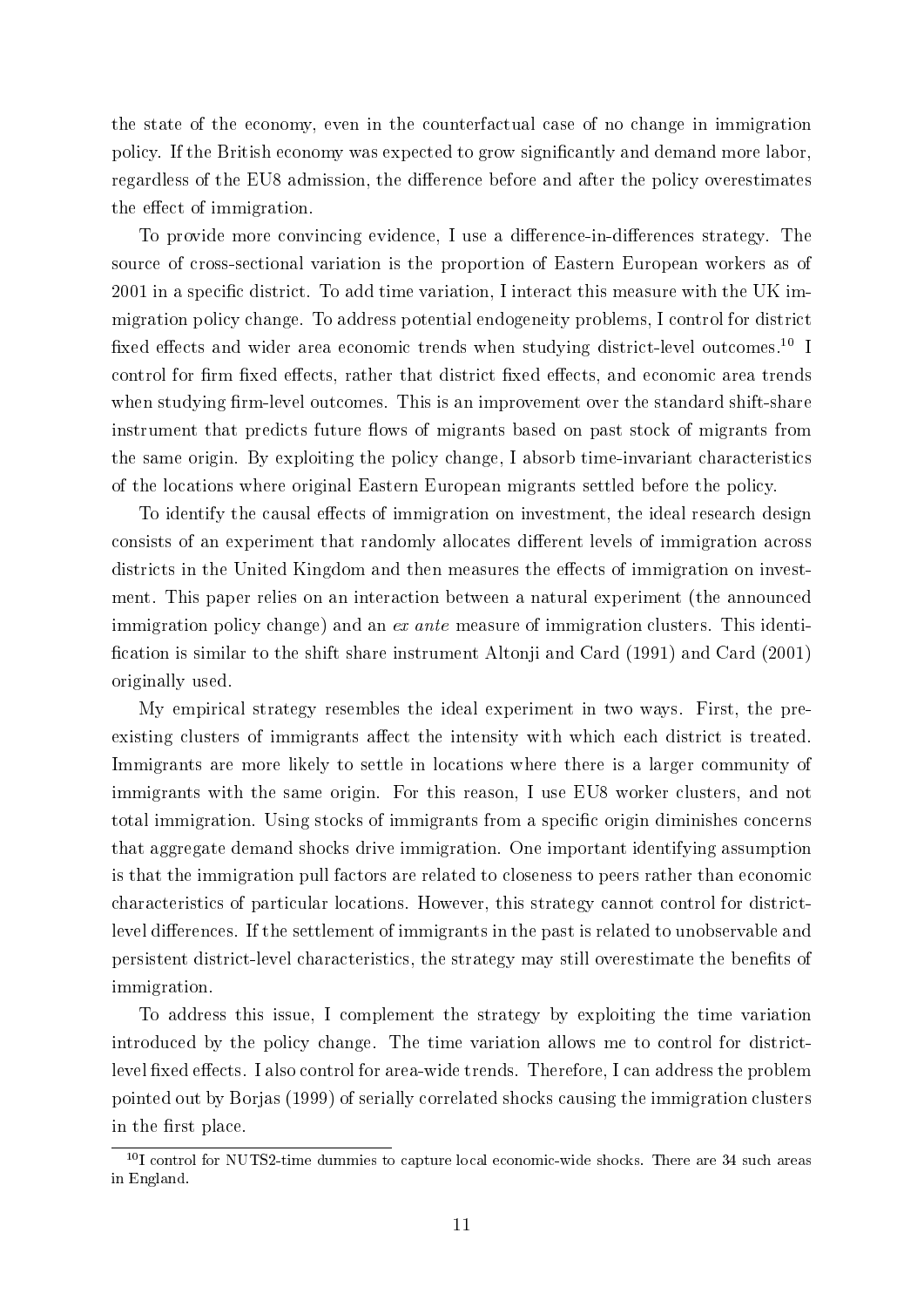Spillover effects and open economy adjustments are some weaknesses of using an identification that relies on spatial differences across locations. For example, it is possible that an increase in immigration in one location displaces native workers to another location with fewer immigrants. I cannot rule out this possibility. Accordingly, my results should be interpreted as local effects, and care should be taken when assessing the effects at higher levels of aggregation.

To construct the cross-sectional measure of ex ante immigration clusters, I use the proportion of Eastern European workers in an English district as of  $2001$ .<sup>11</sup> The average proportion of Eastern European workers is  $2.3\%$ , with a standard deviation of  $2.1\%$ <sup>12</sup> To exploit the time variation from the policy and control for unobservable district characteristics, my measure of immigration exposure is the interaction between the ex -ante immigration cluster, an indicator for the policy announcement, and another indicator for the policy implementation.

The main identification assumption is that all different unobservable factors that may drive the outcome variables are time invariant, conditional on controls, and can be controlled for with a fixed effects specification. To provide evidence in favor of this assumption, Figures 6 and 7 present the graphical results of a regression of the relevant outcome variable on the relevant fixed effects and the interactions of the indicators and the cross-sectional exposure measure. The specification controls for area-time dummies and the relevant fixed effects; firm fixed effects for fixed assets, employees, sales, and average remuneration; and district fixed effects for firm creation and new Eastern European registrations. The figures also report the 95% confidence intervals. Because the intensive margin data are yearly, there are only two observations pre-treatment. Hence, I can estimate only one coefficient in the pre-treatment period. For firm creation and new EU8 registrations, I rely on quarterly data. Therefore, Figure 7 provides coefficient estimates up to four periods before the policy announcement.

All the coefficients before the policy announcement are statistically indistinguishable from zero. Therefore, I cannot reject the hypothesis of no differential trends in the pretreatment period. As long as this assumption also holds for the post-treatment period, which is not testable, the reduced-form regressions provide an estimation of the causal effect of  $ex$  ante immigration clusters on future immigration, the intensive margin investment, and firm creation.

The interpretation of the reduced-form effects relies purely on the identifying assump-

 $11$ My analysis is restricted to England because of data availability.

<sup>&</sup>lt;sup>12</sup>The ONS did not separate the EU8 group in the 2001 Census. Instead, they provide the number of workers from a group called EUplus, which accounts for what is now known as EU8 plus Bulgaria and Romania. Alternatively, the ONS provides data on Polish workers, a predominant group. These data are less accurate because the ONS only reports aggregate data if at least 15 workers are identified. As a result, the Polish group has more missing districts. However, even when using ex ante Polish workers as the source of cross-sectional variation, results in investment, employment, and firm creation are significant and exhibit the same signs. Nonetheless, average within-firm average remuneration decreases.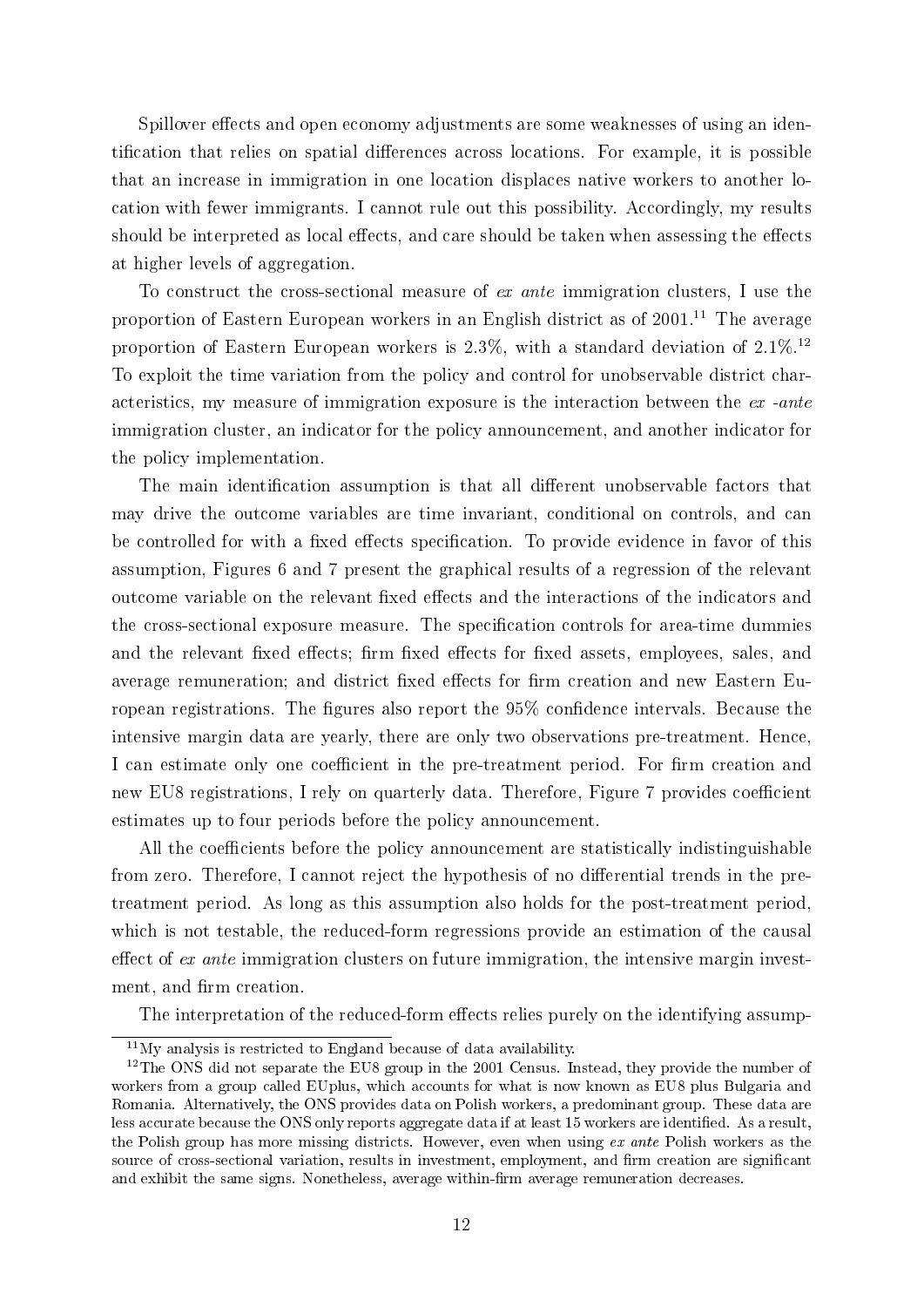tions discussed before. However, Figure 7 shows a positive and signicant relationship between the interaction of policy and ex ante immigration clusters on new EU8 registration. Table 6 shows a positive and significant relationship between an interaction that combines the policy announcement and implementation into one indicator function and the immigration exposure measure. This paper uses this fact to proceed to an instrumental variable (IV) estimation of new EU8 registrations on corporate-level capital investments and on the creation of new firms. Contrary to the reduced-form estimates, the IV estimation has a direct economic interpretation.

For IV to provide a causal estimation of the local average treatment effect in a heterogeneous effect model, four assumptions must be satisfied (Imbens and Angrist, 1994). First, a first stage between the instrument and the independent variable must exist. Evidence points in favor of this assumption. Second, conditional on controls, treatment must be as good as randomly assigned. This assumption is the same as that required for identification using my difference-in-differences strategy. Third the instrument affects the outcome variable only through the variable of interest, an assumption known as the exclusion restriction. Fourth, the instrument affects the variable of interest in one direction only, an assumption known as monotonicity.

The IV estimation comes at a cost. In general, it is more difficult to satisfy the identifying assumptions for IV than for difference-in-differences. Furthermore, because the policy is not immediately implemented, there might be anticipation between the announcement and the implementation. There are employment restrictions for immigrants in this window, but not for firm creation or for investment. Therefore, I need to combine the effects of the announcement and the policy in a single interaction term with the  $ex$ ante immigration measure. This makes the estimation less precise.

However, IV provides a direct estimation of the effect of the increase of new registered workers on the outcome variables. If the identifying assumptions hold, IV can be interpreted as the causal effect of gross increases in new EU8 registration on firm-level investments and firm creation.

## 5 Main results

## 5.1 Predicting the allocation of new EU8 registrations

Before I document the effects of immigration on investment, I test whether the measure of immigration exposure—the ex ante immigration clusters interacted with the policypositively predicts immigration after the policy shock.

To generate the measure of immigration exposure, I collect the data from the 2001 Census. The Census does not separate the EU8, but accounts for a group that includes the EU8 plus other two countries: Romania and Bulgaria. I use this group to construct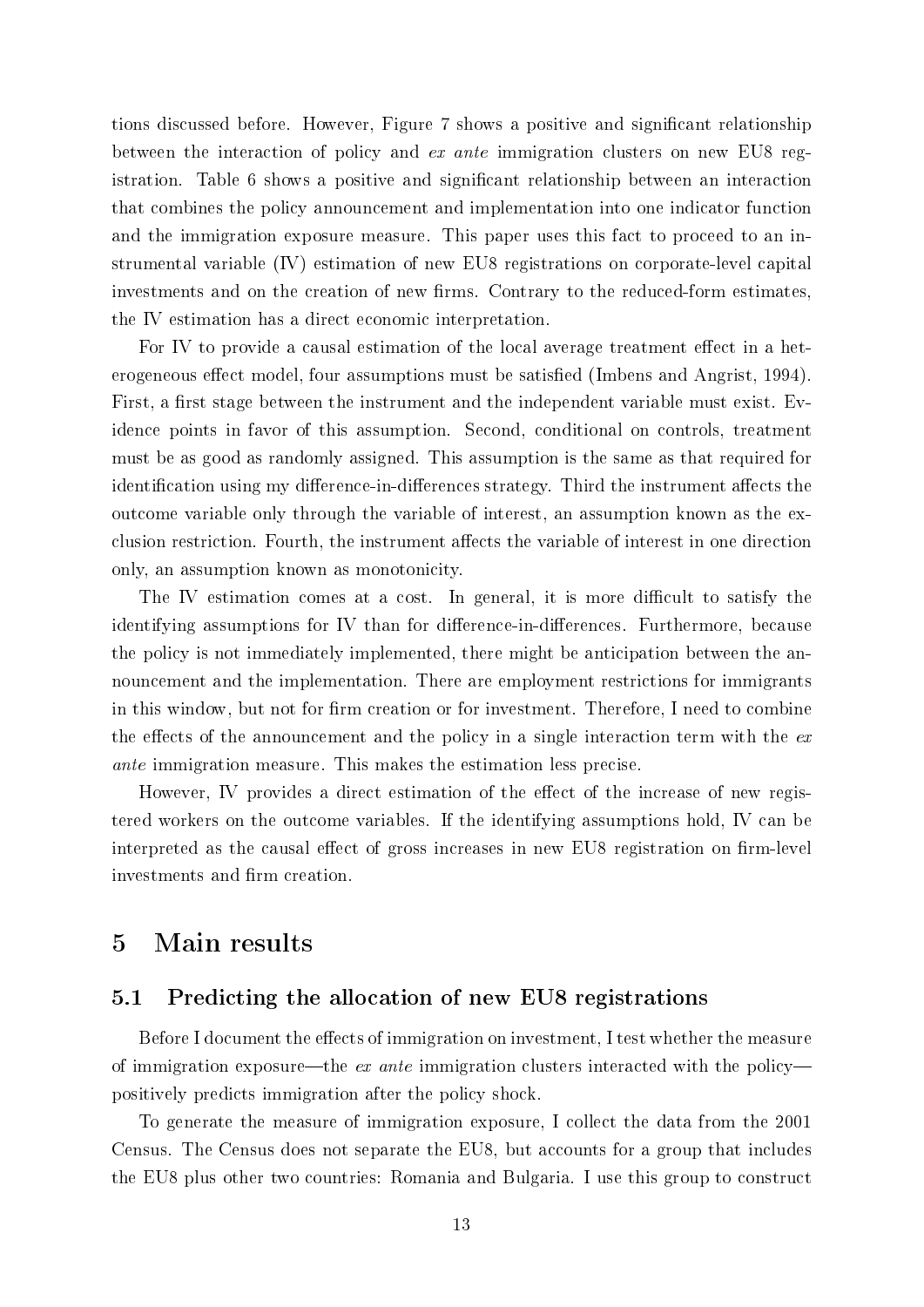my proxy for the *ex ante* proportion of workers.  $^{13}$ 

I test whether the interaction between immigration clusters and the policy predicts future patterns using the following specification:

 $ShareNew RegisteredWorksEUS_{dt} = \alpha_d + \alpha_{ct} +$  $+ \beta_1 FractionEastern_d * PostAnnounce_t+$  $+ \beta_2 FractionEastern_d* PostImplement_t + \varepsilon_{dt}.$ 

 $ShareNewRegisteredWorksEUS_{dt}$  measures the proportion of NINO registrations issued in a quarter divided by the number of workers in 2001. I normalize by workers in 2001 to avoid the mechanical increase in the denominator caused by the immigration policy change. Changes in the share of registered workers can be interpreted as a shift in the labor supply.  $\alpha_d$  is district-level fixed effects that account for time-invariant unobservables.  $\alpha_{ct}$  is an area-time dummy to account for local-level shocks. An area covers a group of contiguous districts. Area refers to the NUTS2 statistical aggregation from the Office of National Statistics (ONS). This aggregation covers neighboring districts all over England. There are 34 such areas, covering around 10 districts each.  $FractionEastern_d$  is the ex ante proportion of workers who are Eastern European nationals.<sup>14</sup> PostAnnounce<sub>t</sub> is a dummy variable that takes the value of 1 after the expansion is announced in the second quarter of 2003.  $PostImplement_t$  is a dummy variable that takes the value of 1 after the implementation of the expansion in May 2004. The time series goes from the first quarter of 2002 until the fourth quarter of 2006.

The main specification controls for area-quarter fixed effects. Therefore, the variation between districts inside an area-time determines the source of identification in this empirical strategy. For example, within an area-time, like Inner London in a specific year, the identification captures the effect across different districts.

Table 5, Panel A, shows that the measure of exposure (i.e., ex ante proportion of Eastern workers) positively and signicantly predicts an increase of new registrations, both after the policy announcement and after the policy implementation. The effect is larger after policy implementation. Accounting for both the announcement and implementation of the policy, a one-standard-deviation change in the ex ante ratio of Eastern European leads to an additional quarterly flow of  $0.15\%$  new workers, as a proportion of the initial workforce in 2001.

<sup>&</sup>lt;sup>13</sup>The ONS also reports the number of Polish workers, the most prevalent nationality among the EU8 group, per district. I can also use the data that account for Polish nationals separately. I prefer to use the Eastern European group, which better predicts future immigration patterns. Moreover, the ONS reports the number of immigrants only when that number surpasses 15 workers in a local authority. The Polish group is a subset of EUplus and, hence, has more missing data.

<sup>14</sup>That is, EU8 plus Romania and Bulgaria.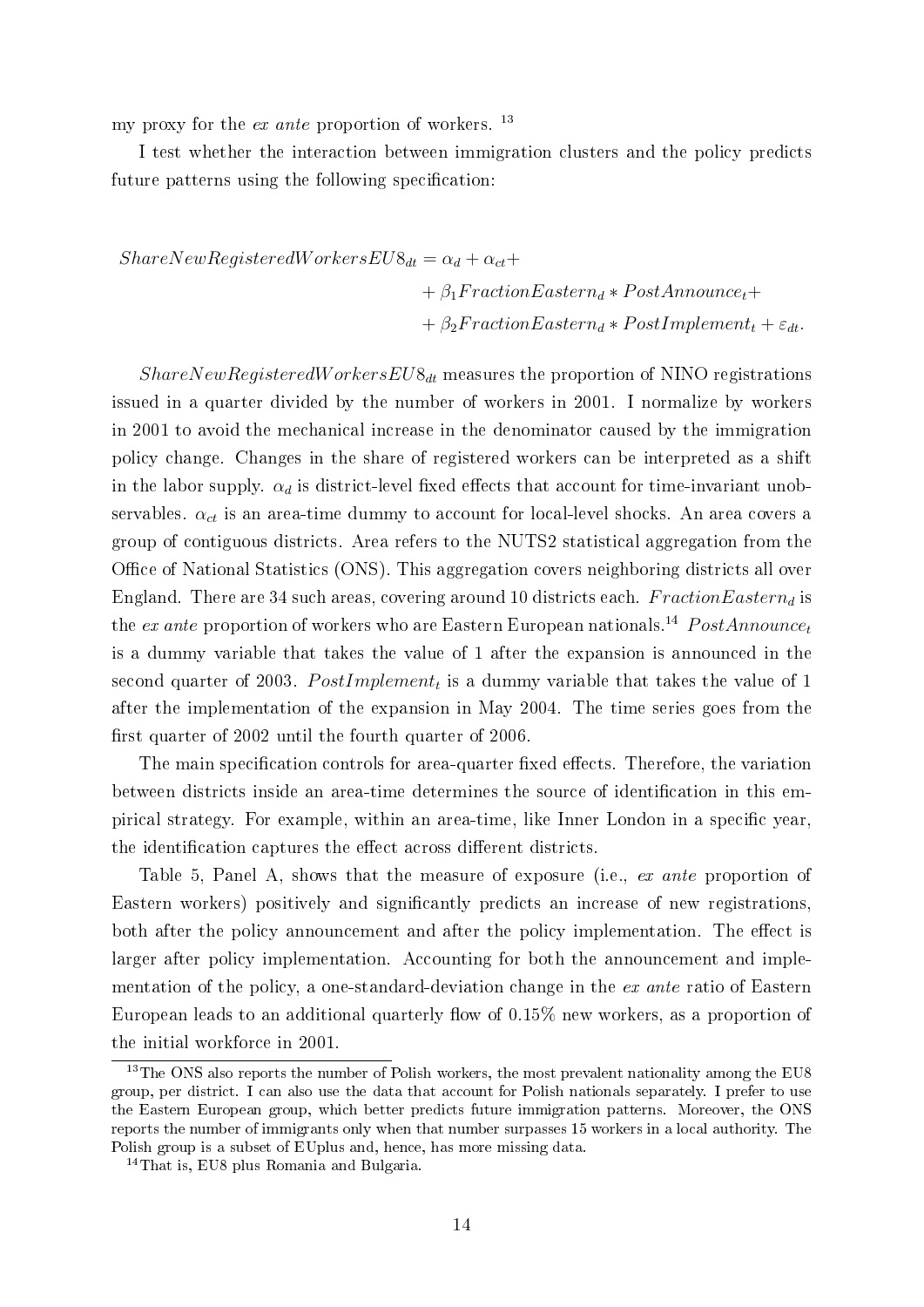To provide better economic interpretation, I separate districts by a dummy,  $HighFraction<sub>d</sub>$ , which takes the value of 1 if the district has an above-median proportion of Eastern European workers and 0 if it has a value below. Table 5, Panel B, provides the results. Combining the effect of the announcement and the policy, every quarter, highly exposed districts receive an increase in the flow of workers equivalent to  $0.15\%$  of the initial workforce in 2001, that is, the same as the standardized result using the continuous measure.

As a comparison, over the 20th Century, the average yearly UK employment growth was 0.5% (Lindsay, 2003). Taking 2001 as the base year and assuming the rate of growth to be constant year by year, the increase in labor supply by 2004 is approximately  $0.51\%$ over a year, or 0.13% over a quarter. Therefore, a one-standard-deviation shift in the  $ex$  ante immigration cluster causes an effect larger than the average labor force growth. This is an economically meaningful shock.<sup>15</sup>

The results are robust and even more significant if I use a yearly frequency and control for area-year dummies. This result is also important because the financial data are only available at a yearly frequency. Hence, the effect within firms is only analyzed at a yearly frequency. Alternatively, as a robustness check I separate the effect of announcement and policy in two non-overlapping variables. Both the announcement and the implementation are significant, but the effect of the implementation is larger.

## 5.2 District-level investment

In the standard model with homogeneous labor, an increase in labor supply makes capital relatively more scarce and, therefore, more valuable. In labor economics, researchers typically assume that, in the short-term, capital is fixed and labor is not (Borjas, 2014). However, if capital markets are efficient, there is less reason to believe that the capital adjustments should lag labor flows. It is possible that capital takes time to build, but, in this setting, firms could increase capital in anticipation of the open policy. On the other hand, until the policy was implemented, firms had restrictions on hiring foreign workers.

In this paper, intensive margin investment refers to long-term physical capital investment. Since, under the accounting conventions, only changes in fixed assets can be interpreted as long-term capital investments, I use this measure. The effects are positive, but not significant, if I measure the effects over total assets and restrict the sample to firms that have positive fixed assets.

In this section, I present evidence that fixed capital investment increases for the average firm in anticipation of the change in immigration policy. More importantly, capital flows to locations where it becomes more valuable: districts that are expected to

<sup>&</sup>lt;sup>15</sup>To provide this back-of-the-envelope calculation, I take year 2001, my base year, as a 100. I measure the total change in the index from 2003 to 2004. The change is equivalent to 0.51. As a percentage of the base year, this is 0.51%.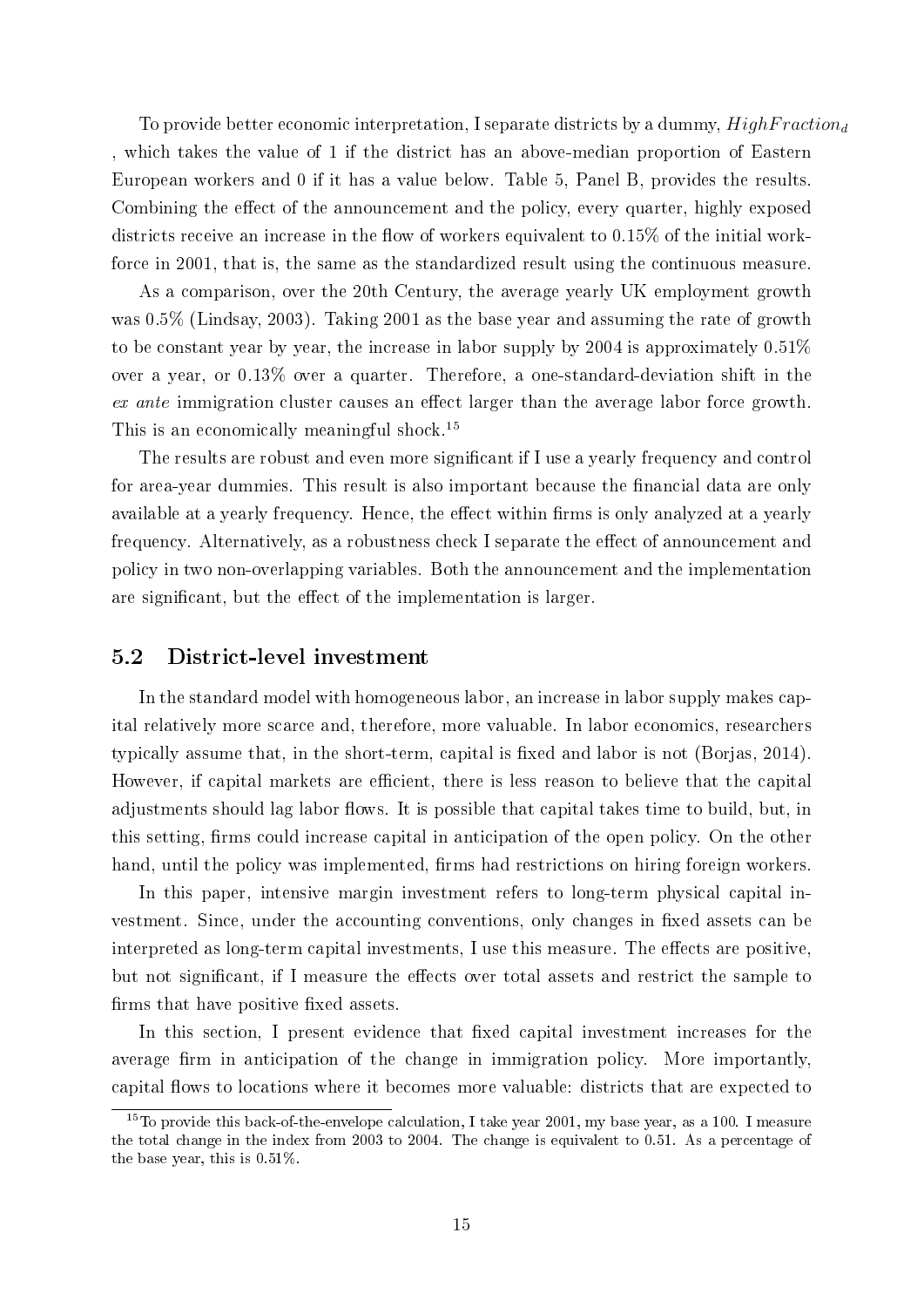have a bigger influx of immigrants after the open border policy. Nonetheless, the change is only a one-off event. If I combine the effect of the announcement and the policy, the increase in investment is not statistically significant.

Because of data constraints, I report regressions of fixed assets at a yearly frequency. The regression uses all firms in the sample, both newly incorporated and previously existing firms, and measures how the average fixed assets of a firm located in a particular district change when exposed to immigration changes. To calculate the district-level averages, I first take the logarithm of fixed assets for each firm and then take the average within each district-year.<sup>16</sup> The results are described using the following equation:

> $ln(y_{it}) = \alpha_i + \alpha_{ct} +$  $+ \beta_1 FractionEastern_d * PostAnnounce_t+$  $\beta_2 FractionEastern_d* PostImplementation$

Table 6, Panel A, shows that fixed assets significantly increase after the announcement, but they decrease, though not significantly, after the implementation of the policy. After the EU expansion announcement, a one-standard-deviation increase in the exposure measure increases fixed assets at the district level by  $1.8\%$ .<sup>17</sup> If I subsume the announcement and implementation of the policy in a single dummy variable and interact it with the ex ante immigration cluster, the effect is positive and equivalent to an increase of  $1.9\%$  on fixed assets. However, this result is not statistically significant.

Panel D of Table 6 presents the results of the effect of an increase in the share of new EU8 registration on fixed asset investment for all firms in a district. The regression controls for district fixed effects and area-time dummies. The sign is positive, but not signicant. Table 6 also shows the elasticity of the average wage within a district to an increase in the share of Eastern European immigrants. Even though, the signs are negative, they are statistically insignificant.

The district-level regressions combine the two margins in which investment can react to an increase in labor supply. On the one hand, investment can increase in the intensive margin, as existing firms increase capital expenditures to incorporate incoming workers. In the extensive margins, the labor supply increase may make it easier for new firms to enter the market. I disentangle these effects next.

<sup>&</sup>lt;sup>16</sup>The advantage of this approach, as explained in Borjas (2014), is the interpretation of the average. The average of the log is the geometric mean. On the other hand, the log of the average does not have a similar interpretation. Fortunately, in this setting, the two options yield qualitatively similar results.

<sup>&</sup>lt;sup>17</sup>The standard deviation of the immigration clusters is 0.021. The regression is log-level, so  $\%$  $\Delta y = 100^*(e^{\beta} - 1)$  for every unit x increases.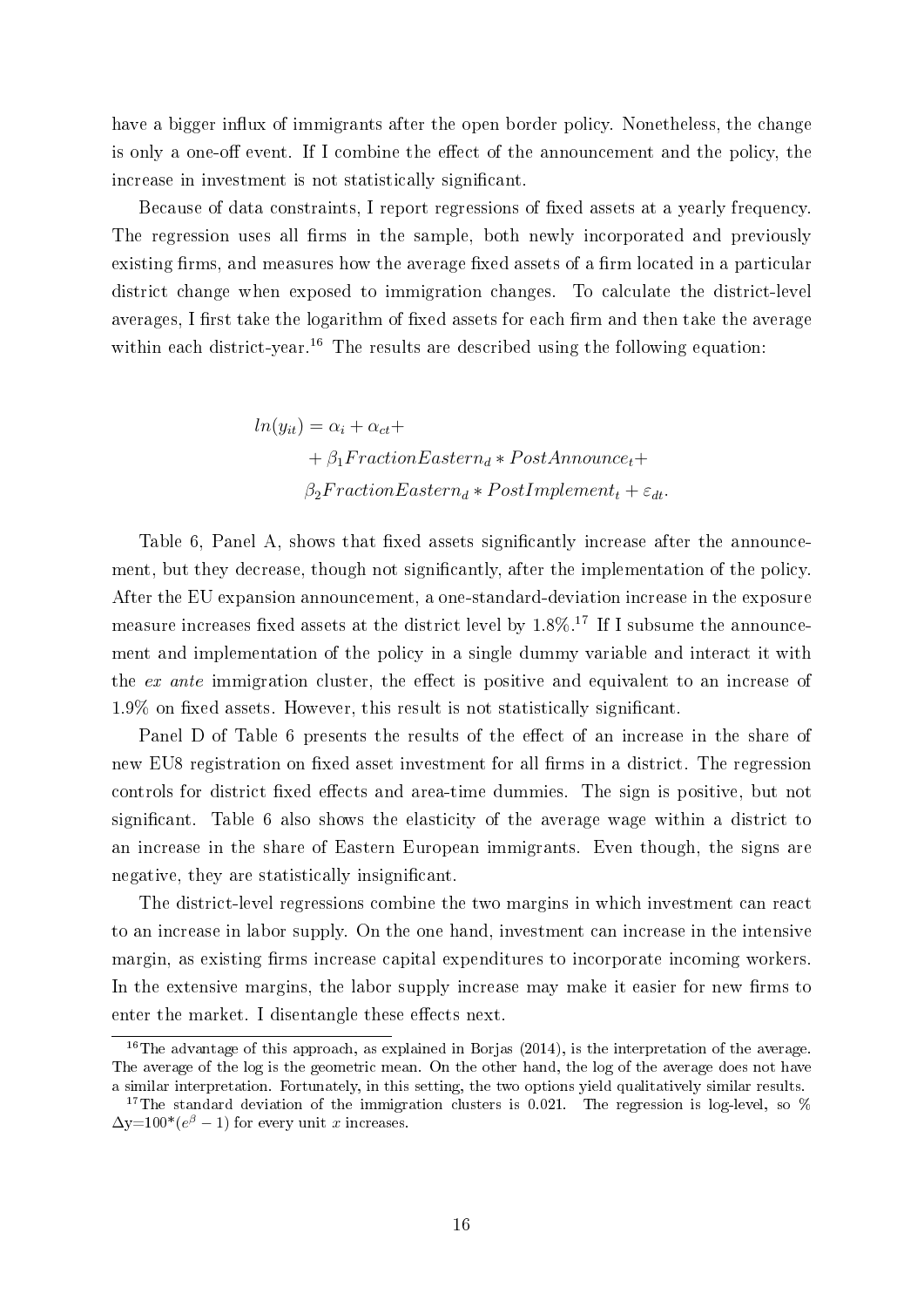## 5.3 Firm-level results

In this section I use firm-level data to provide evidence that the increase in investment in long-term capital is significant for firms that were created before 2001 only at the moment of the announcement. The effects are not persistent on average, but they are persistent for a particular sector: construction. When I study the effects over total assets, stark differences emerge. The construction sector also experiences a significant, persistent increase in total assets. Nonetheless, for the service sector, the data show a signicant decrease in total asset investment. This does not mean that investment in the knowledge and in the service sectors decrease as a whole. The margin of adjustment is different in these sectors. Later, I will show that the total number of firms created in these sectors significantly increases.

These results are relevant for two reasons. First, I document results consistent with complementarities between Eastern European migration and long-term fixed capital investment for the construction sector. This result is not obvious. The complementarities depend on the skill composition of the incoming workforce. In particular, immigration could replace capital in automatized industries (Lewis, 2011). Evidence of an increase in capital accumulation supports complementarities between immigrant workers and capital investment. Second, for immigration to decrease average wages in the short-term, capital should lag labor (Borjas,  $2014$ ). I show that the flow of capital, at least in the United Kingdom during 2004, anticipated the labor flows from immigration. This is a potential explanation for why the search for negative wage effects from immigration has been elusive in the labor literature.<sup>18</sup>

$$
ln(y_{it}) = \alpha_i + \alpha_{ct} +
$$
  
+  $\beta_1 FractionEastern_d * PostAnnounce_t +$   
 $\beta_2 Fraction Eastern_d * PostImplementationet_t + \varepsilon_{dt}$ 

In this regression I control for  $alpha_i$ , that is, firm-level fixed effects. I also control for area-time dummies. The regression reports, within a geographical area-time, how much firms located in a high ex ante Eastern European immigration district increase their fixed assets compared to firms located in a low Eastern European district. As a robustness check, and to diminish multicollinearity concerns, I separate the effect of the announcement and the implementation in two non-overlapping variables. The estimation of the effect of the announcement is quantitatively similar and significant. The effect of the implementation remains insignicant.

<sup>18</sup>See Kerr and Kerr (2011) for a survey of the economic impacts of immigration on employment and on wages.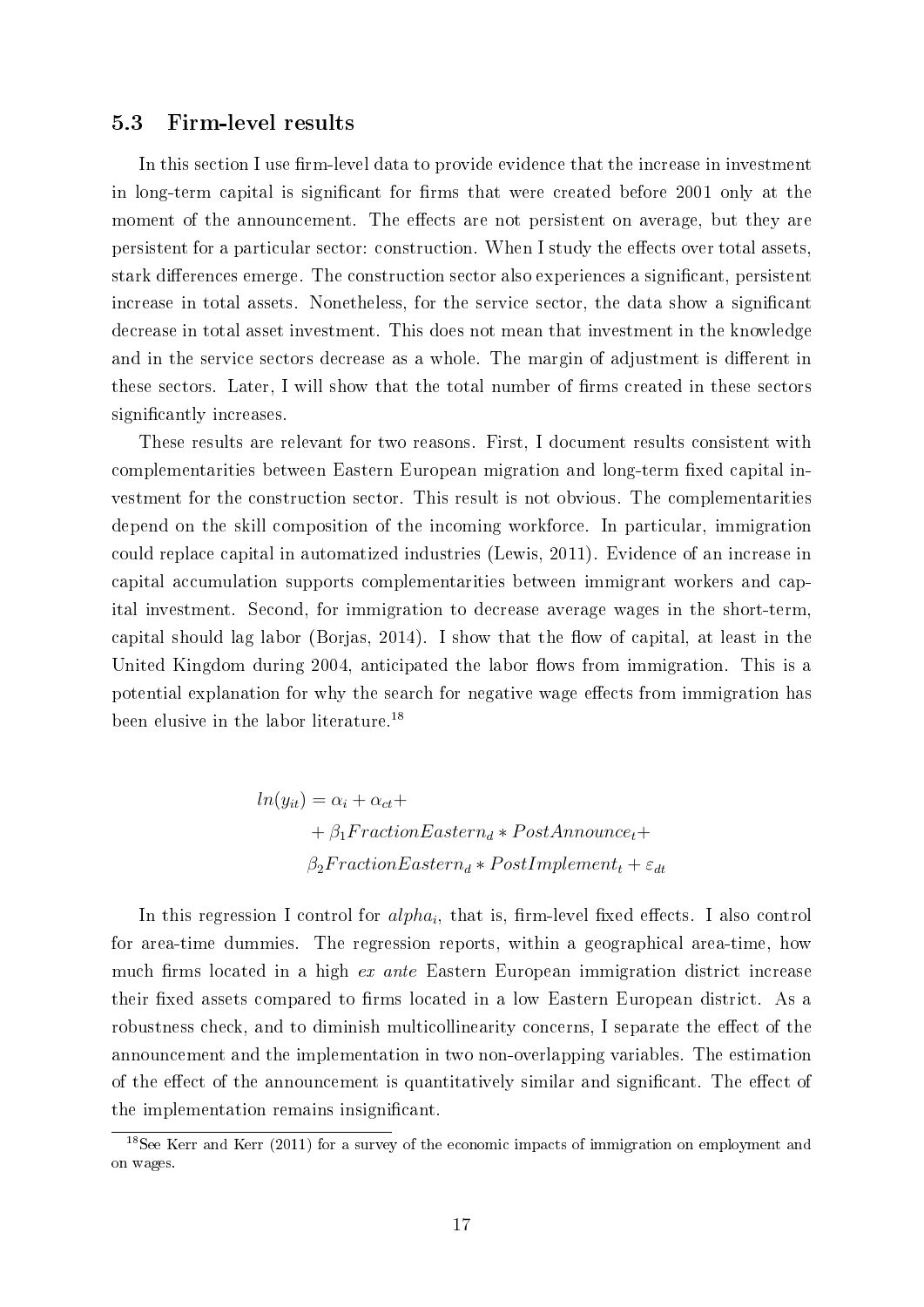In Table 7, Panel A, I document a significant increase in fixed assets within firms after the announcement of the EU expansion. To ease interpretations, I provide standardized results for the reduced-form regression. A one-standard-deviation increase in the size of the ex ante immigration cluster translates into an increase of approximately  $1\%$  in fixed assets. The increase in the number of employees within firms after the policy implementation is quantitatively similar. A one-standard-deviation increase in the  $ex$ ante immigration cluster translates into an increase of 0.76% in the number of employees.

These results are in line with the particularities of the policy. Before the policy implementation, firms could not hire EU8 nationals without issuing a work permit. The United Kingdom lifted the restriction in 2004. Firms could invest more in expectation of a labor supply increase from the open policy implementation, but could not yet hire new immigrants. If capital takes time to build, the result that fixed capital investment precedes the labor supply shock is natural.

Second, I explore the effects of immigration exposure sales per employee. This is a proxy for productivity. As Peri (2002) shows, immigration can also affect firm-level productivity. In Table 7, I show that the effects are positive and statistically significant only after the announcement, that is, before foreign workers can be hired by the firm. This effect disappears when I combine the effects of the announcement and the policy implementation. Therefore, the data do not support the claim that immigration increased productivity within existing firms.

One important cost immigration may have on the native workers is a potential decrease in their remuneration. Firms could also face different factor prices when immigration increases. A positive labor supply shock could reduce average labor costs. I estimate the average employee remuneration within the firm. I find no evidence of a significant reduction in average remuneration. Table 7, Panel A, shows the within-firm effects for the average worker in the firm and for the highest-paid director. Both results are not significant. $19$ 

I adopt an IV approach to measure the effect of immigration on capital investment, employment, and sales per employee. For IV to be interpreted as the local average treatment effect, the instrument needs to satisfy three assumptions in addition to the difference-in-differences strategy, which only requires random assignment conditional on controls.

First, a first stage must exist. This assumption is directly testable, and in Table 7, I find evidence that the ex ante immigration measure significantly predicts future migration patterns .<sup>20</sup> Second, the exclusion restriction, which in this case requires that my measure

 $19$ Dustmann and Glitz (2011) use a different methodology but find similar results. They find withinfirm factor price adjustments are not significant, but changes in factor intensities are.

<sup>&</sup>lt;sup>20</sup>The F-stat of a regression on the excluded instruments is well above the minimum requirement (i.e.,  $F-stat = 10$ ) suggested by Stock and Yogo (2005).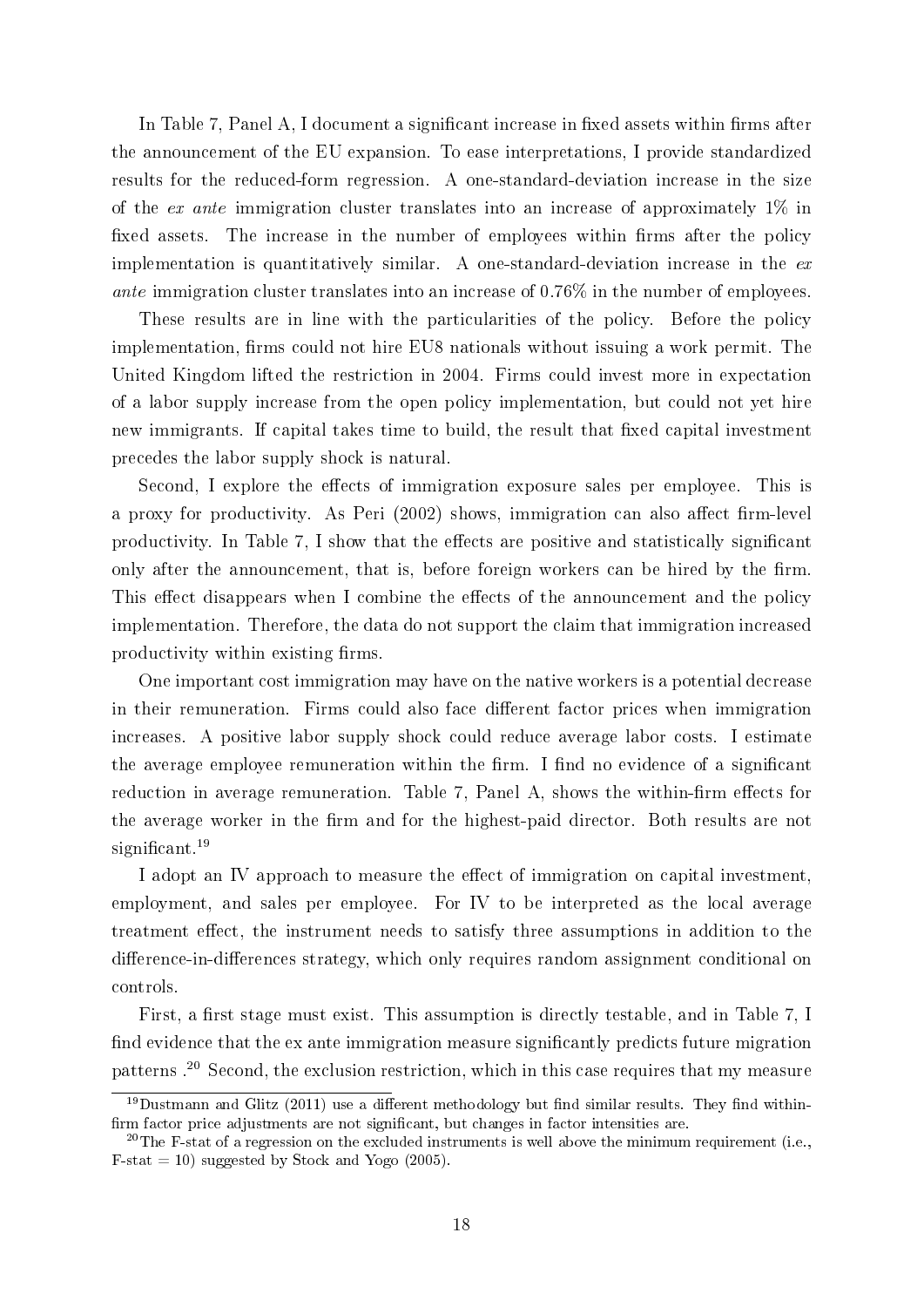of  $ex$  ante immigration exposure affects the outcome variable only through changes in the share of new Eastern European workers, must exist. Third, ex ante immigration exposure affects future immigration patterns monotonically.

If these assumptions hold, the IV estimation provides a direct estimate of the effects of immigration on firm-level fixed asset investment, employment, and sales per employee. The reduced-form results from the difference-in-differences estimation do not have this interpretation. In Table 7, I report the effects of an increase in the share of  $EUS$ -registered workers on the change in fixed assets, employment, and sales per employee. The data show, on average, no permanent effects within the firm through productivity adjustments. factor price adjustments, or investment. There is a significant and permanent increase in firm-level employment, but only after the policy implementation.

At the same time, the data show differential effects when separating firms by economic sectors. Table 9, Panel B, combines the effect of the announcement and the policy into one indicator variable. It treats the interaction between ex ante immigration exposure and the announcement as the explanatory variable. This result can be interpreted as a permanent shift to the outcome variable of interest after the announcement of the EU expansion. There is a permanent and significant increase in fixed asset investment only for construction. Table 9, Panel C, shows the estimate for an IV regression in which the proportion of new EU8 registrations per worker is instrumented by the interaction between ex ante immigration clusters and the expansion announcement. A 1% increase in the proportion of new EU8 registers in a district translates into an increase of 1.26% in fixed asset investments at the firm level for construction firms located in that district. For total assets, the increase is equivalent to 19.1%, which is not statistically significant.

For the service and the knowledge sectors, there is no persistent increase in fixed asset investment. Moreover, for the service sector, the total assets significantly decrease. In the next section, I document another margin by which the changes are persistent. Immigration increases the rate at which firms are created in the economy.

## 5.4 Firm creation

In this subsection, I explore the effects of immigration on investment in new firms across two dimensions. First, I show the effects of immigration exposure on the number of firms created at the district level. I analyze these effects across different sectors of the economy. Second, I explore the effects on the size of the new firms.

Because I observe the exact date at which each firm is incorporated, I estimate regressions at a quarterly frequency. Annual regressions provide consistent results. The following equation summarizes the main specification: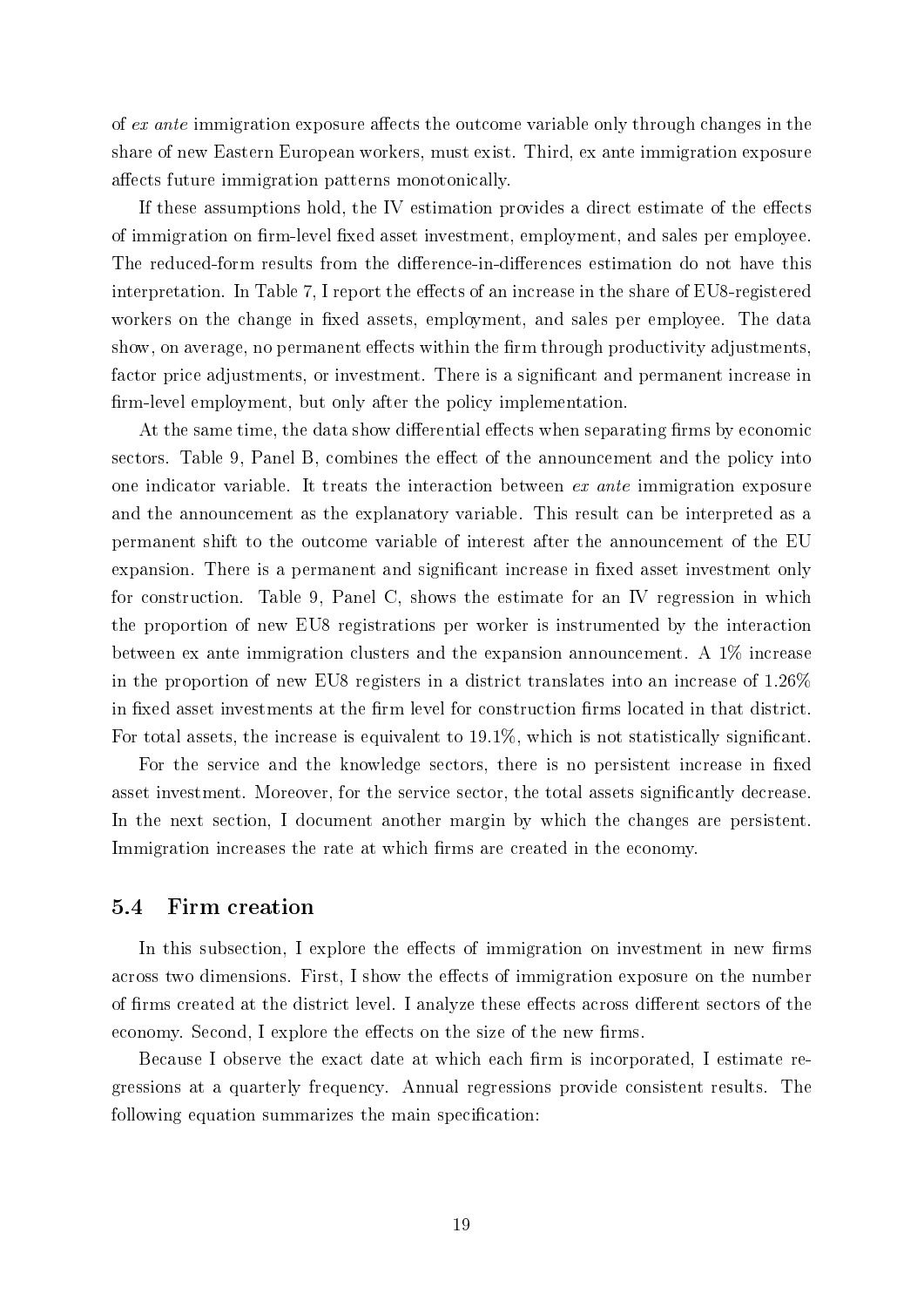$ln(Firms_{dt}) = \alpha_d + \alpha_{ct} +$  $+ \beta_1 FractionEastern_d * PostAnnounce_t+$ +  $\beta_2 FractionEastern_d * PostImplementation$ 

 $Firms_{dt}$  is the total number of firms created in a district. There are no firm fixed effects in this specification because firm creation is measured at the district level. The time series goes from the first quarter of 2002 until the fourth quarter of 2006.

In Table 6, I show firm creation significantly increases in districts with higher  $ex$  ante exposure to immigration. After the announcement, a one-standard-deviation increase in ex ante Eastern European workers correlates with an increase of  $1.78\%$  in firm creation. Furthermore, the policy implementation increases firm creation by an additional 3, which is an economically and statistically significant effect.

I use IV to show the effect of an increase in immigration flow in firm creation. Table 6 provides the estimates. The IV estimation shows a significant increase in firm creation. The average quarterly flow of EU8 workers in the sample is around  $0.20\%$  of the labor force. The IV estimation shows that an additional  $0.20\%$  quarterly flow of EU8 workers as a proportion initial workforce translates into a  $6.7\%$  increase in firm creation at the district level.

Next, I examine whether the new firms created after the immigration policy change are different in size compared with the firms created before the policy change. Normally, young firms do not report their assets for the year of incorporation. To minimize this source of attrition, I collect data on fixed assets for each company either, in the year of incorporation or one year after. Still attrition is important. I summarize each district by the average of the natural logarithm of the fixed assets of created firms. Table 6 shows the results. The estimates are inconclusive mainly because of the large standard errors, but the sign suggests that these new firms are smaller than the ones created before 2003. I combine the effects of the announcement and the policy implementation and find a one-standard-deviation increase in immigration ex ante exposure translates into a  $0.65\%$ decrease in the fixed assets of the average entering the market.

After dividing the effects among the sectors, the data show another source of heterogeneity. Table 10, Panel B, shows a significant increase in the number of firms in the knowledge sector, a sector characterized by human -capital-intensive tasks.<sup>21</sup> Panel C presents the IV estimates. New EU8 registrations, which are equivalent to 1% in the labor force, are associated with a significant increase of 7.59% in the number of knowledge firms. The data show a similar result for the service sector, although the skills

 $^{21}$ I provide a list of the industries included in this sector in the appendix.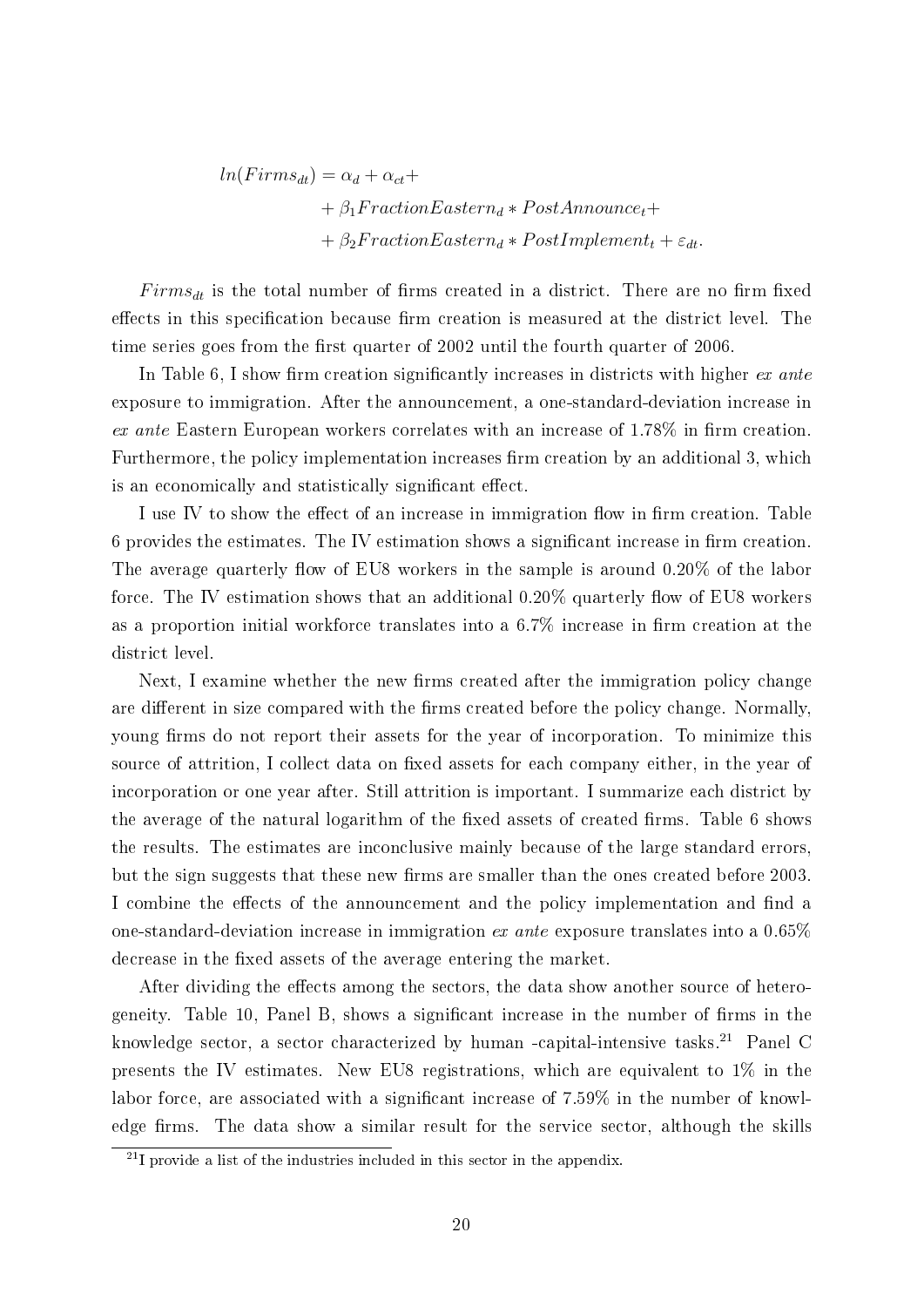needed for these tasks are lower than those needed for the knowledge sector. Table 10, Panel C, documents that a 1% increase in new EU8 workers registrations translates into a significant increase of  $9.96\%$  in firms created in the service sector.

This increase in firm creation is associated with evidence of competition with preexisting firms in these sectors. Table 7 shows that pre-existing firms decrease their total assets in the service and in the knowledge sectors. The decrease is statistically signicant for the service sector. A 1% increase in the share of immigration-driven labor supply decreases the average service firm by  $12.8\%$ . For the knowledge sector, the decrease, although not statistically signicant, is 7.73%.

The data show no significant effects for the remuneration of the average worker within the firm in any of the main economic sectors studied. It does show a significant decrease in remuneration for the highest-paid director in the service sector after the policy implementation. If I combine the effects of the policy announcement and policy implementation, the highest-paid directors experience a decrease in their pay in the service and in the knowledge sectors. The results are not statistically signicant, but they are economically meaningful. In the knowledge sector, an 1% increase in Eastern European worker registrations as a proportion of existing workers decreased the highest-paid director's remuneration by 12%. For the service sector, the decrease is equivalent to 11%. This is consistent with the increase in competition from the newly incorporated firms.

There is still one important question about firm creation. The creation of new firms might increase the probability of firms leaving. My sample comprises all dead and existing firms over the sample from 2001 until 2006. Firms are forced to provide information to Company's House every year. I assume a firm dies if no information is provided after a particular year or if the firm is officially desincorporated. In the Appendix I show there are no effects after the announcement and implementation of the policy in the destruction of firms. This is true for both the number of firms destroyed and for the probability of a firm dying over a year after it is created.

## 5.5 Robustness

One potential shortcoming of my identification strategy is that spillovers across districts might bias the results towards zero. For example, if migrants tend to work in different districts than those in which they register, districts close to Eastern European hubs may also experience increases in investment or potential changes in wages. To avoid this problem I replicate the main results of my paper at a different aggregation level. I use Travel to Work Areas (TTWA) as constructed using the census of 2001. According to the ONS, TTWAs are areas constructed in a way that resemble labour markets, areas in which workers both live and work (Prothero, 2016). If the expected increase in labor force from the policy change induces firms to invest more, the effects should be larger at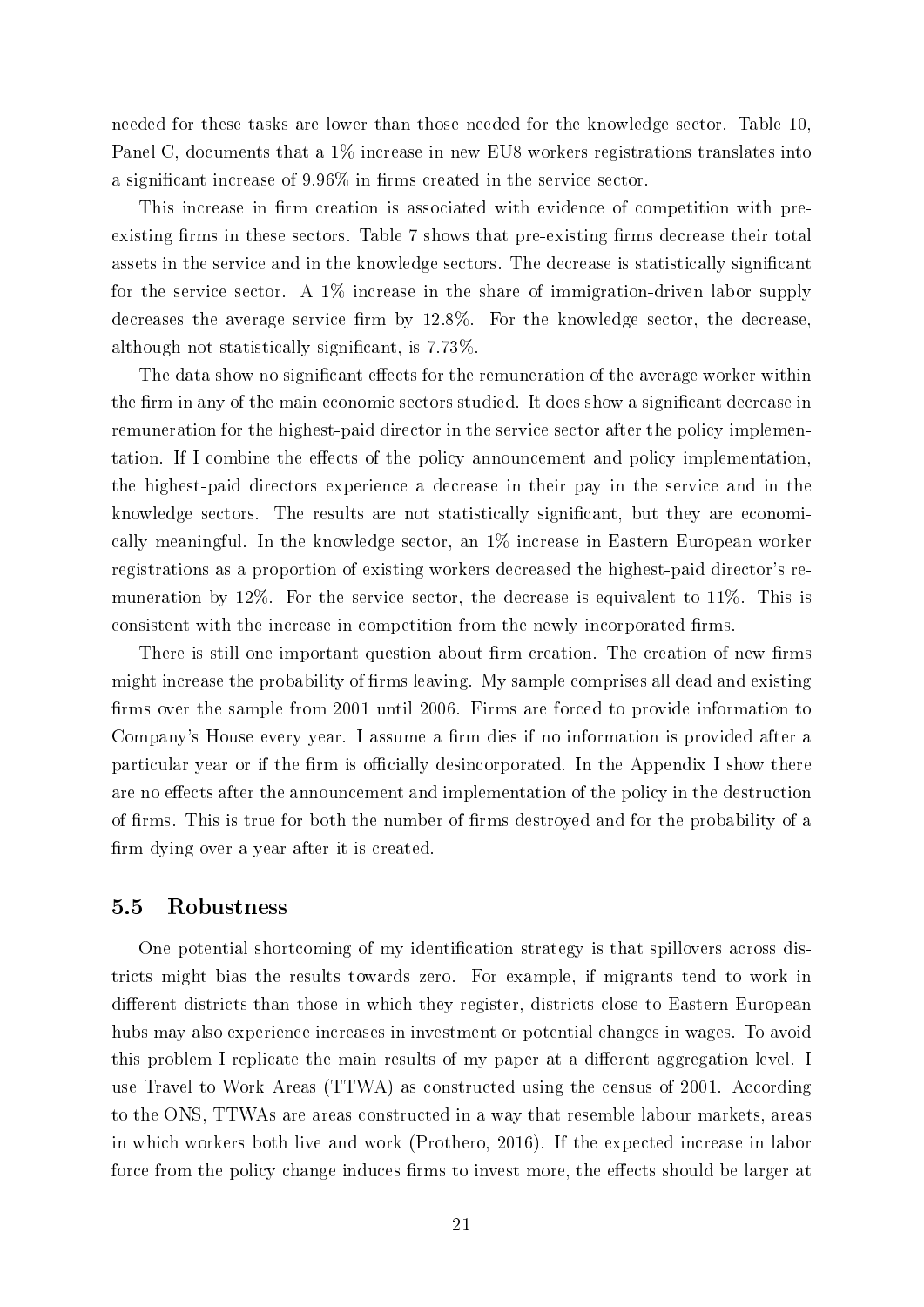the higher aggregation level. This is because The cost of a worker moving across different travel to work areas is higher.

The aggregation comes at a cost. The coarser level does not allow me to control for NUTS2 area trends because travel to work areas might be larger than NUTS2 areas. If cities suffer shocks that are particular to them and happen at the same time than the policy announcement, my identification would not provide causal effects. To mitigate this issue, I control for region trends.<sup>22</sup> As expected, the investment results are even stronger and more significant at this level of aggregation. There is significantly more firm creation and fixed asset investment in travel to work areas that had higher cluster of Eastern European workers  $ex$ -ante. However, the effects on wages are still insignificant.<sup>23</sup>.

# 6 Cultural proximity and social ties or changes in worker's skill-mix

In this section I explore the potential mechanisms behind the effects on existing firm investment and firm creation. Are the changes in investment and number of employees at the firm level related to social ties between firm directors and the immigrants? If cultural or social factors play an important role in the decision to invest, it should be the case that firms with EU8 directors benefit more from the immigration policy change.<sup>24</sup> To test this hypothesis, I collect data on the nationalities of directors for all firms registered in the United Kingdom. I define EU8 majority firms as those in which at least half of the directors in the board are from Eastern European origin as of 2001. The advantage of using data from 2001 is that the board composition is less likely to be affected by the immigration policy. The results are similar if I use contemporaneous board composition.

First, I test whether existing firms with a majority of EU8 directors invest more. I estimate the following equation:

<sup>22</sup>There are 9 regions in England.

<sup>23</sup>See appendix for the regressions under this level of aggregation

 $^{24}$ Munshi (2003) shows that networks play an important role in worker earnings. More recently, Burchardi and Hassan (2013) and Burchardi, Chaney, and Hassan (2016) showed that social ties and migration may be related to more entrepreneurship and investment.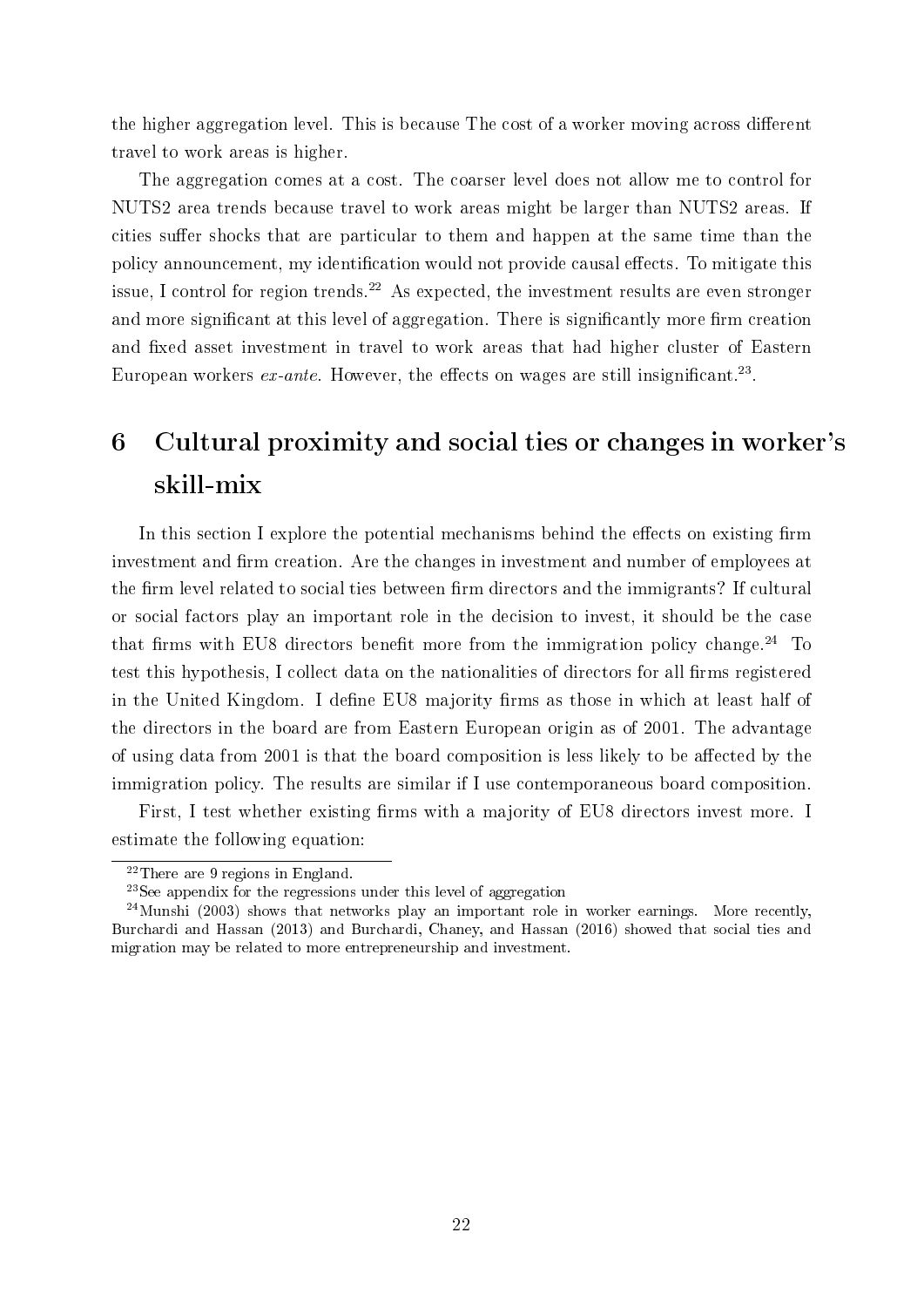$ln(y_{it}) = \alpha_i + \alpha_{ct} +$ 

 $+ \beta_1 FractionEastern_d * PostAnnounce_t+$ +  $\beta_2 FractionEastern_d * PostImplement_t+$  $+ \beta_3 EU8Firm_i * PostAnnounce_t+$  $+ \beta_4 EU8Firm_i * PostImplementationent_t+$  $+ \beta_5 FractionEastern_d * EUSFirm_i * PostAnnounce_t+$ +  $\beta_6$ FractionEastern<sub>d</sub> \* EU8Firm<sub>i</sub> \* PostImplement<sub>t</sub> +  $\varepsilon_{dt}$ .

The coefficients of interest in this setting are  $\beta_5$  and  $\beta_6$ . They represent the triple interaction of a firm with a majority of EU8 directors  $ex$  ante, a firm located in a district with high immigration exposure ex ante, and the policy change.

Table 8 shows the within-firm regressions. I only report the relevant coefficients. Although the results are not significant, investment for EU8-directed firms in fixed assets decreases. Employment results are positive, but they are also not statistically significant. On aggregate, this channel does not explain either fixed asset investment or employment decisions.

On the other hand, I can test whether EU8 directors are more likely to create firms after the policy change. I test whether the proportion of firms created by EU8 majority firms increases as a proportion of the total. First, both EU8 majority firm creation and UK majority firm creation increase. However, EU8 firms increase also proportionally to total firms in a district after the announcement. I do not have data on the time of arrival of the directors, but the differential effects between the new and the existing EU8 firms suggest these directors are coming to the United Kingdom.

As discussed by Lewis (2011, 2013), the increase in investment depends on the skill composition of the labor supply shock. Furthermore, from Manacorda, Manning and Wadsworth (2012) there is evidence that immigration to the United Kingdom is predominantly high-skill. High-skill labor is more likely to complement capital. Moreover, an increase in the inflow of high-skill labor can also explain the significant increase in the incorporation of knowledge firms.

In this section, I use district aggregate data to provide evidence of two patterns in the data. First, the log odds of high-skill over low-skill labor immigrants in relation to the same ratio for British workers is negatively correlated with ex ante immigration in the cross section. The log odds ratio measure selection and sorting since Roy (1951 ).<sup>25</sup> This implies immigrants positively sort into districts with higher ex ante immigration. Second, the change in the log odds of immigration by high- to low-skill workers before and after

 $25$  For an application, see Grogger and Hanson (2011).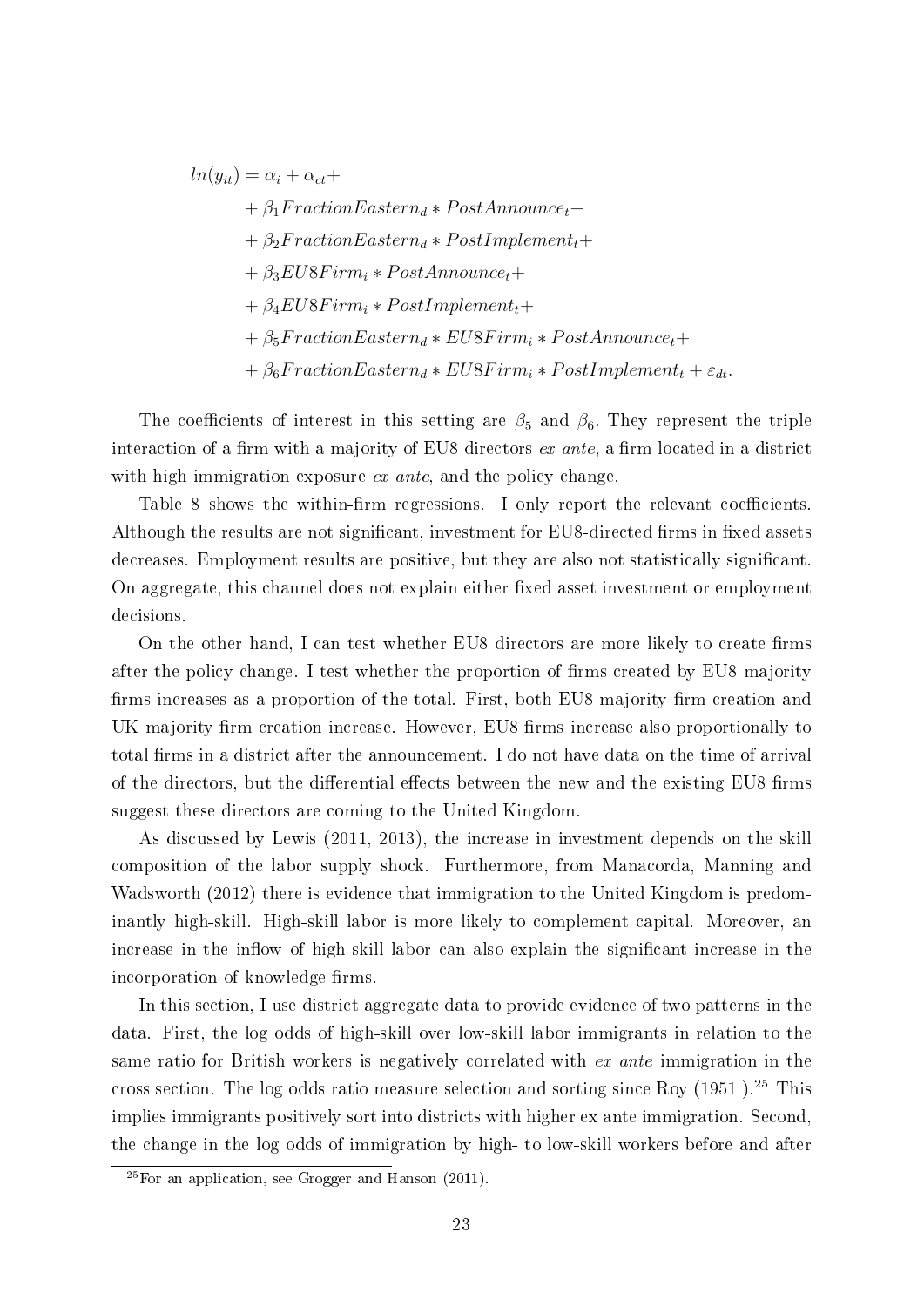the policy is positively correlated to the immigration exposure measure. This implies that the policy changed the skill distribution of immigrants toward high-skill labor.

To measure the proportion of Eastern European workers within a district, I rely on census data. These data are provided for 2001 and for 2011. Skill in this setting is only measured by educational attainment. High-skill workers are those with at least a higher national diploma in the United Kingdom. Low-skill workers are those with no qualifications. Table 11 shows the *ex ante* negative selection of Eastern European immigrants compared to British workers. The log adds positively change when compared with the 2011 census data. These results suggest an improvement in the selection of new immigrants to districts that were *ex ante* more exposed.

## 7 Conclusion

This paper suggests a causal link between immigration, firm creation, and fixed capital investment. To identify the relationship between immigration and investment, I rely on a modified version of the shift-share measures used in the labor literature. I combine the  $ex$ ante clusters of immigrants from the same nationalities with a natural experiment: the modification in immigration policy by the United Kingdom triggered by the expansion of the European Union. This time variation allows me to control for local economic shocks and, therefore, reduces the concerns of endogeneity.

My results suggest firms responses to immigration occur in anticipation of future labor flows after the policy implementation. Once the EU announced its expansion, firm creation in districts with a high ex ante proportion of workers increased signicantly. For pre-existing firms, the adjustments are different. I document a permanent increase in fixed capital and total asset investment only for the construction sector. I find no evidence that the average firm-level remuneration changes after the change in immigration policy in any sector.

I document results consistent with an increase of competition in the sectors in which adjustment occurs through the incorporation of new firms. For the service and the knowledge sectors, the increase in the number of firms came at the expense of existing firms. Firms are smaller in terms of total assets. I find no evidence that this adjustment affects the average worker. I do find evidence that it decreases the compensation of the highest-paid directors at firms in industries where the number of firms increases.

I also explore the channels through which the adjustment happens. EU8 nationals create more firms as a proportion of all firms created in districts more exposed to the change in immigration policy. On the other hand, existing firms with EU8 majority boards do not increase investment in xed assets. This implies that the increase in EU8 firm creation is more likely caused by new immigrants rather than firms employing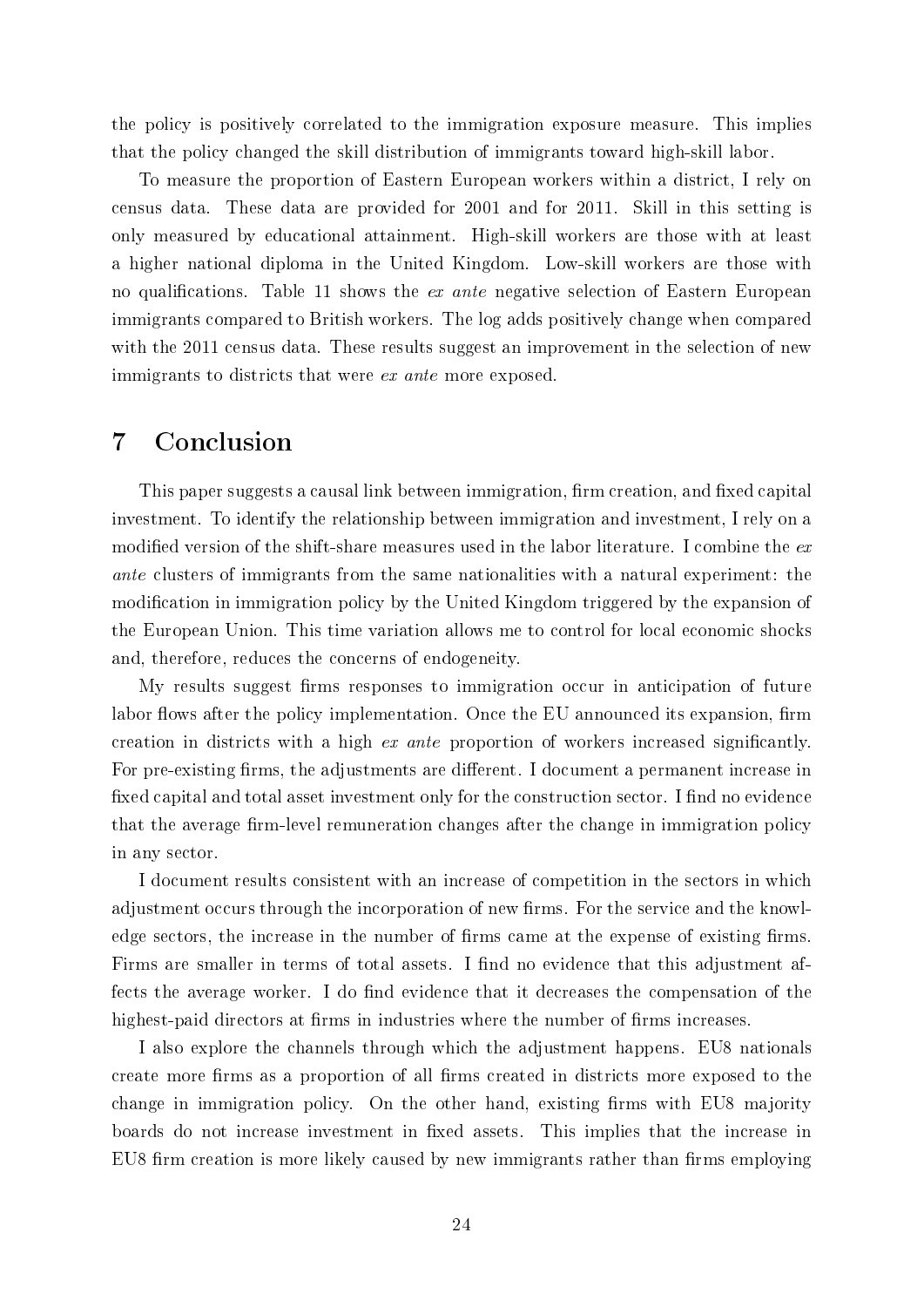existing immigrants. Furthermore, investment is not determined by previously existing ties.

On the other hand, I find support for the hypothesis that immigration changes the labor skill composition. I find correlations that suggest that, after the open border policy, the skill selection of immigrants significantly improved. Furthermore, the increase in firm creation concentrates in sectors that rely on human capital, the knowledge sector, or that rely on labor intensive tasks, the service sector. Finally, the only wage effects I find are concentrated on the remuneration of the highest-paid directors in the service and in the knowledge sectors.

My results are economically relevant for the UKs immigration policy. Corporate investment increases in anticipation of immigration labor supply even in the short-term. Moreover, immigration also increases the number of firms created in sectors that rely on human capital. Evidence in the United Kingdom points to adjustments through factor investments and the creation of new firms, rather than through factor.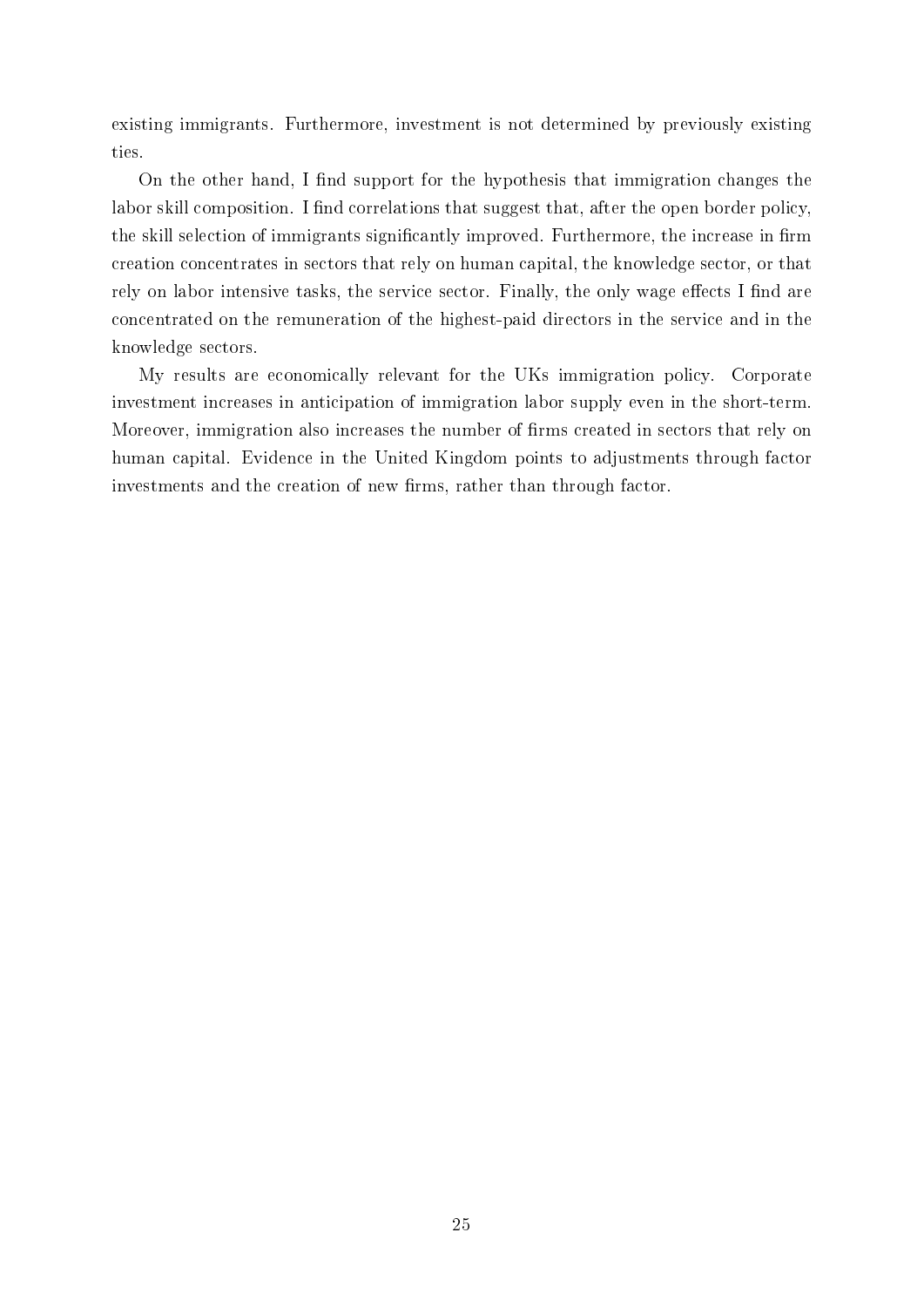# 8 References

- 1. Altonji, J., and Card, D. (1991). The Effects of Immigration on the Labor Market Outcomes of Less-Skilled Natives. Immigration, Trade and Labor In John Abowd and Richard B. Freemanm, eds. Chicago: University of Chicago Press.
- 2. Ashraf, Rasha and Ray, Rina. (2017). Human Capital, Skilled Immigrants, and Innovation. Working Paper. https://ssrn.com/abstract=3013614.
- 3. Borjas, G. (2003). The Labor Demand Curve is Downward Sloping: Reexamining the Impact of Immigration on the Labor Market. Quarterly Journal of Economics  $118(4)$ , 1335–1374.
- 4. Borjas, G. (1999) The Economic Analysis of Immigration, in Handbook of Labor Economics, Volume 3A, edited by Orley Ashenfelter and David Card, North-Holland.
- 5. Borjas, G. (2014). Immigration Economics, Harvard University Press.
- 6. Burchardi, K.B., Chaney, T., and Hassan, T.A. (2016). Migrants, Ancestors, and Investments. NBER Working Paper 21847.
- 7. Burchardi, K.B., and Hassan, T.A. (2013). The Economic Impact of Social Ties: Evidence from German Reunification. Quarterly Journal of Economics, 128(3), 1219-1271.
- 8. Card, D. (1990). The Impact of the Mariel Boatlift on the Miami Labor Market. Industrial and Labor Relations Review  $\frac{43}{2}$ , 245-257.
- 9. Card, D. (2001). Immigrants Inflows, Native Outflows, and the Local Market Impacts of Higher Immigration. Journal of Labor Economics  $19(1)$ , 22–64.
- 10. Card, D. (2009). Immigration and Inequality. American Economic Review: Papers and Proceedings  $99(2)$ , 1-21.
- 11. Casanova, M., Dustmann, C., Fertig, M., Preston, I., and Schmidth, C.M. (2003). The Impact of EU Enlargement on Migration Flows, Home Office Online Report. http://www.homeoffice.gov.uk/rds/pdfs2/rdsolr2503.pdf
- 12. CIPD. (2017). Executive Pay Report: Review of FTSE 100 Executive Pay Packages. Report.
- 13. Cooper, R. W., and Haltinwanger, J. C. (2006). On the Nature of Capital Adjustment Costs. The Review of Economic Studies,  $73(3)$ , 611-633.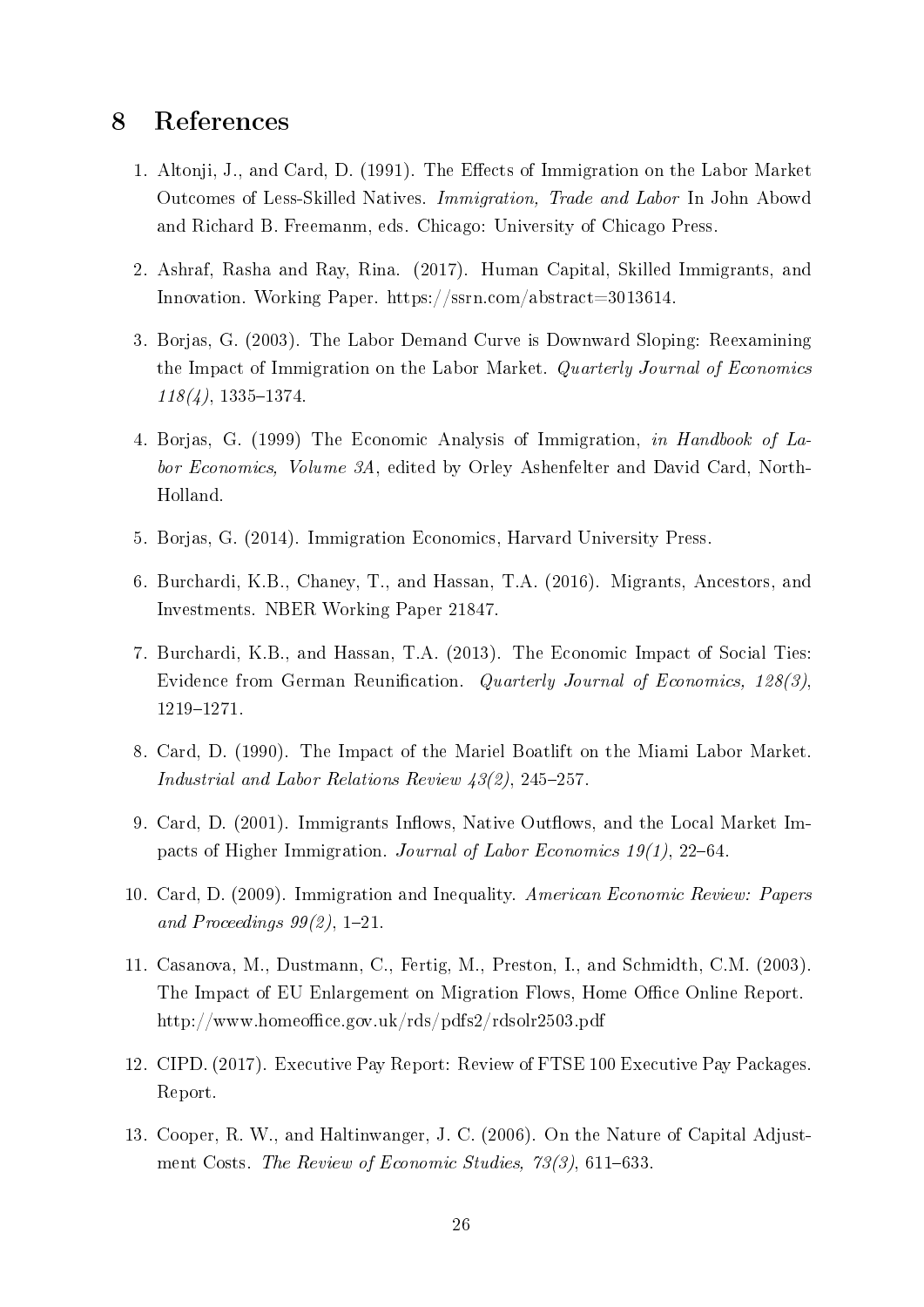- 14. Duffie, D. (2010). Presidential Address: Asset Price Dynamics with Slow-Moving Capital. The Journal of Finance  $64 \ (4)$  1237–1257.
- 15. Decker, R., Haltinwanger, J., Jarmin, R., and Miranda, J. The Role of Entrepreneurship in US Job Creation and Economic Dynamism. Journal of Economic Perspectives.  $28(3)$ , 3-24.
- 16. Dustmann, C., and Glitz A. (2015). How do Industries and Firms Respond to Changes in Local Labor Supply?. Journal of Labor Economics, 33(3), 711–750.
- 17. Edmans, A., Gabaix, X., and Jenter, D. (2017). Executive Compensation: A Survey of Theory and Evidence. Handbook of the Economics of Corporate Governance, Chapter 10 in Benjamin E. Hermalin and Michael S. Weisbach (eds.), Elsevier: Amsterdam.
- 18. Fairlie, R.W. and Lofstrom, M. Immigration and Entrepreneurship. IZA Discussion Paper No. 7669.
- 19. Friedberg, R. M., and Hunt, J. (1995). The Impact of Immigrants on Host Country Wages, Employment and Growth. Journal of Economic Perspectives  $9(2)$ , 23–44.
- 20. Grogger, J., and Hanson, G. (2011). Income Maximization and the Selection and Sorting of International Migrants. Journal of Development Economics, 95, 42–57.
- 21. Hunt, J. (2011). Which Immigrants Are Most Innovative and Entrepreneurial? Distinction by Entry Visa. Journal of Labor Economics, 29(3), 417-457.
- 22. Imbens, G. W., and Angrist, J.D. (1994). Identification and Estimation of Local Treatment Effects. Econometrica, 62  $(2)$ , 467-475.
- 23. International Labor Organisation (ILO). (2015). ILO Global estimates on migrant workers: Results and Methodology. Report.
- 24. Jeffers, J. (2017). The Impact of Restricting Labor Mobility on Corporate Investment and Entrepreneurship. Working Paper.
- 25. Kerr, S.P., and Kerr, W.R. Economic Impacts of Immigration: A Survey. Finnish Economic Papers  $24(1)$ , 1-32.
- 26. Lang, A. (2008). Impacts of Immigration. Commons Briefing Papers, RP08-65. House of Commons Library: London.
- 27. Lewis, E. (2013). Immigration and Production Technology. Annual Review of  $Economics (5), 165-191.$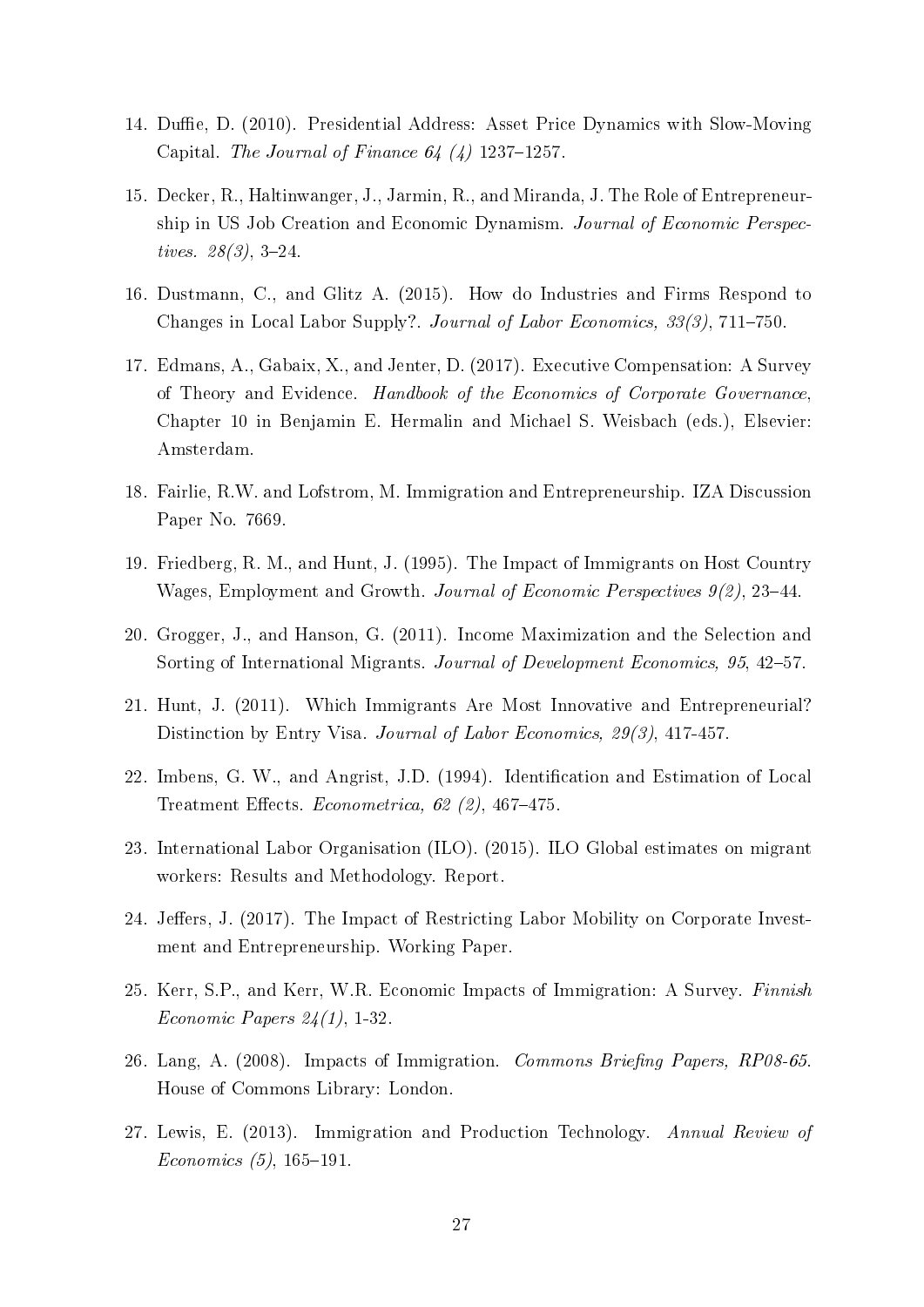- 28. Lewis, E. (2011). Immigration, Skill Mix, and Capital-Skill Complementarity. Quarterly Journal of Economics, 126(2), 1029-1069.
- 29. Lindsay, C. (2003). Labour productivity. Report, Office for National Statistics.
- 30. Manacorda, M., Manning, A., and Wadsworth, J. (2012). The Impact of Immigration on the Structure of Male Wages: Theory and Evidence from Britain. Journal of the European Economic Association 10  $(1)$ , 150-171.
- 31. Mitchell, M., Pedersen, L. H., and Pulvino, T. (2007). Slow Moving Capital. AEA Papers and Proceedings, 215-220.
- 32. Munshi, K. (2003). Networks in the Modern Economy: Mexican Migrants in the U. S. Labor Market. The Quarterly Journal of Economics  $118(2)$ , 549-599.
- 33. Ottaviano, G., and Peri, G. (2012). Rethinking the Effects of Immigration on Wages. Journal of the European Economic Association,  $10(1)$ , 152–197.
- 34. Ottaviano, G., Peri, G., and Wright, G. Immigration, Offshoring and American Jobs. American Economic Review  $103(5)$ , 1925-1959.
- 35. Peri, G. (2012). The Effects of Immigration on Productivity: Evidence from US States. Review of Economics and Statistics  $94(1)$ , 348-358.
- 36. Peri, G. (2014). Do Immigrant Workers Depress the Wages of Native Workers? IZA World of Labor 2014: 42.
- 37. Prothero, R. (2016). Travel to work area analysis in Great Britain: 2016. Retrieved from https://www.ons.gov.uk/employmentandlabourmarket/peopleinwork/ employmentandemployeetypes/articles/traveltoworkareaanalysisingreatbritain/2016
- 38. Roy, A.D..(1951). Some Thoughts on the Distribution of Earnings. Oxford Economic Papers  $(3)$ , 135-146.
- 39. Stock, J., and Yogo, M. (2005). Testing for Weak Instruments in Linear IV Regression in Identification and Inference for Econometric Models: Essays in Honor of Thomas Rothenberg, Chap.  $5, 80-108$ .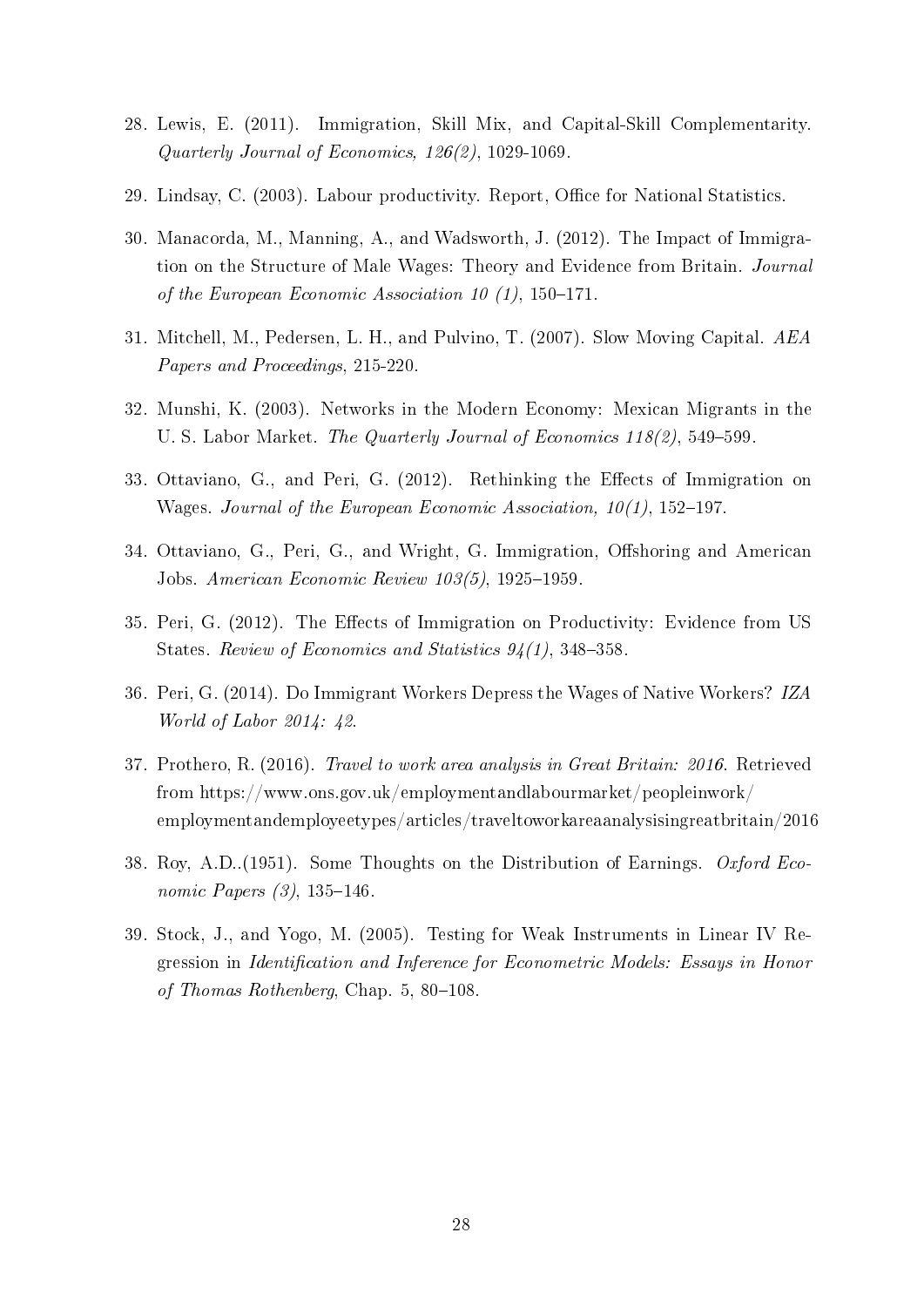# 9 Figures

Figure 1: Timeline of immigration decisions by different EU members

This figure summarizes the years in which European countries which are already members of the EU open their labor markets to nationals from the newly admitted countries. Opening refers to allowing nationals from those countries to work without a Visa or sponsorship application process.

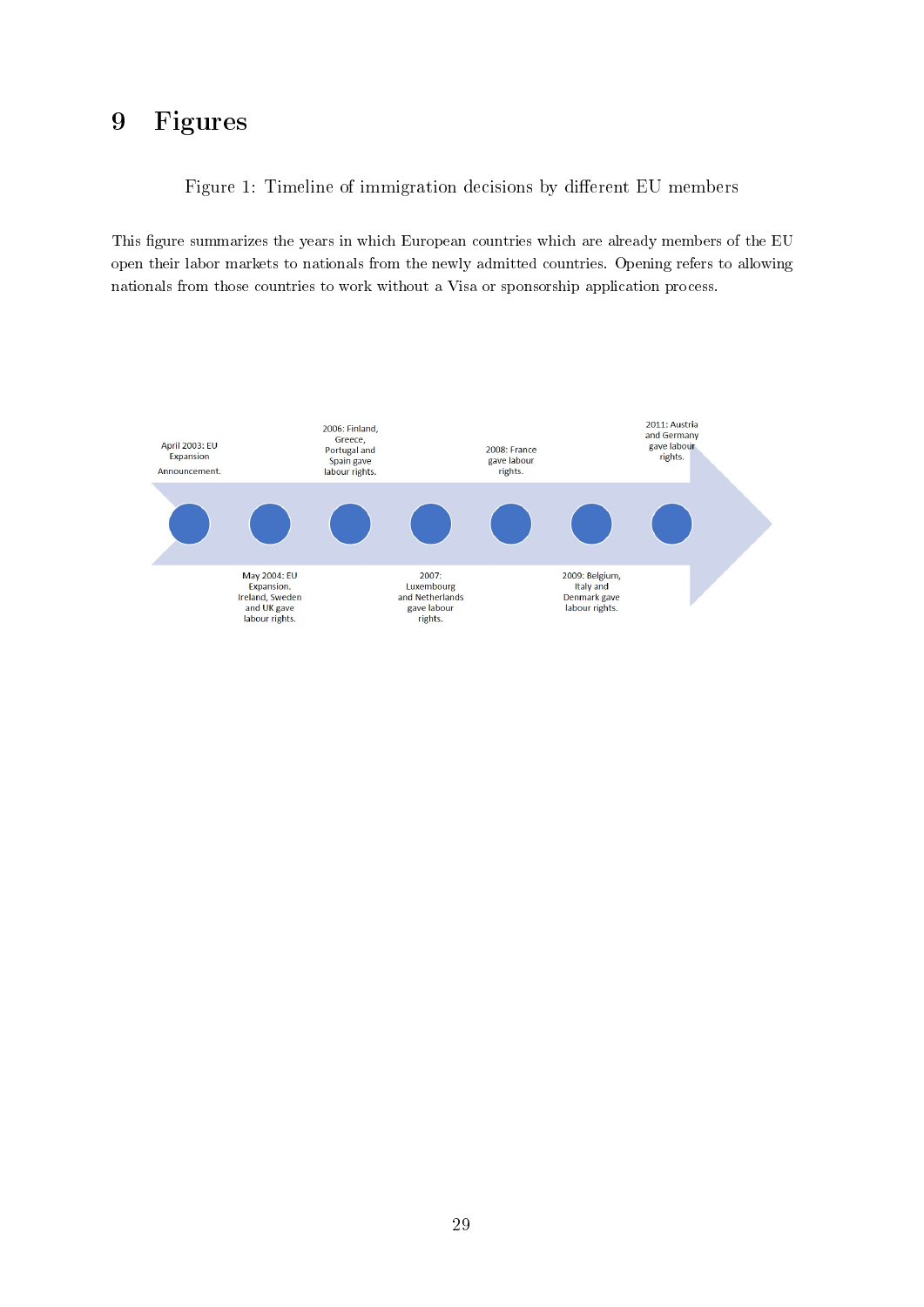NINO is an abbreviation for National Insurance Number. EU8 refers to countries admitted to the EU in 2004. EU15 are countries that already belonged to the EU by 2004.

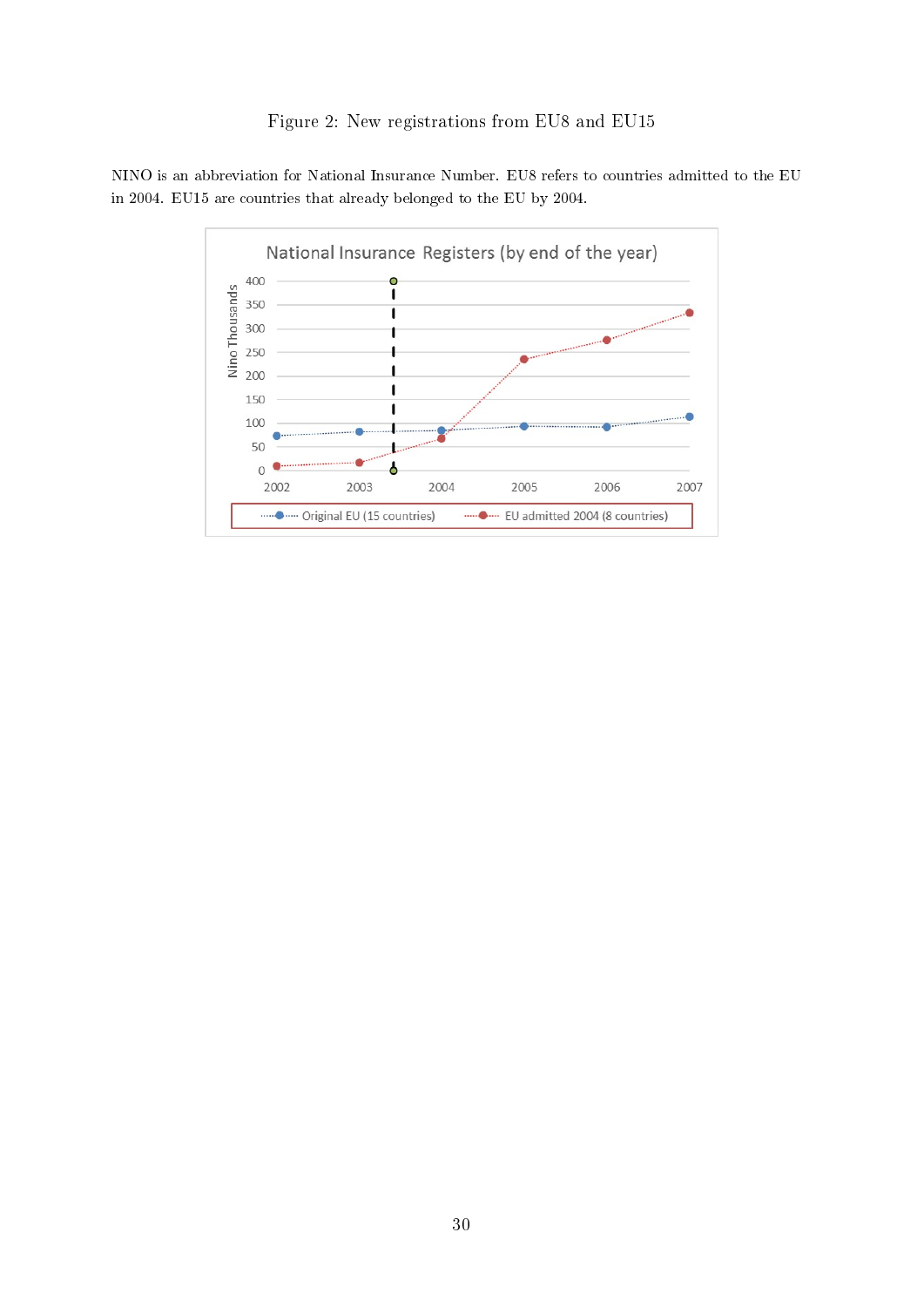#### Figure 3: New registrations from EU8 and non-EU Eastern Europe

NINO is an abbreviation for National Insurance Number. EU8 refers to countries admitted to the EU in 2004. Non admitted EU are Bulgaria and Romania. These are European countries that were not part of the EU by 2004 and were also not incorporated in the expansion. They were incorporated in the next expansion, but obtained labor rights within the UK in 2014.



Figure 4: Quarterly new registrations of nationals from countries admitted in 2004

I rank the districts according to the shares of pre-existing workers share of workers from Eastern Europe. I then assign each district to a quartile.

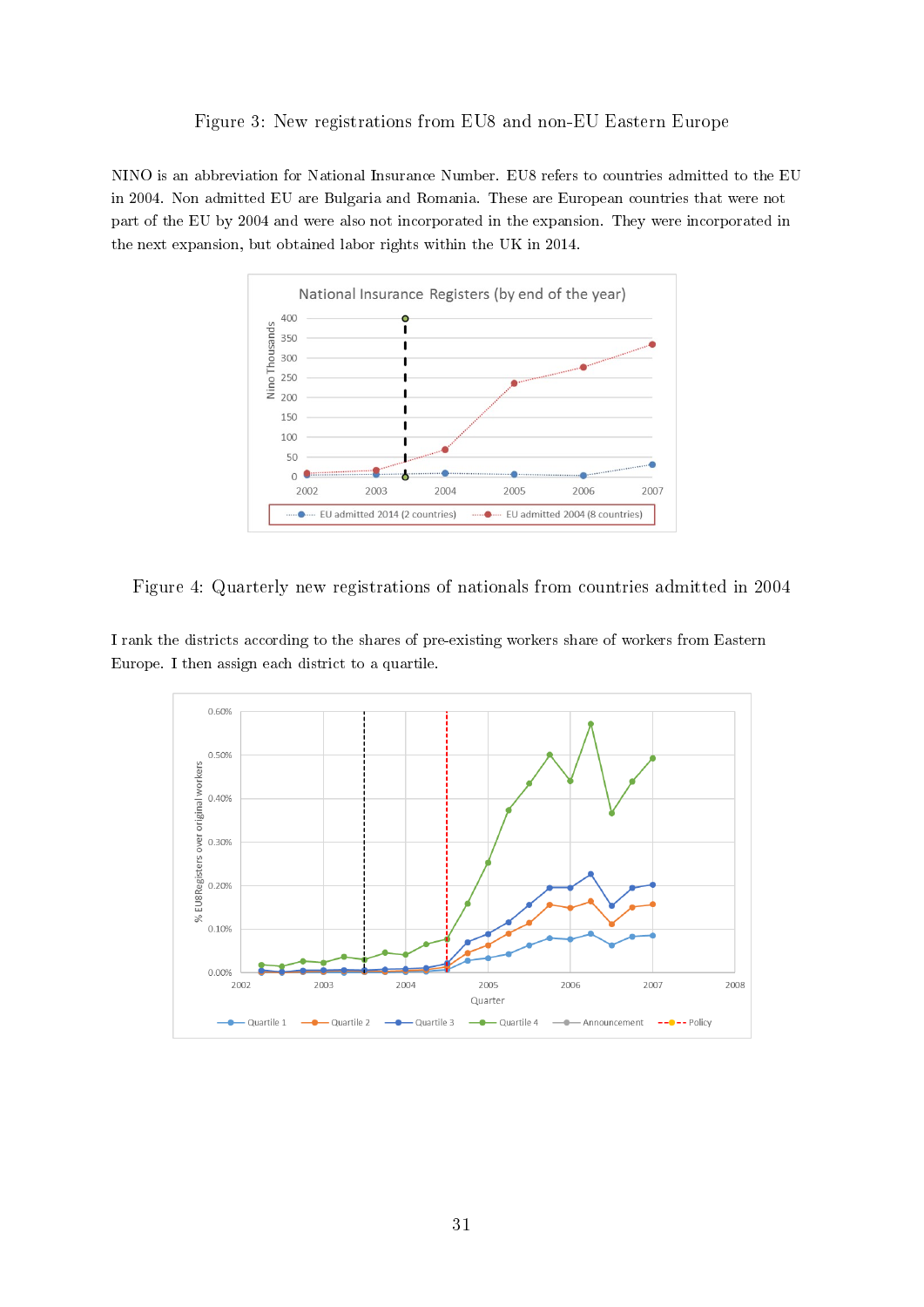



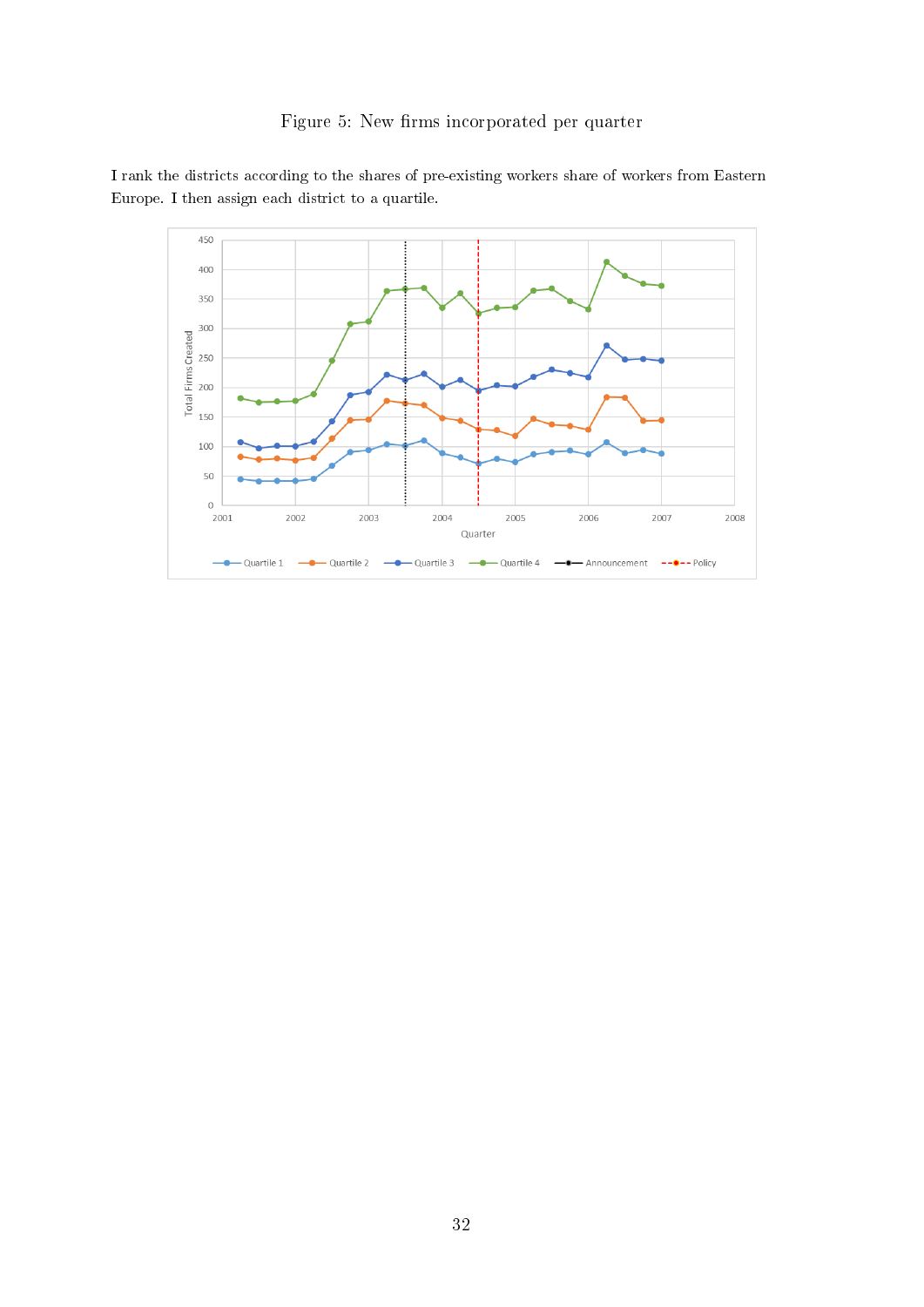#### Figure 6: Estimation of regression coefficients pre and post Policy

Coefficient estimates of each variable of interest on an interaction between ex ante immigration and a dummy variable. 95% confidence intervals reported in red. The vertical lines represent the open policy announcement and implementation.



(a) Share of new EU8 registrations



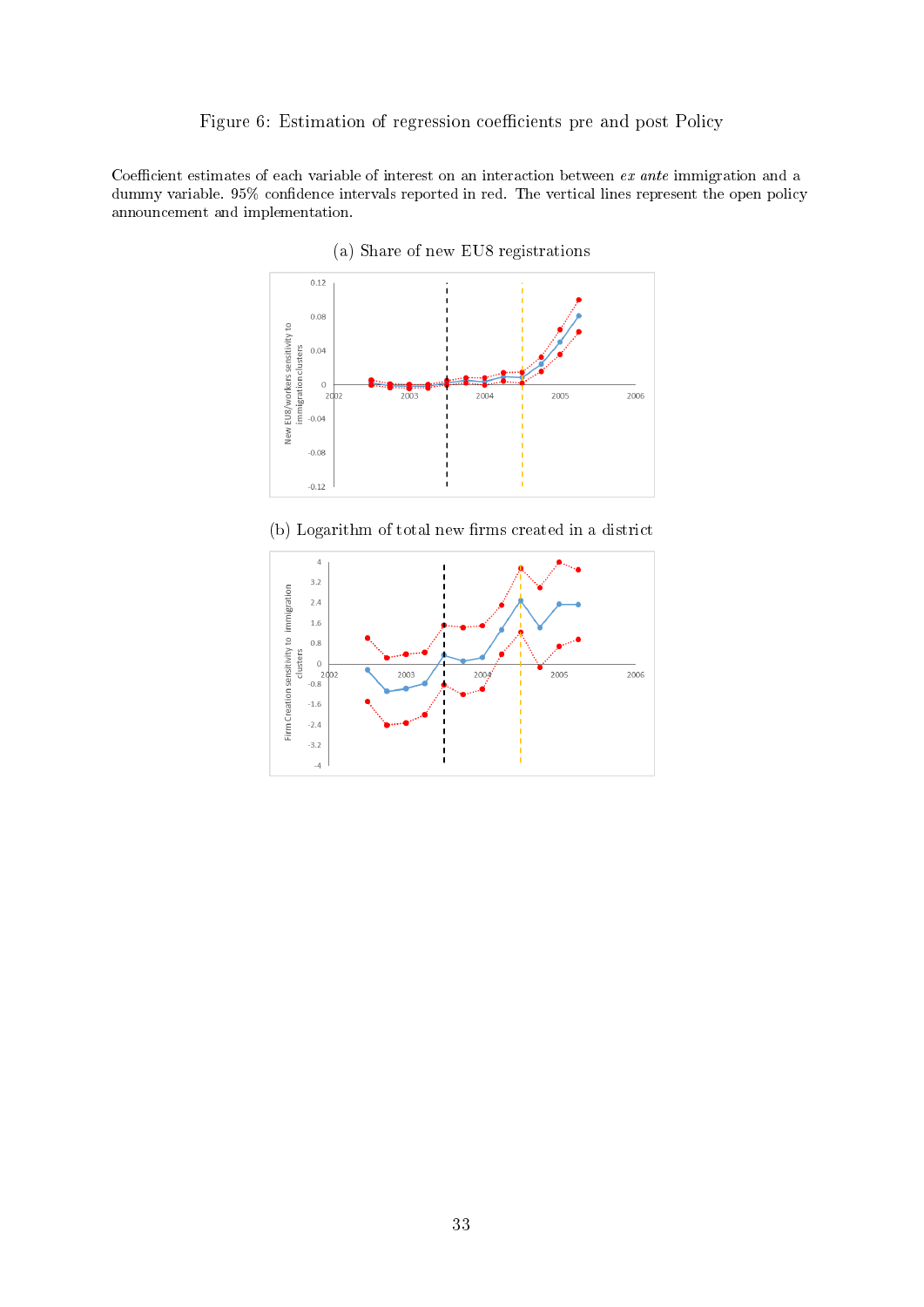Figure 2: Regression estimates of pre-treatment trends within firms

Coefficient estimates of each variable of interest on an interaction between ex ante immigration and a dummy variable. 95% confidence intervals reported in red. The vertical lines represent the open policy announcement and implementation. For firm-level data I have only two periods before the announcement. Therefore, there is only one coefficient estimate before the announcement.

(a) Logarithm Fixed assets (b) Logarithm Employees









(c) Logarithm Sales (d) Logarithm Average Remuneration

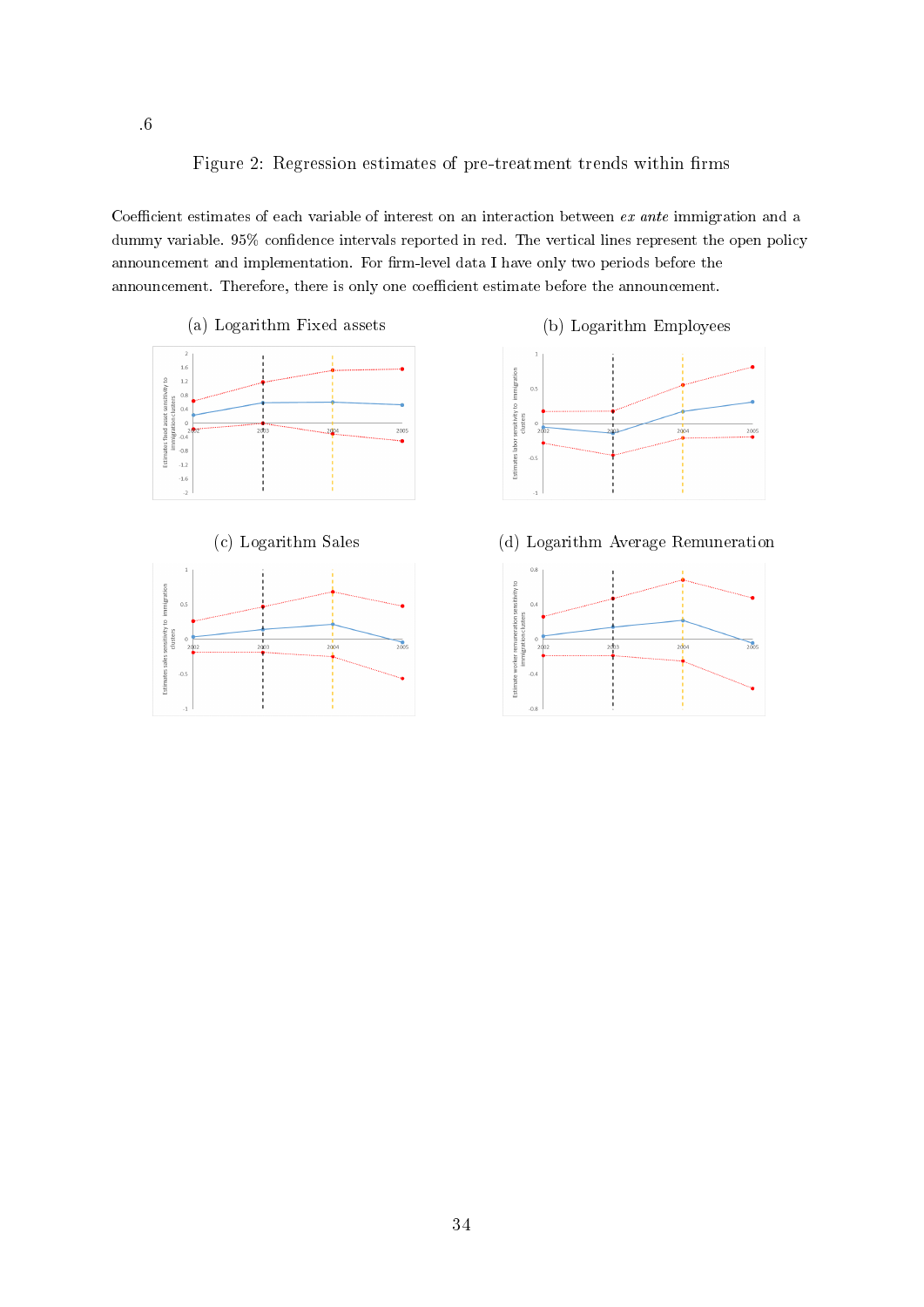# 10 Tables

## Table 1: District-level summary statistics for Immigration and Labor Data

All data are from the Department of Work and Pensions (DWP). New registrations refer to new national insurance numbers issued to incoming workers of all nationalities. EU8 refers to nationals from countries admitted to the EU in 2004. EU15 refers to nationals from countries that belonged to the EU before the 2004 expansion. The new countries admitted to EU in 2007 refer to Bulgaria and Romania.

|                                    | Pre EU8 admission<br>$(2002 - 2003)$ | Post EU8 admission<br>$(2004 - 2007)$ |
|------------------------------------|--------------------------------------|---------------------------------------|
| New registrations                  | 842.9                                | 1556.3                                |
|                                    | (1510.1)                             | (2,471.7)                             |
| New registrations EU8              | 34.3                                 | 572.1                                 |
|                                    | (98.5)                               | (829.8)                               |
| New registrations EU15             | 177.6                                | 236.9                                 |
|                                    | (330.8)                              | (480.3)                               |
| New registrations new to EU 2007   | 15.8                                 | 32.53                                 |
|                                    | (48.7)                               | (144.8)                               |
| New registrations per ex ante      | 0.93%                                | 1.82%                                 |
| workers $(\%)$                     | $(1.31\%)$                           | $(2.13\%)$                            |
| EU8 new registrations per ex ante  | 0.04%                                | 0.73%                                 |
| workers $(\%)$                     | $(0.09\%)$                           | $(0.81\%)$                            |
| EU15 new registrations per ex ante | 0.21%                                | 0.27%                                 |
| workers $(\%)$                     | $(0.32\%)$                           | $(0.47\%)$                            |
| New to EU 2007 per ex ante         | 0.02%                                | 0.04%                                 |
| workers $(\%)$                     | $(0.04\%)$                           | $(0.14\%)$                            |
| Activity Rate $(\%)$               | 79.85%                               | 78.19%                                |
|                                    | (5.47%)                              | $(4.85\%)$                            |
| Workers                            | 72,807                               | 75,659                                |
|                                    | (46, 892)                            | (49, 757.1)                           |
|                                    | Mean (St Dev)                        | Mean (St Dev)                         |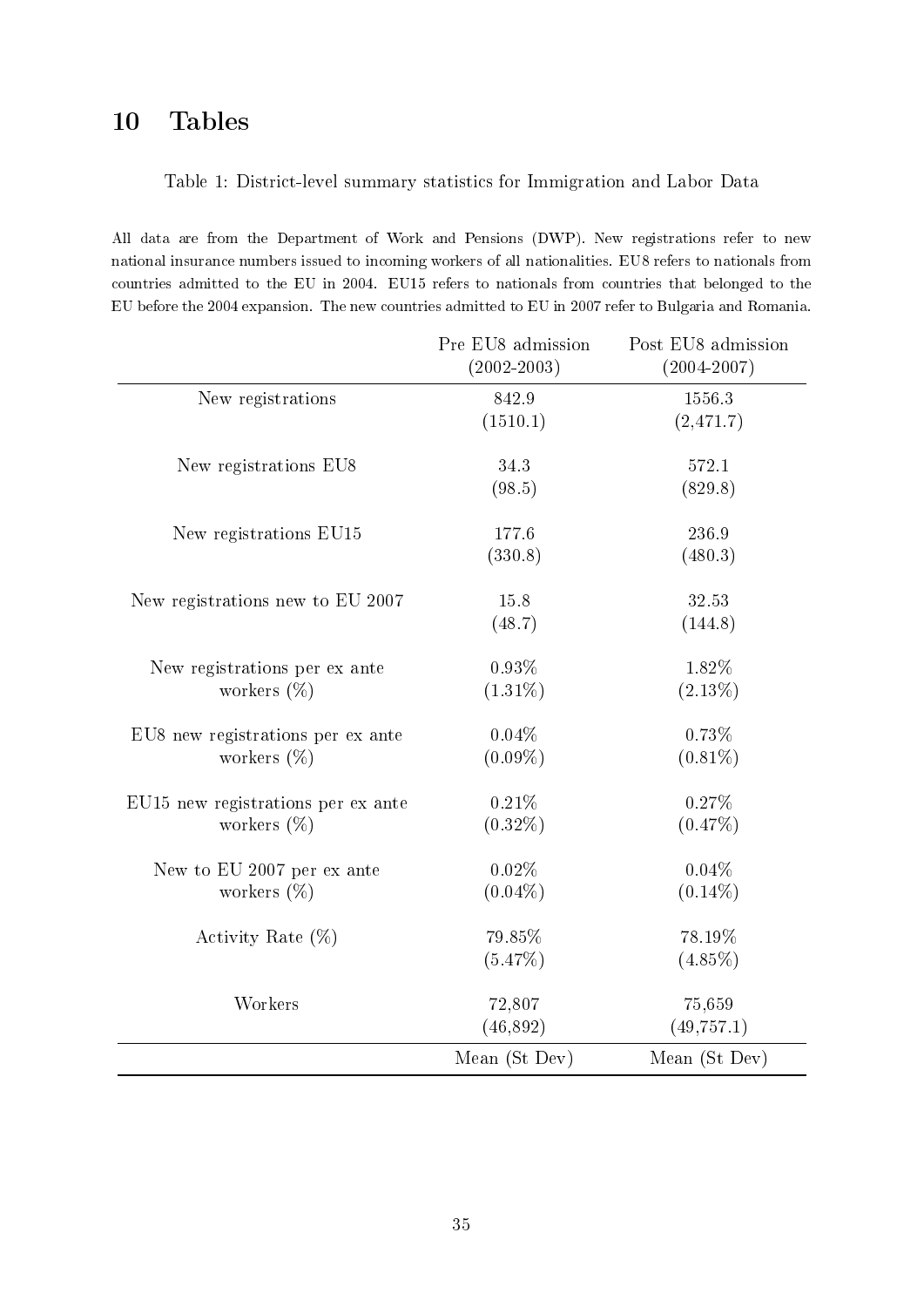## Table 2: Firm-level summary statistics on board composition. Firms incorporated before 2000

All data are from BvD's Orbis and Fame databases. UK directors are directors with British nationality. EU15 includes directors with a nationality from any of the countries that were members of the European Union before 2004, excluding the UK. EU8 includes nationals from the countries admitted to the European Union in the 2004 expansion.

| Year | %Directors from<br>UK | %Directors from<br>EU countries<br>admitted<br>pre-2004 (EU15) | %Directors from<br>EU countries<br>admitted in<br>2004 (EU8) | Number of firms |
|------|-----------------------|----------------------------------------------------------------|--------------------------------------------------------------|-----------------|
| 2000 | 90.1%<br>$(29.9\%)$   | 4.4%<br>$(20.6\%)$                                             | $0.08\%$<br>$(2.7\%)$                                        | 771,625         |
| 2001 | 91%<br>$(28.6\%)$     | 4.5%<br>$(20.7\%)$                                             | $0.08\%$<br>$(2.7\%)$                                        | 702,960         |
| 2002 | 91.5%<br>$(27.9\%)$   | 4.4%<br>$(20.6\%)$                                             | 0.07%<br>(2.7%                                               | 634,613         |
| 2003 | 91.7%<br>$(27.6\%)$   | 4.4%<br>$(20.5\%)$                                             | $0.08\%$<br>$(2.7\%)$                                        | 584,909         |
| 2004 | 91.8%<br>$(27.4\%)$   | 4.4%<br>$(20.5\%)$                                             | 0.07%<br>$(2.7\%)$                                           | 549,130         |
| 2005 | 91.9%<br>$(27.3\%)$   | 4.5%<br>$(20.6\%)$                                             | $0.08\%$<br>$(2.7\%)$                                        | 520,854         |
| 2006 | 91.9%<br>$(27.3\%)$   | 4.5%<br>$(20.7\%)$                                             | $0.08\%$<br>$(2.7\%)$                                        | 500,311         |
| 2007 | 92%<br>$(27.1\%)$     | $4.6\%$<br>$(20.9\%)$                                          | $0.08\%$<br>$(2.8\%)$                                        | 484,098         |
| 2008 | 92%<br>$(27.2\%)$     | 4.7%<br>$(21.1\%)$                                             | $0.08\%$<br>$(2.9\%)$                                        | 468,542         |
|      | Mean (St Dev)         | Mean (St Dev)                                                  | Mean (St Dev)                                                |                 |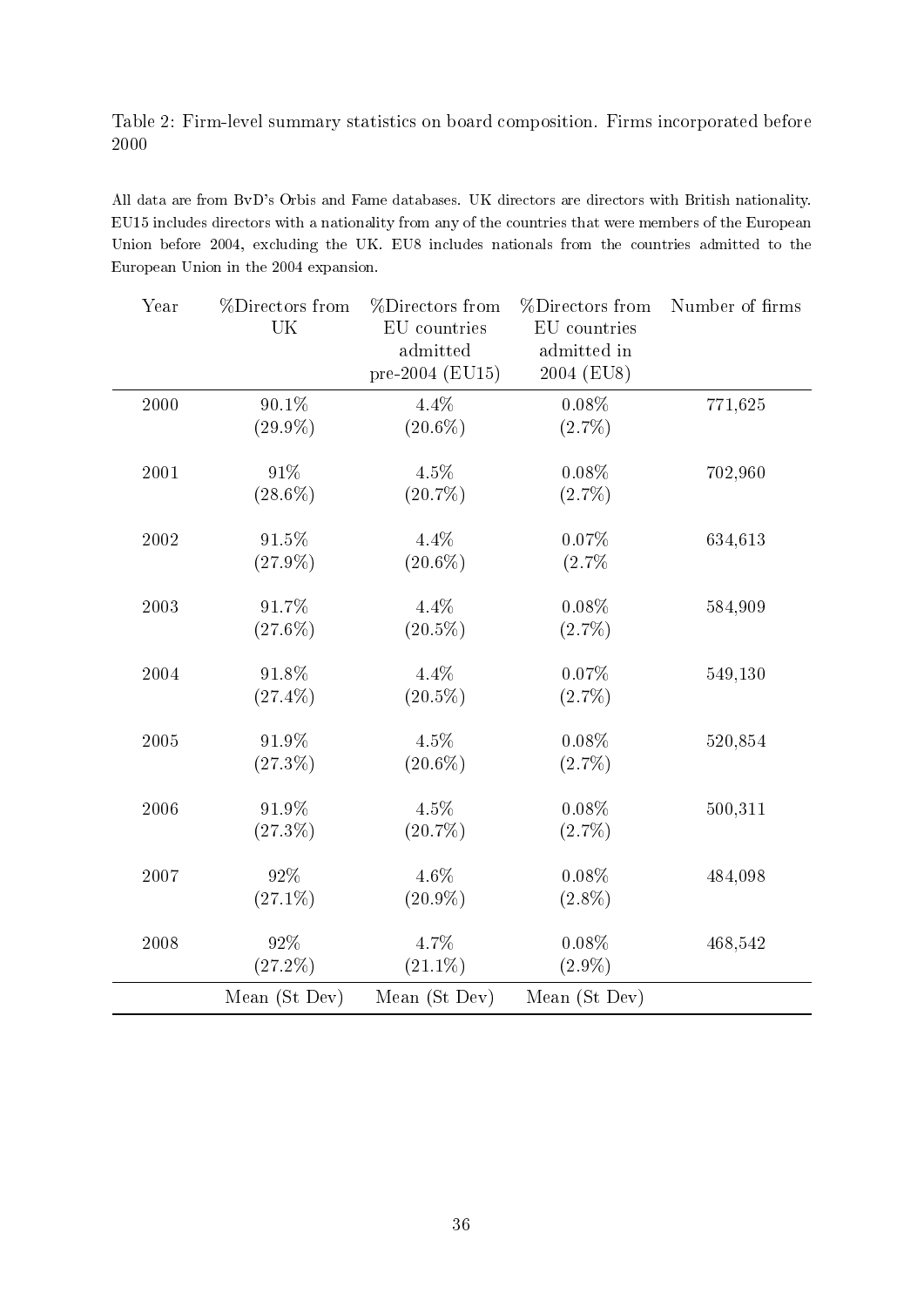## Table 3: Firm-level summary statistics on board composition for firms by year of incorporation

All data are from BvD's Orbis and Fame databases. The UK directors are those British nationality. EU15 includes directors with a nationality from any of the countries that were members of the European Union before 2004, excluding the UK. EU8 includes nationals from the countries admitted to the European Union in the 2004 expansion.

|          | Incorporation %Directors from<br>UK | %Directors from<br>EU countries<br>admitted<br>pre-2004 (EU15) | %Directors from<br>EU countries<br>admitted in 2004<br>(EU8) | Number of<br>firms |
|----------|-------------------------------------|----------------------------------------------------------------|--------------------------------------------------------------|--------------------|
| 2000     | 83.5%<br>$(37.1\%)$                 | 4.6%<br>$(20.9\%)$                                             | 0.1%<br>$(3.2\%)$                                            | 123,487            |
| 2001     | 80.9%<br>$(39.3\%)$                 | 4.6%<br>(21%)                                                  | $0.1\%$<br>$(3.2\%)$                                         | 124,395            |
| 2002     | 82%<br>$(38.4\%)$                   | 4.7%<br>$(21.1\%)$                                             | 0.14%<br>$(3.7\%)$                                           | 199,048            |
| 2003     | 80.7%<br>$(39.5\%)$                 | $5\%$<br>(21.7%)                                               | $0.26\%$<br>$(5.1\%)$                                        | 283,884            |
| 2004     | 76.1%<br>$(42.6\%)$                 | 8%<br>$(27.1\%)$                                               | 0.36%<br>$(6\%)$                                             | 250,750            |
| 2005     | 72.8%<br>$(44.5\%)$                 | 9.5%<br>$(29.3\%)$                                             | 0.55%<br>$(7.4\%)$                                           | 272,563            |
| 2006     | 72.3%<br>$(44.7\%)$                 | $9.6\%$<br>$(29.5\%)$                                          | 0.74%<br>$8.6\%$                                             | 306,941            |
| 2007     | 73.9%<br>$(43.9\%)$                 | 7.3%<br>$(26\%)$                                               | 0.93%<br>$(9.6\%)$                                           | 363,816            |
| $2008\,$ | 76.2%<br>$(42.6\%)$                 | 7.7%<br>$(26.7\%)$                                             | 0.96%<br>$(9.8\%)$                                           | 290,796            |
|          | Mean (St Dev)                       | Mean (St Dev)                                                  | Mean (St Dev)                                                |                    |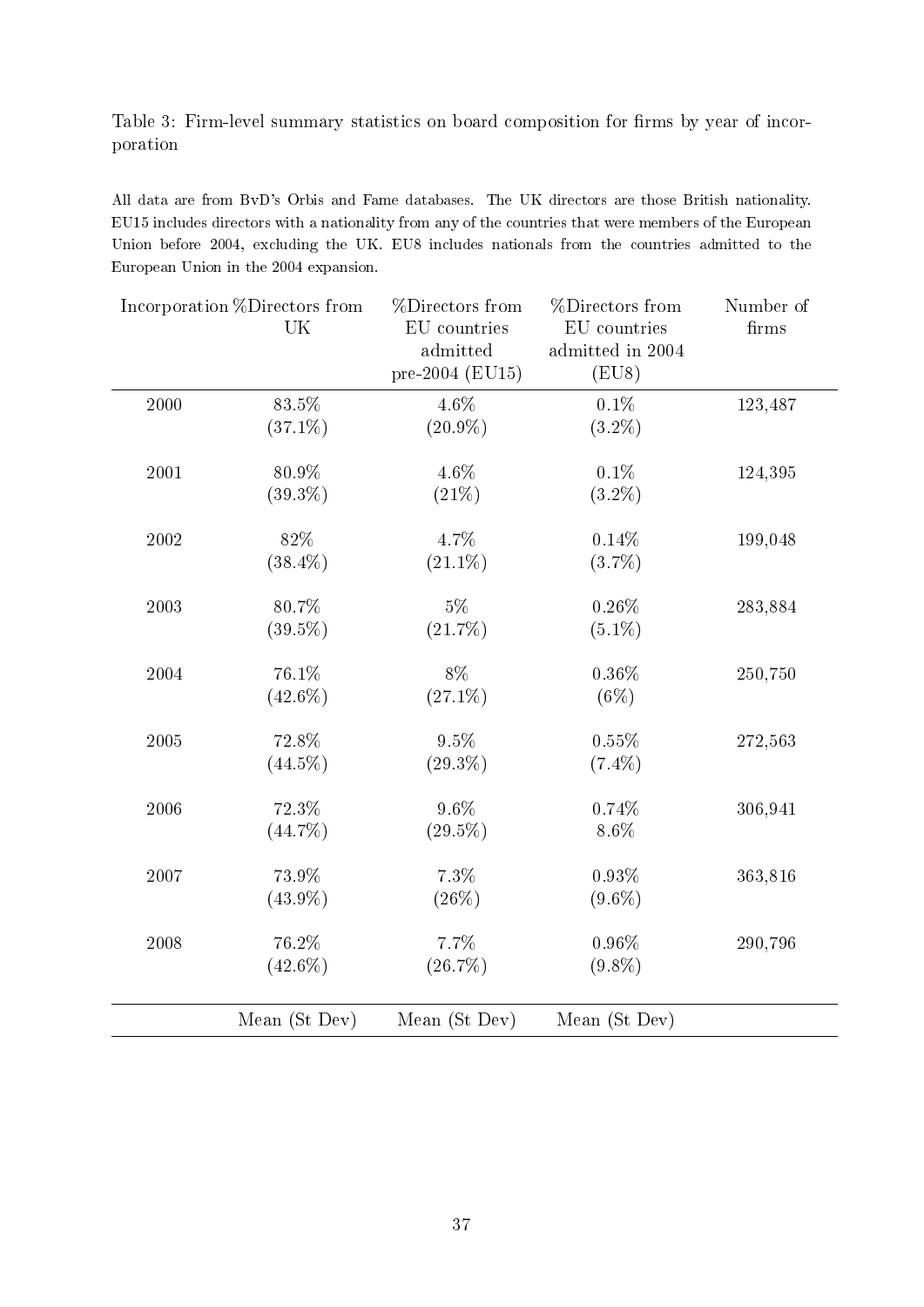Table 4: Firm-level summary statistics on fixed assets for firms that had at least one employee over the sample

data are from ORBIS and Fame Databases. All numbers are in thousands except employees and number of firms. Number of firms refers to firms that have data at least on fixed assets. All nominal values are in pounds sterling.

| Year | Fixed assets | Total employee<br>remuneration | Total directors<br>remuneration | Number of<br>employees | Average<br>employee<br>remuneration | Remuneration<br>highest paid<br>director | Number of firms |
|------|--------------|--------------------------------|---------------------------------|------------------------|-------------------------------------|------------------------------------------|-----------------|
| 2001 | 497.4        | 487.7                          | 289                             | 243                    | 17.4                                | 243.8                                    | 86,788          |
|      | (6,392.7)    | (1,639.7)                      | (688.3)                         | (2,955)                | (38.8)                              | (494)                                    |                 |
| 2002 | 489.6        | 488.8                          | 294.3                           | 243                    | 17.7                                | 249.7                                    | 86,597          |
|      | (6,753.4)    | (1,357.9)                      | (674.5)                         | (2,968)                | (37)                                | (463.2)                                  |                 |
| 2003 | 476.6        | 494.6                          | 305.5                           | 250                    | 17.8                                | 258.3                                    | 86,478          |
|      | (6,902.1)    | (2,836.8)                      | (786.4)                         | (3,091)                | (37.2)                              | (659)                                    |                 |
| 2004 | 460.2        | 458.8                          | 333.7                           | 264                    | 18                                  | 260.1                                    | 85,104          |
|      | (3,803.7)    | (1,081.9)                      | (891.9)                         | (3,381)                | (39.8)                              | (775.3)                                  |                 |
| 2005 | 474.5        | 484.3                          | 371.9                           | 310                    | 19.3                                | 268.6                                    | 55,889          |
|      | (3,916.1)    | (1,131.9)                      | (1,062.2)                       | (3,999)                | (43)                                | (744.3)                                  |                 |
|      | Mean         | Mean                           | Mean                            | Mean                   | Mean                                | Mean                                     |                 |
|      | (St Dev)     | (St Dev)                       | (St Dev)                        | (St Dev)               | (St Dev)                            | (St Dev)                                 |                 |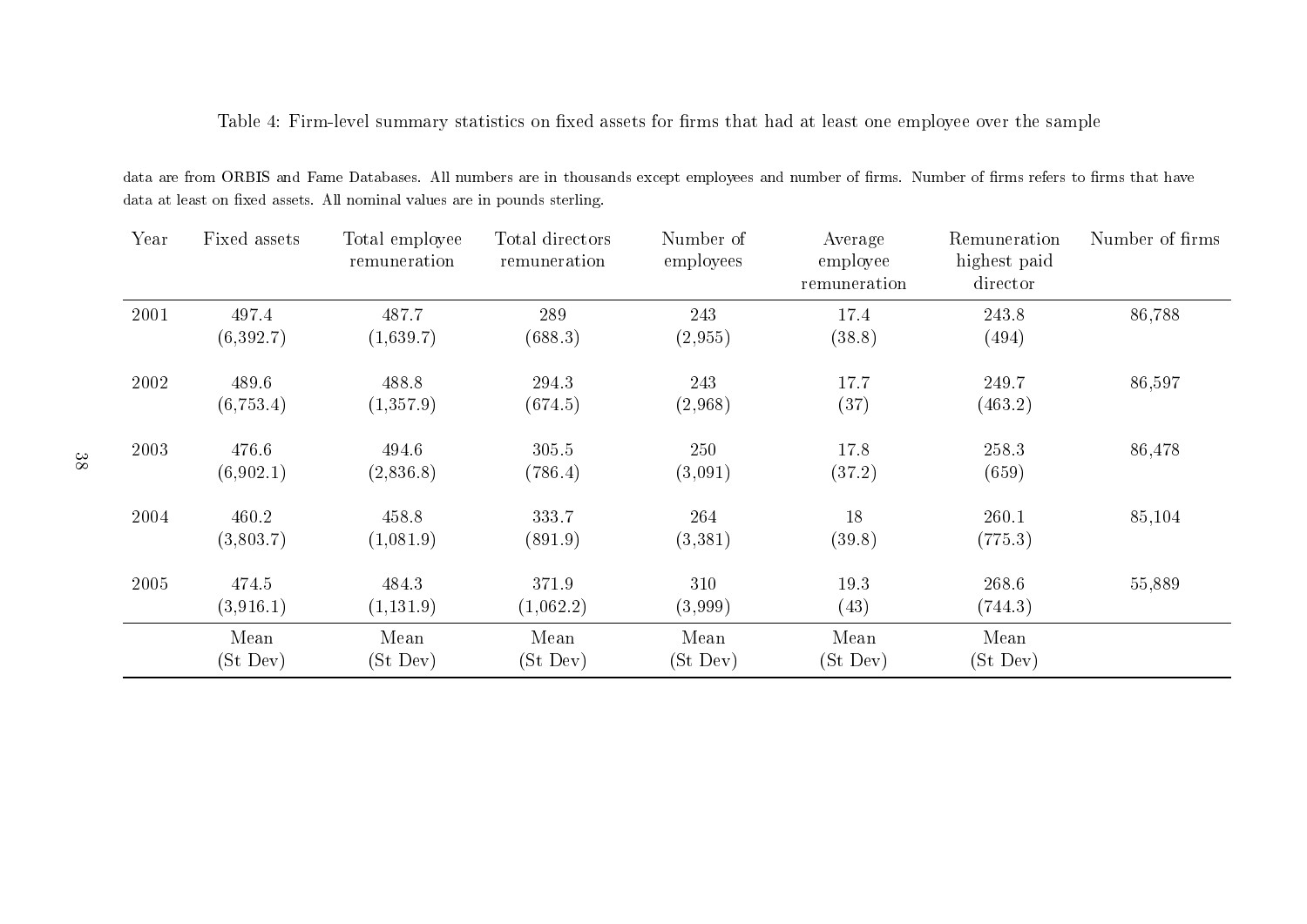#### Table 5: Allocation of EU8 new registrations at a quarterly frequency

FractionEastern refers to the fraction of workers from the EU8 plus Bulgaria and Romania as of the 2001 census. PostAnnounce is an indicator variable with value one after the announcement of the EU expansion in the second quarter of 2003. PostImplement is an indicator variable with value one after the implementation of the open border policy in the second quarter of 2004. All standard errors are clustered at the district level. Area refers to NUTS2 statistical areas that cover all England.

|                                       | $ShareNewRejecteredWorks_{dt}$ |
|---------------------------------------|--------------------------------|
| $FractionEastern_d * PostAnnounce_t$  | $0.005***$                     |
|                                       | (0.001)                        |
| $FractionEastern_d * PostImplement_t$ | $0.07***$                      |
|                                       | (0.007)                        |
| $Adj R^2$                             | 0.8275                         |
| District FE                           | Yes                            |
| Area*Quarter FE                       | Yes                            |
|                                       | 7,704                          |

Panel A: Continuous Exposure Measure

## Panel B: Dummy Exposure Measure

|                                             | $ShareNewRequiredWorks_{dt}$   |
|---------------------------------------------|--------------------------------|
| $HighFractionEast8_d * PostAnnounce_t$      | $0.0000422***$<br>$(6.81e-06)$ |
| $HighFractionEast8_d * PostImplement_t$     | $0.00146***$<br>(0.00015)      |
| $Adj R^2$<br>District FE<br>Area*Quarter FE | 0.7094<br>Yes<br>Yes<br>7,704  |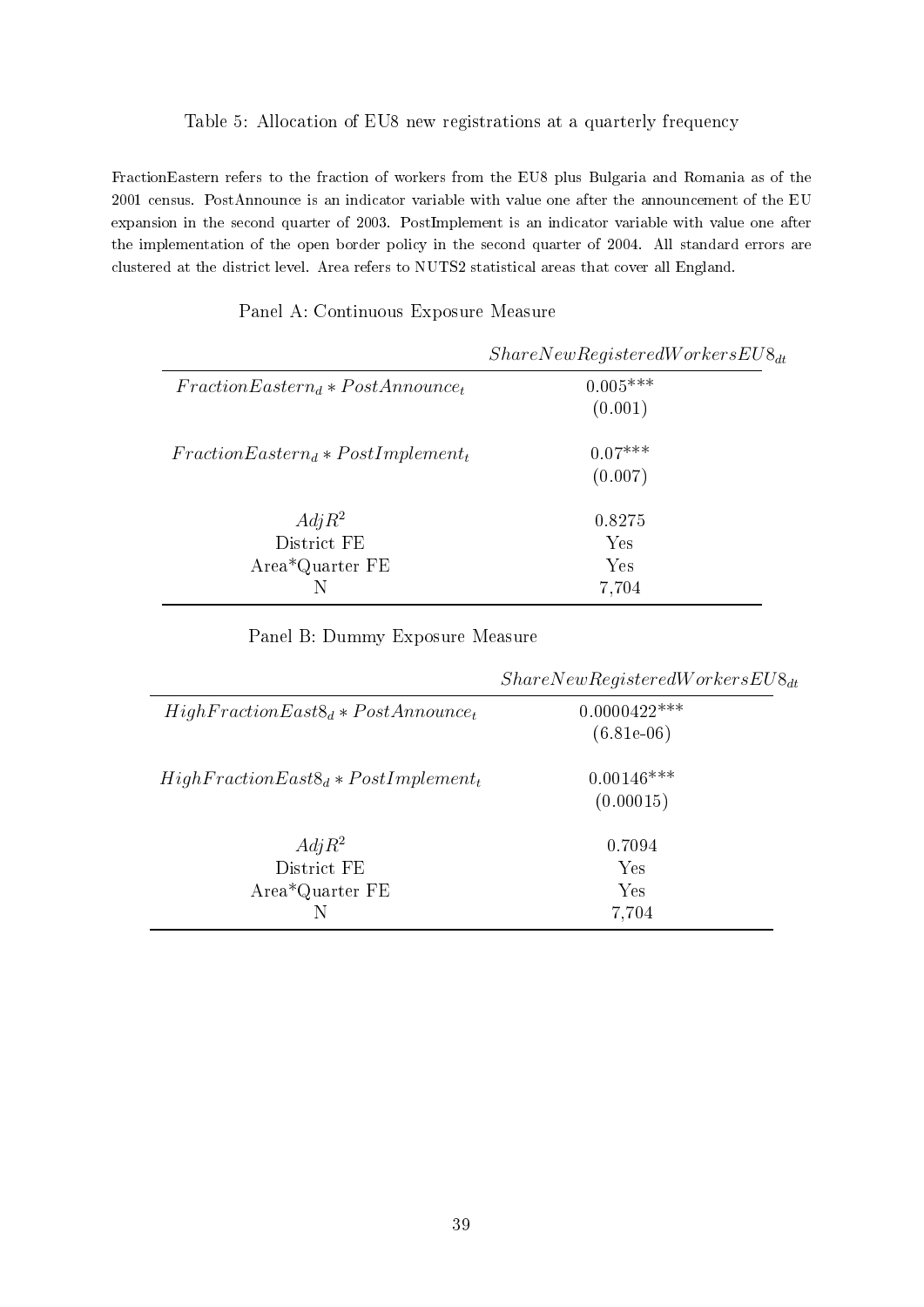#### Table 6: District-level regressions

FraEast refers to the fraction of workers from the EU8 plus Bulgaria and Romania as of the 2001 census. Ann is an indicator variable with value one after the announcement of the EU expansion in the second quarter of 2003. Imp is an indicator variable with value one after the implementation of the open border policy in the second quarter of 2004. All standard errors are clustered at the district level. All regressions use district fixed effects and area-time dummies. Fixed assets refer to the average firm fixed assets that existed in the district. Mean wage is obtained directly from the census data. The district level results are similar if I use the average employee remuneration from the FAME firm-level data.

|               | Quarterly |                 | Yearly             |               |  |  |
|---------------|-----------|-----------------|--------------------|---------------|--|--|
|               | ln(Firms) | ln(FixedAssets) | ln(FixedAssetsNew) | ln(MeanWages) |  |  |
| $FraEast*Ann$ | $0.84**$  | $0.88*$         | 0.64               | $-0.25$       |  |  |
|               | (0.40)    | (0.49)          | (11.25)            | (0.20)        |  |  |
| $FraEast*Imp$ | $1.41***$ | $-0.52$         | $-1.18$            | $-0.01$       |  |  |
|               | (0.53)    | (0.64)          | (0.85)             | (0.14)        |  |  |
| N             | 7661      | 1595            | 1595               | 1585          |  |  |
| Adj R2        | 0.95      | 0.93            | 0.52               | 0.96          |  |  |

Panel A: District-Level Regressions Announcement and Implementation

Panel B: First stage policy and announcement combined

| NewEUS/L      |           |           | NewEUS/L  |           |
|---------------|-----------|-----------|-----------|-----------|
| $FraEast*Ann$ | $0.05***$ | $0.16***$ | $0.16***$ | $0.20***$ |
|               | (0.006)   | (0.02)    | (0.02)    | (0.02)    |
| N             | 4644      | 1147      | 1147      | 1585      |
| $\mathbf{F}$  | 75.95     | 109.76    | 109.76    | 143.02    |

Panel C: Reduced form policy and announcement combined

|               | ln(Firms) | ln(FixedAssets) | ln(FixedAssetsNew) | ln(MeanWages) |
|---------------|-----------|-----------------|--------------------|---------------|
| $FraEast*Ann$ | $1.67**$  | 0.82            | $-0.31$            | $-0.26$       |
|               | (0.71)    | (0.62)          | (1.11)             | (0.22)        |
| N             | 4644      | 1147            | 1147               | 1585          |
| Adj R2        | $0.96\,$  | 0.91            | 0.57               | 0.96          |

| Panel D: IV             |           |                                               |                    |           |  |  |
|-------------------------|-----------|-----------------------------------------------|--------------------|-----------|--|--|
|                         | ln(Firms) | ln(FixedAssets)                               | ln(FixedAssetsNew) | ln(Wages) |  |  |
| NewEUS/L                | $32.3**$  | 5.07                                          | $-1.93$            | $-1.31$   |  |  |
|                         | (13.07)   | $\begin{array}{c} (3.94) \\ 1147 \end{array}$ | (6.93)             | (1.09)    |  |  |
| -N                      | 4644      |                                               | 1147               | 1585      |  |  |
| Centered R <sub>2</sub> | 0.97      | 0.94                                          | 0.74               | 0.97      |  |  |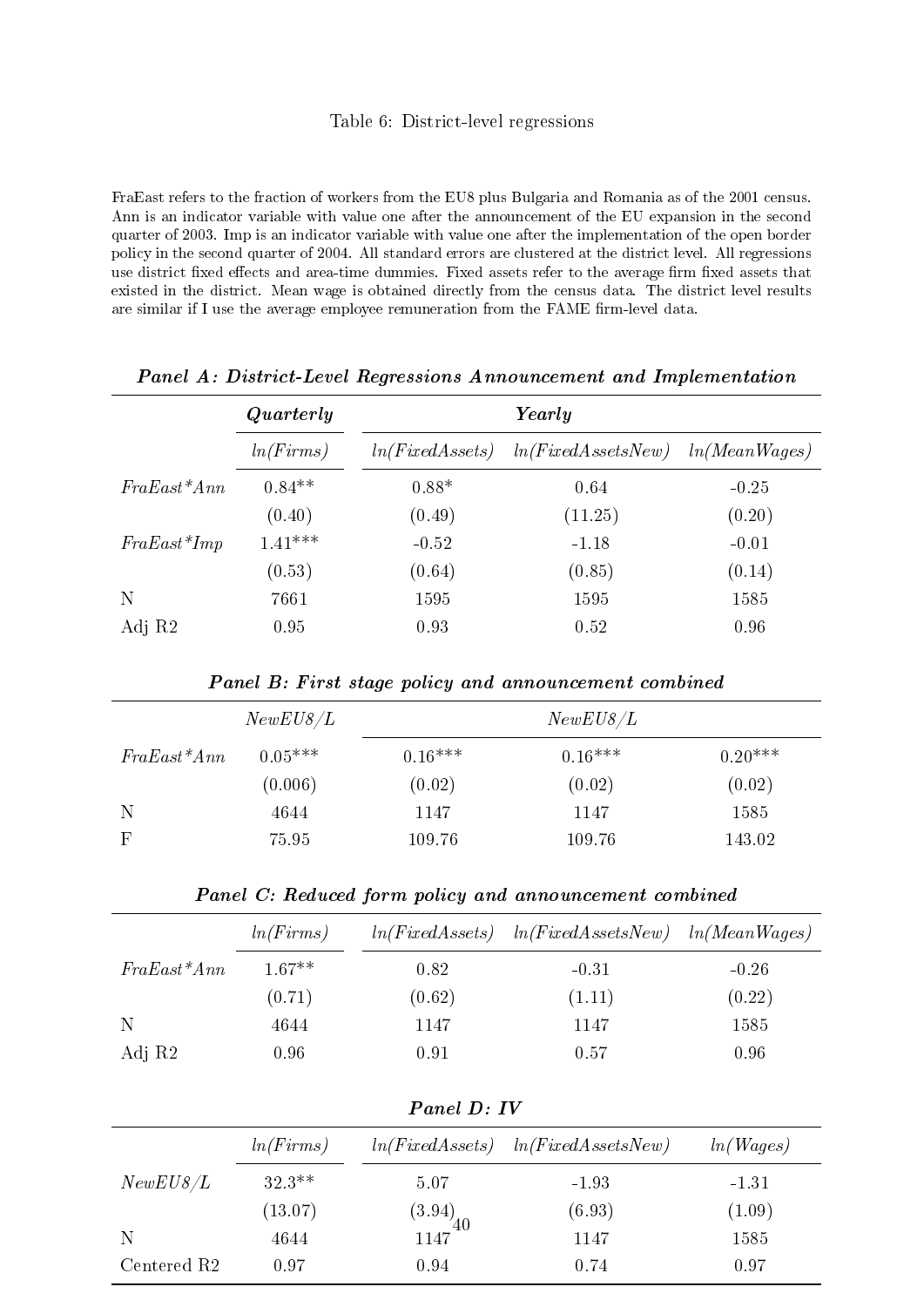## Table 7: Firm-level regressions, firms incorporated before 2001

FraEast fraction of workers from the EU8 <sup>p</sup>lus Bulgaria and Romania as of the 2001 census. Ann is an indicator variable with value one after the announcement of the EU expansion. Imp is an indicator variable with value one after the implementation of the open border policy. WorkRem is the average employeeremuneration in the firm. DirRem is the remuneration of the highest paid director. NewEU8/L is the fraction of new EU8 registrations over 2001. Sales/L is total revenue per worker.  $\rm K/L$  is fixed assets per employee. Standard errors are clustered at the district level. All regressions use firm fixed effects and area-time dummies.

| Panel A: Firm-level regressions announcement and implementation |                       |            |              |                           |                 |              |           |
|-----------------------------------------------------------------|-----------------------|------------|--------------|---------------------------|-----------------|--------------|-----------|
|                                                                 | Factor<br><i>tion</i> | Remunera-  | Productivity | <b>Factor Adjustments</b> |                 |              |           |
|                                                                 | ln(WorkRem)           | ln(DirRem) | ln(Sales/L)  | ln(TotalAssets)           | ln(FixedAssets) | ln(Employes) | ln(K/L)   |
| $FraEast*Ann$                                                   | 0.12                  | 0.29       | $0.39**$     | $-0.24$                   | $0.47**$        | $-0.11$      | 0.20      |
|                                                                 | (0.14)                | (0.30)     | (0.17)       | (0.29)                    | (0.23)          | (0.12)       | (0.22)    |
| $FraEast*Imp$                                                   | $-0.01$               | $-0.34$    | $-0.10$      | 0.03                      | 0.00            | $0.36**$     | $-0.68**$ |
|                                                                 | (0.12)                | (0.25)     | (0.23)       | (0.32)                    | (0.29)          | (0.11)       | (0.34)    |
| Ν                                                               | 269557                | 72444      | 216779       | 415518                    | 351898          | 299847       | 269557    |
| Adj R2                                                          | 0.98                  | 0.85       | 0.97         | 0.85                      | 0.93            | 0.96         | 0.95      |

Panel A: Firm-level regressions announcement and implementation

Panel B: Reduced form announcement and implementation combined

|               | ln(WorkRem) | ln(DirRem) | ln(Sales/L) | ln(TotalAssets) | ln(FixedAssets) | ln(Employes) | ln(K/L) |
|---------------|-------------|------------|-------------|-----------------|-----------------|--------------|---------|
| $FraEast*Ann$ | 0.09        | $-0.14$    | 0.34        | $-0.49$         | 0.32            | 0.02         | $-0.19$ |
|               | (0.18)      | (0.27)     | 0.23        | (0.35)          | (0.32)          | (0.13)       | (0.27)  |
| N             | 195362      | 55153      | 156546      | 314628          | 263638          | 217446       | 192206  |
| Adj R2        | 0.99        | $0.87\,$   | 0.98        | 0.88            | $\rm 0.94$      | 0.96         | 0.96    |

Panel C: IV announcement and implementation combined

|                         | ln(WorkRem) | ln(DirRem) | ln(Sales/L) | ln(TotalAs sets) | ln(FixedAssets) | ln(Employes) | ln(K/L) |
|-------------------------|-------------|------------|-------------|------------------|-----------------|--------------|---------|
| NewEUS/L                | 0.79        | $-1.17$    | $3.04\,$    | $-3.94$          | 2.61            | 0.17         | $-1.75$ |
|                         | 1.56)       | (2.25)     | (1.92)      | 2.69             | (2.68)          | (1.21)       | (2.45)  |
|                         | 195362      | 55153      | 156546      | 314628           | 263638          | 299847       | 192206  |
| Centered R <sub>2</sub> | 0.99        | 0.92       | 0.98        | $\rm 0.91$       | 0.96            | 0.98         | 0.97    |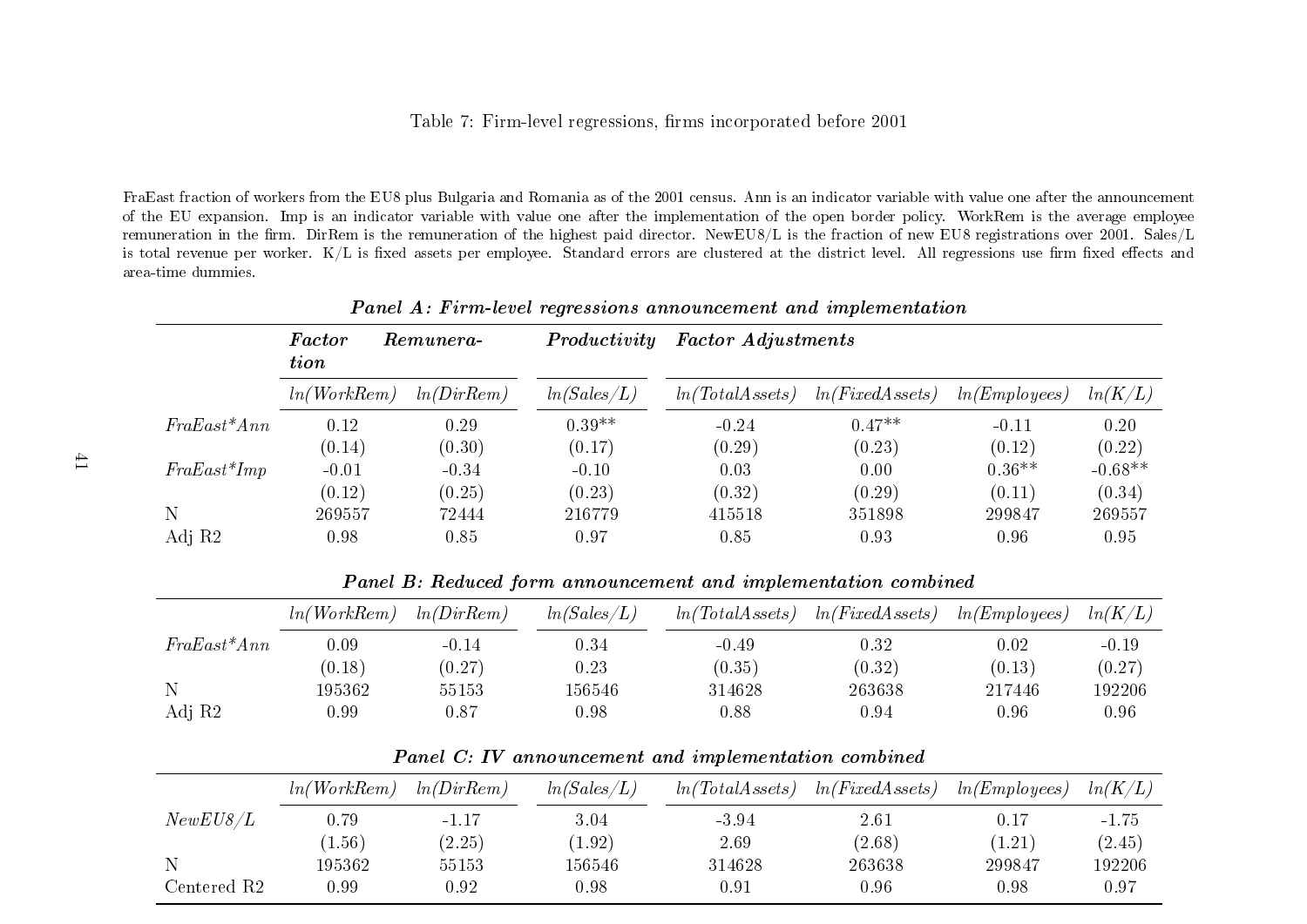## Table 8: Cultural proximity or new entrepreneurs

All standard errors are clustered at the district level. FraEast refers to the proportion of workers from EU8 plus Romania and Bulgaria by 2001. Ann is an indicator variable that takes value 1 after 2003, the year the EU expansion was announced. Imp is an indicator variable that takes value 1 after the EU expansion was implemented. EU8 Firms refer to firms with a majority of members with a EU8 nationality.

| . .                             |               |              |         |
|---------------------------------|---------------|--------------|---------|
|                                 | ln(FixAssets) | ln(Employes) | ln(K/L) |
| $FrEast*EUSFirm*An noun cement$ | 0.06          | 0.19         | (0.41)  |
|                                 | (1.49)        | (0.87)       | (1.46)  |
| $FrEast*EUSFirm*Implementation$ | $-0.87$       | 0.79         | $-0.95$ |
|                                 | (1.51)        | (0.59)       | (1.54)  |
| Interactions                    | Yes           | Yes          | Yes     |
| Firm FE                         | Yes           | Yes          | Yes     |
| Area*Year FE                    | Yes           | Yes          | Yes     |
| Adj R2                          | 0.94          | 0.96         | 0.96    |
|                                 | 351898        | 299847       | 265694  |

| Panel A: Differential effects firms with EU8 boards |  |  |  |
|-----------------------------------------------------|--|--|--|
|                                                     |  |  |  |

|                           | ln(UKFirms) | ln(EUSFIrms) | $\%EUSFirms$ |
|---------------------------|-------------|--------------|--------------|
| $FrEast^* An noun cement$ | $1.36***$   | 1.14         | $0.043***$   |
|                           | (0.48)      | (1.72)       | (0.01)       |
| $FrEast*Implementation$   | 0.46        | 2.25         | 0.00         |
|                           | (0.40)      | (2.33)       | (0.01)       |
| District FE               | Yes         | Yes          | Yes          |
| Area*Year FE              | Yes         | Yes          | Yes          |
| Adj R2                    | 0.96        | 0.62         | 0.13         |
| N                         | 7661        | 1196         | 7657         |

Panel B: New firms board nationalities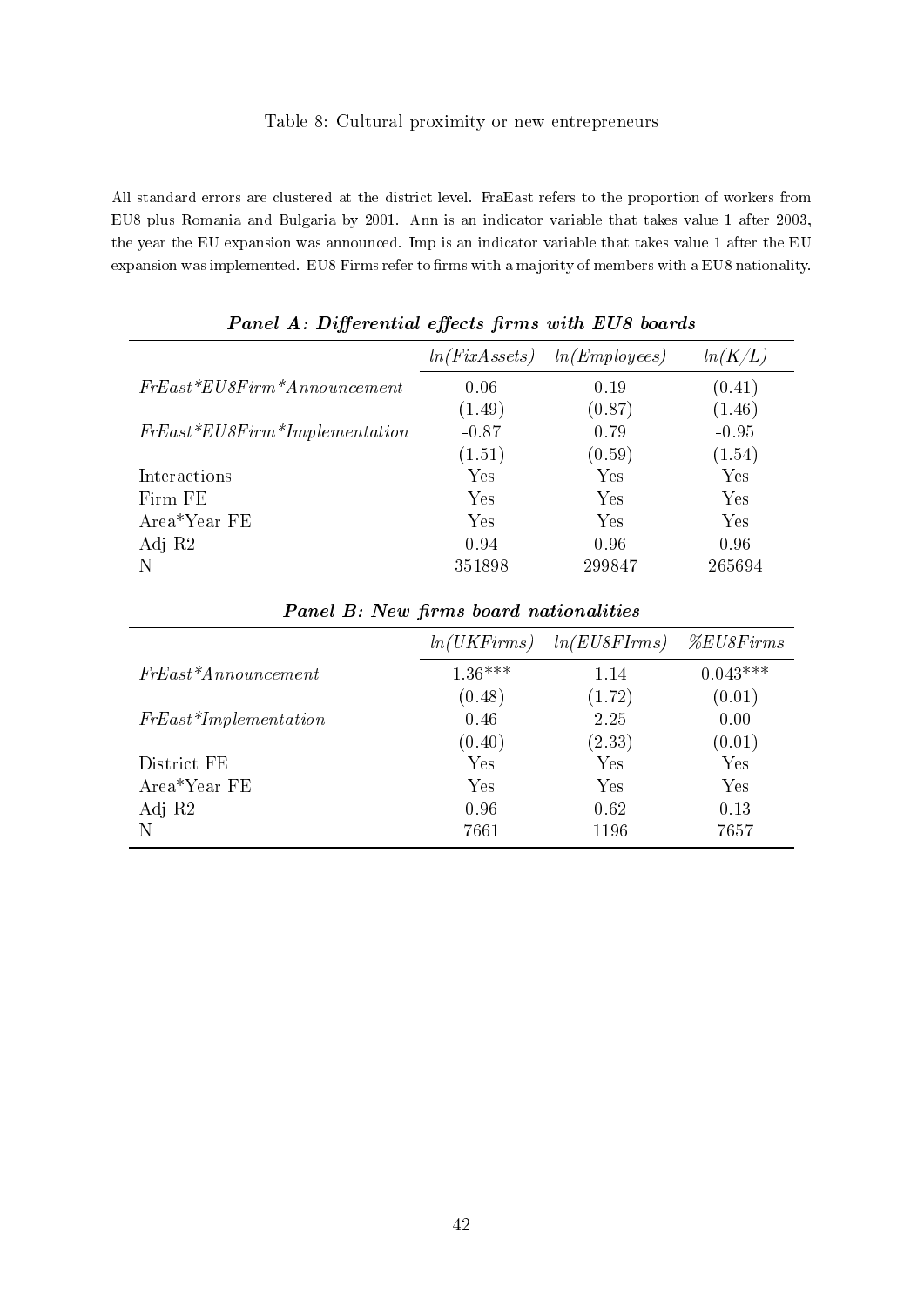## Table 9: Intensive margin firm-level results by economic sector

All standard errors are clustered at the district level. All regressions include a firm fixed effects and a year\*area dummy. FraEast refers to the proportion of workers from EU8 <sup>p</sup>lus Romania and Bulgaria by 2001. Ann is an indicator variable that takes value 1 after 2003, the year the EU expansion was announced. Impis an indicator variable that takes value 1 after the EU expansion was implemented. NewEu8/L refers to new registrations from EU8 divided by the total number of workers in 2001. The sectors are knowledge, construction and services. For more information about the construction of these sectors refer to the appendix.

Panel A: Firm Level Regressions Announcement and Implementation

|              |            | ln(FixedAssets) |           |          | ln(Employes) |         |         | ln(TotalAs sets)    |         |         | ln(WorkRem.) |         |         | ln(Dir. Rem.) |           |
|--------------|------------|-----------------|-----------|----------|--------------|---------|---------|---------------------|---------|---------|--------------|---------|---------|---------------|-----------|
| $FrEast*Ann$ | $\rm 0.47$ | 0.99            | $2.68***$ | $0.19\,$ | $-0.44$      | $-0.34$ | $-0.49$ | $2.40*$             | $-0.97$ | 0.14    | 0.26         | $-0.52$ | $-0.17$ | 0.93          | $-1.45$   |
|              | (0.68)     | (0.69)          | (0.75)    | (0.27)   | (0.34)       | (0.36)  | (0.76)  | 1.25                | (0.90)  | (0.52)  | (0.41)       | (0.51)  | 1.14    | (0.80)        | (1.23)    |
| $FrEast*Imp$ | 0.03       | 0.85            | 0.38      | $0.11\,$ | 0.39         | 0.79    | 0.52    | $-0.14$             | $-1.14$ | $-0.60$ | 0.21         | 0.55    | $-1.68$ | 0.26          | $-2.37**$ |
|              | (0.70)     | (0.62)          | 1.02)     | (0.27)   | (0.45)       | (0.50)  | (0.74)  | (0.77)              | (1.13)  | 0.42    | (0.54)       | (0.54)  | (0.89)  | (0.99)        | (1.18)    |
|              | 42855      | 27583           | 24388     | 36869    | 22164        | 20488   | 51542   | 31870               | 30619   | 31977   | 19415        | .7855   | 7948    | 6562          | 3786      |
| Adj R2       | 0.91       | $\rm 0.93$      | 0.9       | 0.97     | $\rm 0.96$   | 0.96    | 0.84    | 0.86                | 0.79    | 0.97    | 0.98         | 0.98    | 0.9     | 0.87          | 0.89      |
| Sector       | Know       | ∍onstr          | Serv      | Know     | Jonstr       | Serv    | Know    | $_{\rm \sim onstr}$ | Serv    | Know    | Constr       | Serv    | Know    | ∴onstr        | Serv      |

Panel B: Reduced form policy and announcement combined

Panel C: IV

|              |        | ln(FixedAssets) |        |        | ln(Employes) |        |         | ln(TotalAs sets)        |          |         | ln(WorkRem.)      |            |            | ln(Dir. Rem.) |         |
|--------------|--------|-----------------|--------|--------|--------------|--------|---------|-------------------------|----------|---------|-------------------|------------|------------|---------------|---------|
| $FrEast*Ann$ | 0.52   | $.26**$         | .14    | 0.11   | $-0.40$      | 0.18   | $-0.95$ | $2.46*$                 | $-1.55*$ | $-0.24$ | 0.14              | $-0.76$    | $-1.50$    | $0.55\,$      | $-1.48$ |
|              | (0.79) | (0.61)          | (1.26) | (0.33) | (0.37)       | (0.44) | (0.78)  | 1.45                    | (0.91)   | (0.48)  | (0.39)            | (0.62)     | (1.18)     | (0.99)        | (1.63)  |
| $\mathbf N$  | 32390  | 20853           | 18450  | 26981  | 16104        | 14889  | 39325   | 24207                   | 23358    | 23461   | 14067             | 12979      | 6330       | 5117          | 2960    |
| Adj R2       | 0.92   | 0.93            | 0.92   | 0.97   | $_{0.97}$    | 0.96   | 0.86    | 0.88                    | 0.82     | 0.98    | 0.99              | $\rm 0.98$ | $\rm 0.91$ | 0.89          | 0.89    |
| Sector       | Know   | . Jonstr        | Serv   | Know   | Jonstr       | Serv   | Know    | $\operatorname{Constr}$ | Serv     | Know    | $\mathrm{Constr}$ | Serv       | Know       | Constr        | Serv    |

|                    |        | ln(FixedAssets) |          |          | ln(Employes) |        |         | ln(TotalAs sets) |           |         | ln(WorkRem.) |         |          | ln(Dir. Rem.) |          |
|--------------------|--------|-----------------|----------|----------|--------------|--------|---------|------------------|-----------|---------|--------------|---------|----------|---------------|----------|
| NewEUS/L           | 4.52   | $10.11*$        | 10.25    | .09      | $-3.69$      | 1.74   | $-8.04$ | 19.13            | $-13.72*$ | $-2.20$ | 1.29         | $-7.28$ | $-12.82$ | 5.10          | $-11.79$ |
|                    | (6.91) | (5.28)          | (11.90)  | (3.10)   | (3.40)       | (4.20) | 6.66    | 11.83            | (8.09)    | (4.49)  | (3.71)       | (6.32)  | (10.13)  | (9.08)        | (12.77)  |
|                    | 32390  | 20853           | 18450    | 26981    | 16104        | 14889  | 39325   | 24207            | 23358     | 23461   | 14067        | 12979   | 6330     | 5117          | 2960     |
| $\rm Centered\ R2$ | ).95   | 0.95            | $0.94\,$ | $0.98\,$ | 0.98         | 0.98   | 0.90    | 0.91             | 0.87      | 0.98    | $0.99\,$     | 0.99    | 0.95     | 0.93          | 0.93     |
| Sector             | Know   | lonstr          | Serv     | Know     | Jonstr       | Serv   | Know    | Jonstr           | Serv      | Know    | Constr       | Serv    | Know     | Constr        | Serv     |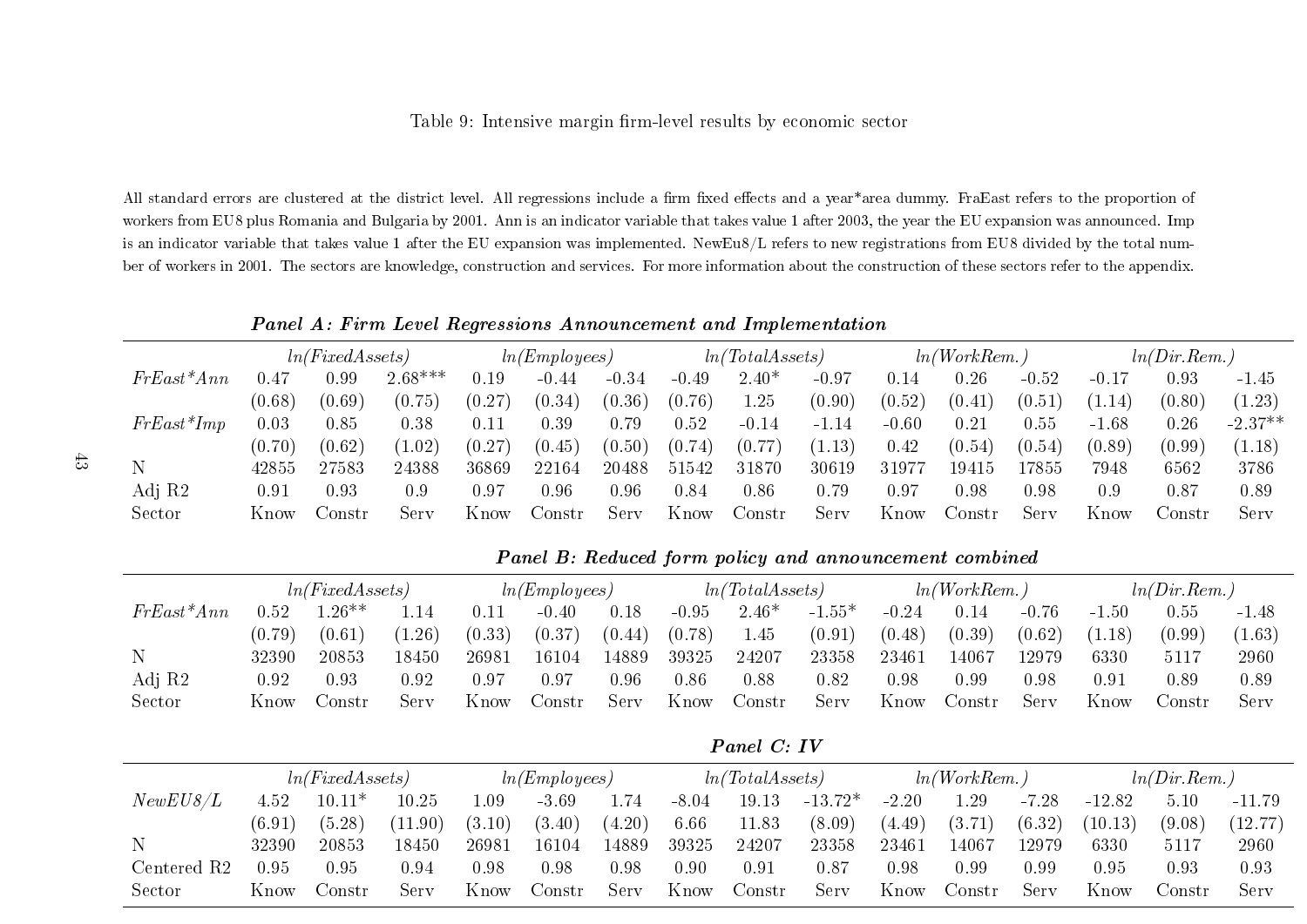|  |  |  | Table 10: District-level firm creation regressions by economic sector |  |  |
|--|--|--|-----------------------------------------------------------------------|--|--|
|  |  |  |                                                                       |  |  |
|  |  |  |                                                                       |  |  |

All standard errors are clustered at the district level. FraEast refers to the proportion of workers from EU8 plus Romania and Bulgaria by 2001. Ann is an indicator variable that takes value 1 after 2003, the year the EU expansion was announced. Imp is an indicator variable that takes value 1 after the EU expansion was implemented. NewEu8/L refers to new registrations from EU8 divided by the total number of workers in 2001. The sectors are knowledge, construction and services. For more information about the construction of these sectors refer to the appendix. EU8 firms refer to firms with a majority of EU8 national in the boards at the moment of incorporation.

Panel A: District-Level Regressions Announcement and Implementation

|                         |          | ln(Firms) |          |               |             | ln( EUSFirms)                                          |  |  |
|-------------------------|----------|-----------|----------|---------------|-------------|--------------------------------------------------------|--|--|
| $FraEast*Ann$           | $0.20\,$ | $-1.15$   | 0.48     | $-0.88$       | 2.38        | $-1.28$                                                |  |  |
|                         | (0.89)   | (0.89)    | (0.81)   | (1.46)        | (1.65)      | (1.40)                                                 |  |  |
| $FraEast*Imp$           | 0.33     | $2.24**$  | 1.98     | 1.72          | $-1.27$     | $-0.05$                                                |  |  |
|                         | (0.71)   | (0.91)    | $1.08\,$ | (1.70)        | (1.78)      | (1.52)                                                 |  |  |
| N                       | 1914     | 1909      | 1912     | 1839          | 1793        | 1819                                                   |  |  |
| Adj R2                  | 0.94     | 0.93      | 0.92     | 0.82          | 0.75        | 0.82                                                   |  |  |
| Sector                  | Know     | Constr    | Serv     | Know          | Constr      | Serv                                                   |  |  |
|                         |          |           |          |               |             | Panel B: Reduced form policy and announcement combined |  |  |
|                         |          | ln(Firms) |          | ln( EUSFirms) |             |                                                        |  |  |
| $FraEast*Ann$           | $1.62**$ | 0.82      | $2.04**$ | 0.58          | 1.89        | $-1.14$                                                |  |  |
|                         | (0.81)   | (0.93)    | (0.99)   | (1.39)        | (1.69)      | (1.24)                                                 |  |  |
| N                       | 1594     | 1592      | 1593     | 1535          | 1506        | 1520                                                   |  |  |
| Adj R2                  | 0.94     | 0.94      | 0.92     | 0.82          | 0.77        | 0.82                                                   |  |  |
| Sector                  | Know     | Constr    | Serv     | Know          | Constr      | Serv                                                   |  |  |
|                         |          |           |          |               | Panel C: IV |                                                        |  |  |
|                         |          | ln(Firms) |          |               |             | ln( EUSFirms)                                          |  |  |
| NewEUS/L                | $7.32**$ | 3.72      | $9.22**$ | 2.79          | 8.58        | $-5.27$                                                |  |  |
|                         | (3.60)   | (4.06)    | (4.52)   | (6.66)        | (7.51)      | (5.69)                                                 |  |  |
| N                       | 1594     | 1592      | 1593     | 1535          | 1506        | 1520                                                   |  |  |
| Centered R <sub>2</sub> | 0.96     | 0.96      | 0.94     | 0.88          | 0.84        | 0.87                                                   |  |  |
| Sector                  | Know     | Constr    | Serv     | Know          | Constr      | Serv                                                   |  |  |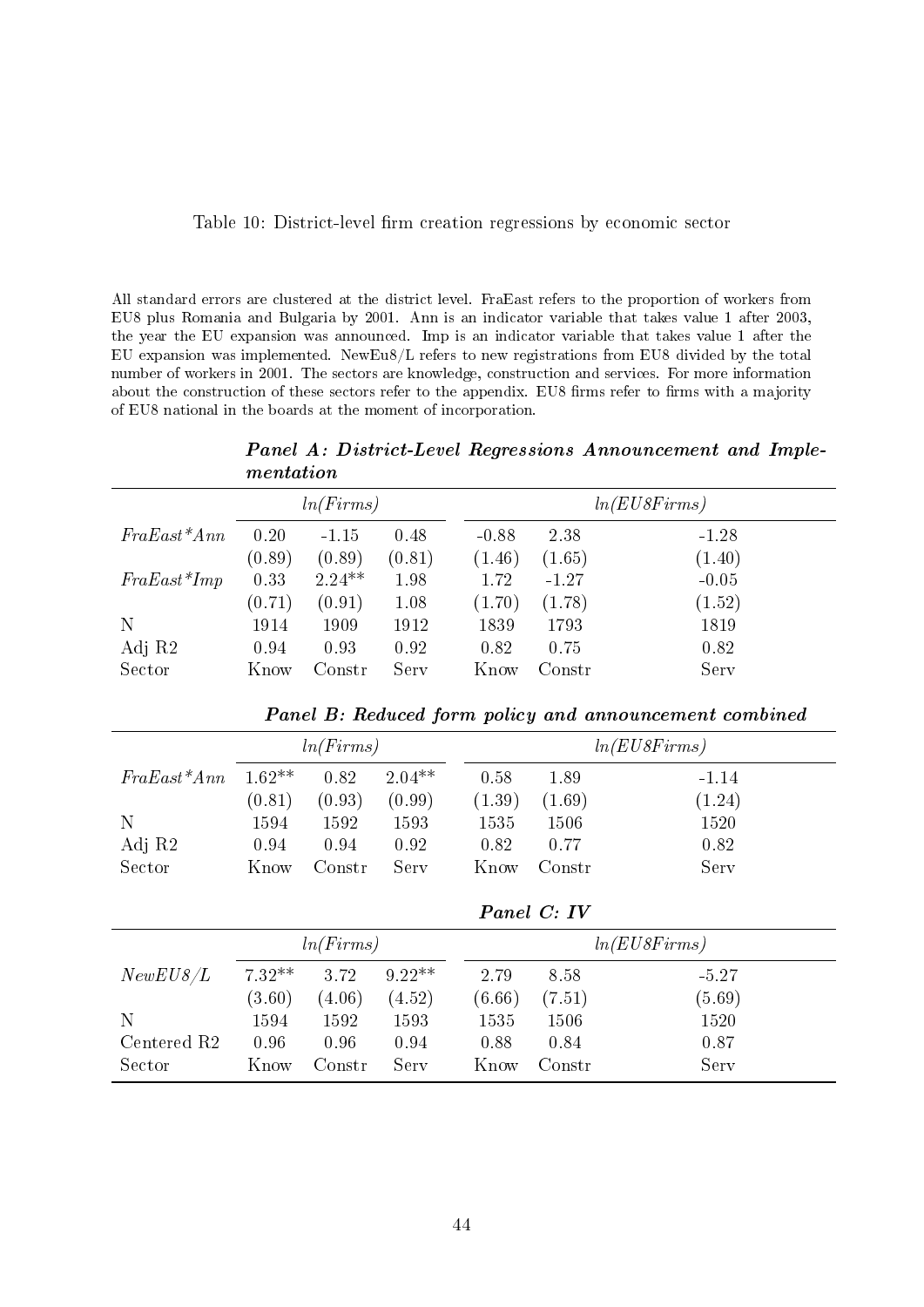## Table 11: Selection of migrants

FraEast refers to the proportion of workers from EU8 plus Romania and Bulgaria by 2001. The first two regressions are cross-sectional. The last regression measures the change between 2011 and 2001 and can be interpreted as accounting for a district fixed effect. All regressions control for the NUTS2 Areas.

|             |            | $ln(OddsEUS)$ - $ln(OddsUK)$ $ln(OddsEUS)$ - $ln(OddsUK)$ $ln(OddsEUS)$ - $ln(OddsEUS)$ - $ln(OddsUK)$ |           |
|-------------|------------|--------------------------------------------------------------------------------------------------------|-----------|
| FrEast      | $-7.58***$ | $-1.79$                                                                                                | $5.79***$ |
|             | (1.28)     | (1.68)                                                                                                 | (1.85)    |
| Area FE     | Yes        | $\operatorname{Yes}$                                                                                   | Yes       |
| Census Year | 2001       | 2011                                                                                                   | Change    |
| Adj R2      | 0.94       | 0.96                                                                                                   | 0.96      |
|             | 323        | 323                                                                                                    | 323       |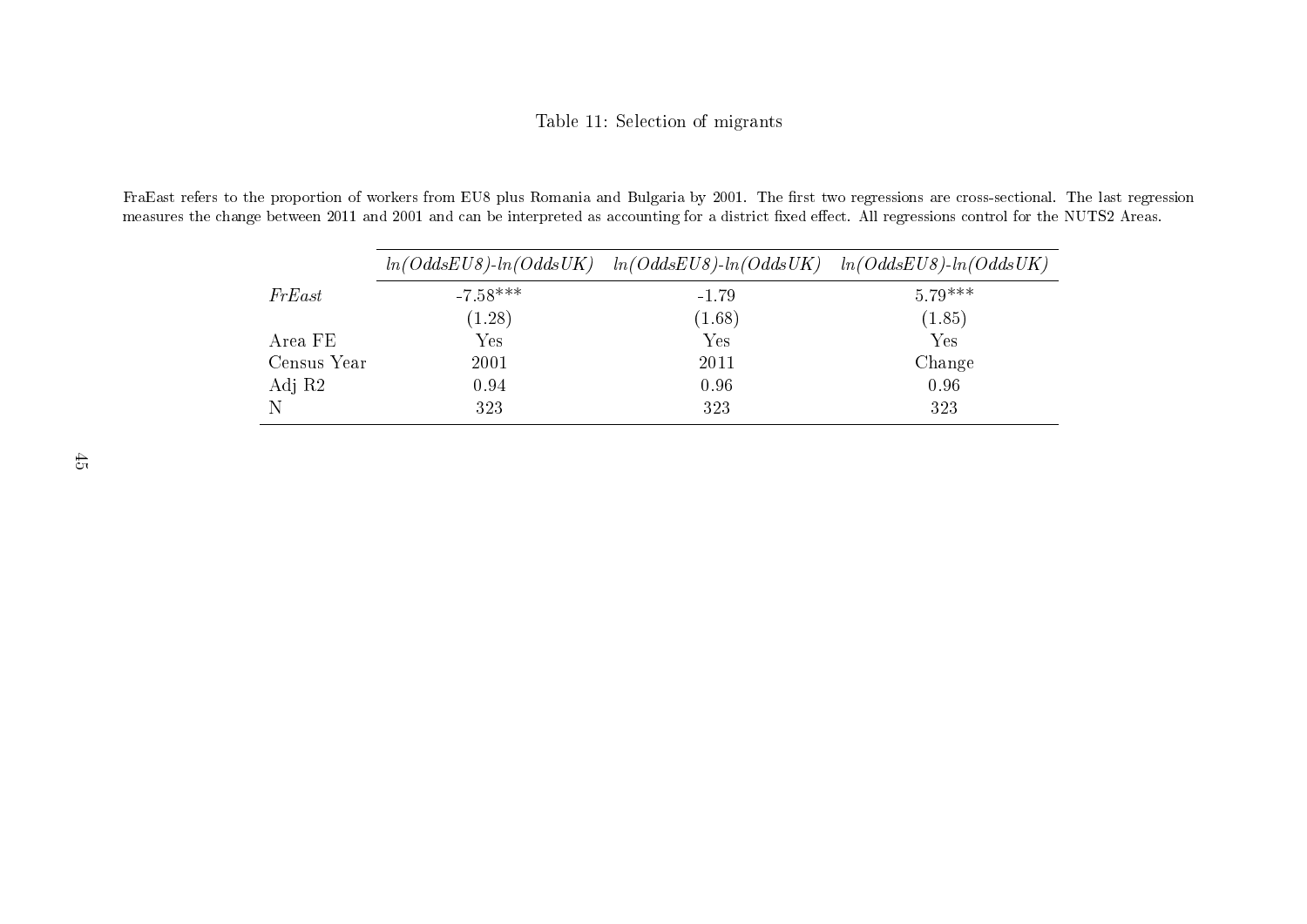# Appendix

|      | NACE Industry Name                                                              | Incorporated<br>2001 | % Over To-<br>tal 2001 | Incorporated<br>2006 | % Over To-<br>tal 2006 |
|------|---------------------------------------------------------------------------------|----------------------|------------------------|----------------------|------------------------|
| 8299 | Other business sup-<br>port activities                                          | 22,302               | $16.9\,$               | 51,634               | $21.72\,$              |
| 7022 | Business and other<br>management<br>con-<br>sulting activities                  | 7,380                | 5.59                   | 12,003               | 5.05                   |
| 6209 | Other Information<br>technology<br>and<br>computer<br>service<br>activities     | 6,847                | 5.19                   | 8,751                | 3.68                   |
| 6920 | Accounting<br>book-<br>keeping and auditing<br>activities; tax con-<br>sultancy | 3,704                | 2.81                   | 2,945                | 1.24                   |
| 6820 | Renting and operat-<br>ing of own or leased<br>real state                       | 3,626                | 2.75                   | 4,345                | 1.83                   |
| 4110 | of<br>Development<br>building projects                                          | 3,540                | 2.68                   | 6,826                | 2.87                   |
| 4120 | Construction<br><sub>of</sub><br>buildings                                      | 3,345                | 2.53                   | 6,025                | 2.53                   |
| 9609 | Other personal ser-<br>vice activities                                          | 3,193                | 2.42                   | 6,342                | 2.67                   |
| 6202 | Computer<br>consul-<br>tancy activities                                         | 2,695                | 2.04                   | 6,913                | 2.91                   |
| 5829 | Other software pub-<br>lishing                                                  | 2,512                | 1.9                    | 494                  | 0.21                   |

Table A.1: Most frequent industries by firms incorporated in  $2001$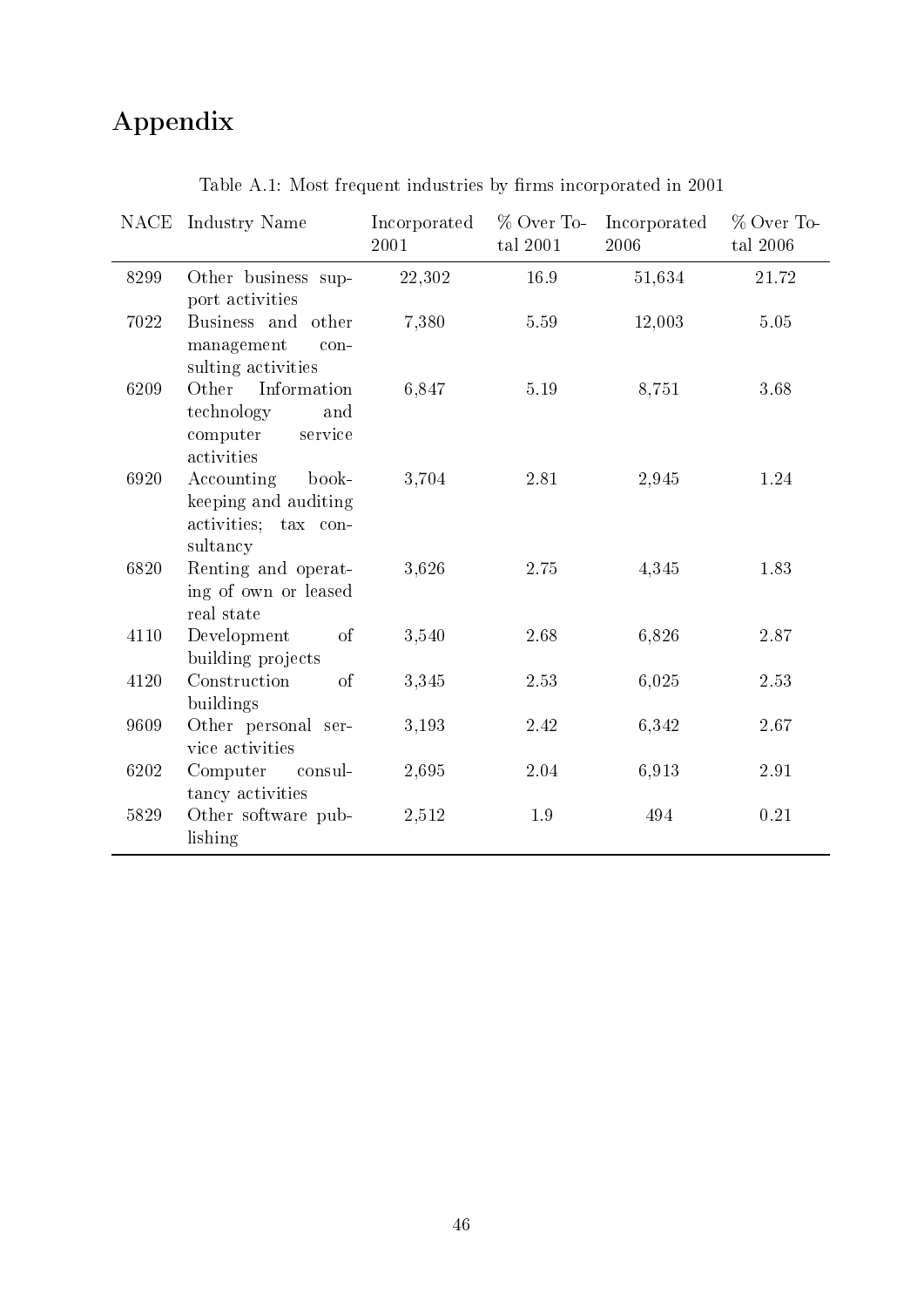|      | NACE Industry Name                                                               | Incorporated<br>EU8<br>by<br>board 2001 | %<br>Over<br>EU8<br>2001 | Incorporated<br>by<br>EU8<br>board $2001$ | % Over<br>EU8<br>2006 | $\%$<br>$In-$<br>crease |
|------|----------------------------------------------------------------------------------|-----------------------------------------|--------------------------|-------------------------------------------|-----------------------|-------------------------|
| 8299 | business<br>Other<br>support activities                                          | 21                                      | 21.88                    | 250                                       | 16.93                 | 10.90                   |
| 7022 | <b>Business</b><br>and<br>other<br>manage-<br>consulting<br>ment<br>activities   | $\overline{2}$                          | 2.08                     | 30                                        | 2.03                  | 14.00                   |
| 6209 | Informa-<br>Other<br>technology<br>tion<br>and<br>computer<br>service activities | 3                                       | 3.13                     | 25                                        | 1.69                  | 7.33                    |
| 6920 | Accounting book-<br>keeping and au-<br>diting activities;<br>tax consultancy     | $\overline{2}$                          | 2.08                     | 13                                        | 0.88                  | 5.50                    |
| 6820 | Renting and op-<br>erating of own or<br>leased real state                        | $\mathbf{1}$                            | 1.04                     | $\boldsymbol{3}$                          | 0.2                   | $2.00\,$                |
| 4110 | Development of<br>building projects                                              | $\overline{2}$                          | 2.08                     | 22                                        | 1.49                  | 10.00                   |
| 4120 | Construction<br><sub>of</sub><br>buildings                                       | 3                                       | 3.13                     | 94                                        | 6.36                  | 30.33                   |
| 9609 | Other<br>personal<br>service activities                                          | $\overline{4}$                          | 4.17                     | 80                                        | 5.42                  | 19.00                   |
| 6202 | Computer<br>con-<br>sultancy<br>activi-<br>ties                                  | $\mathbf{1}$                            | 1.04                     | 36                                        | 2.44                  | 35.00                   |
| 5829 | software<br>Other<br>publishing                                                  | $\overline{0}$                          | $\overline{0}$           | $\mathbf{1}$                              | 0.07                  | NA                      |

Table A.2: EU8 firm creation in top 10 industries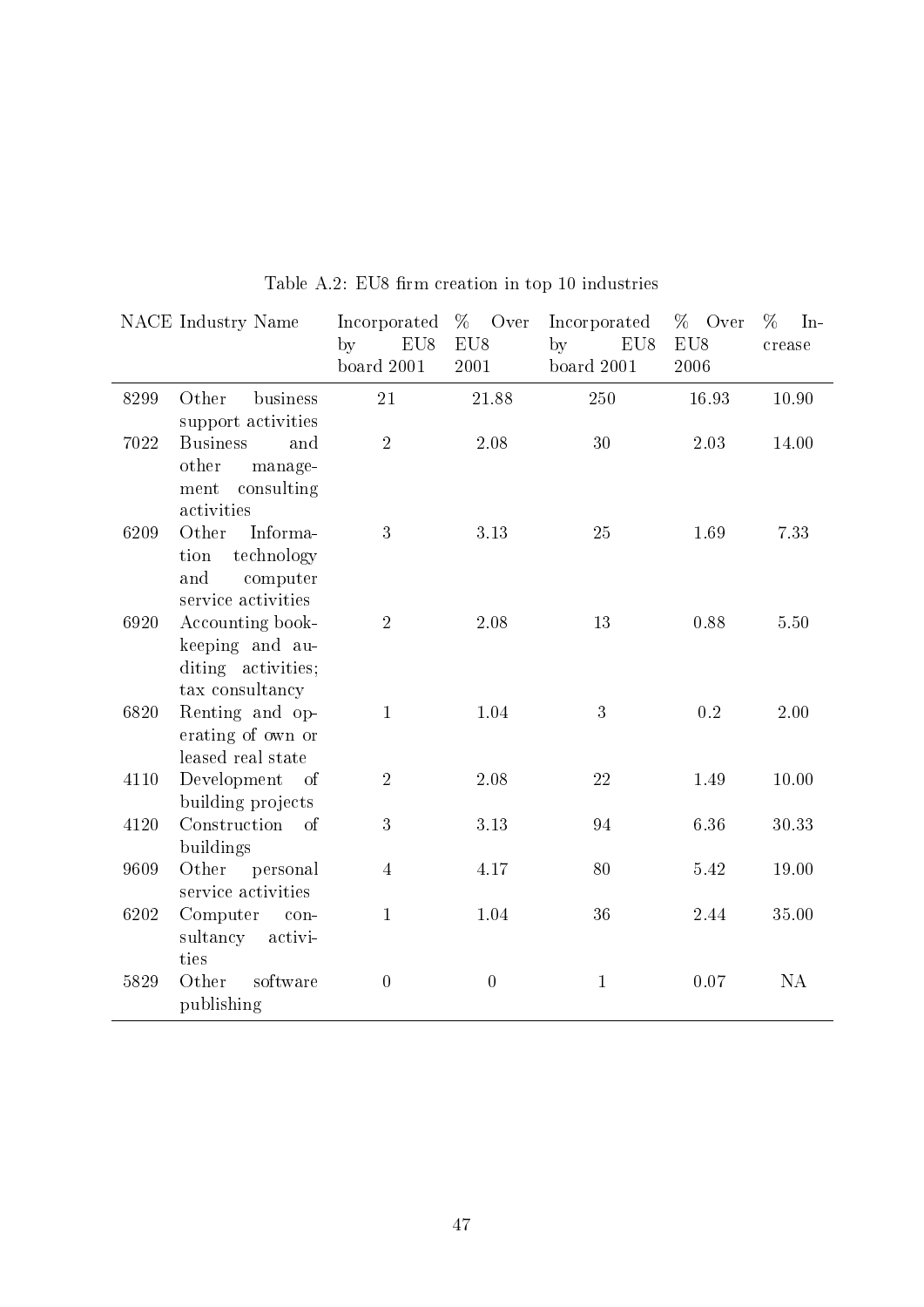| NACE Code | Industry                                                |
|-----------|---------------------------------------------------------|
| 5821      | Publishing of Computer Games                            |
| 5829      | Other Software Publishing                               |
| 6110      | Wired telecommunications activities                     |
| 6120      | Wireless telecommunications activities                  |
| 6130      | Satellite telecommunications activities                 |
| 6190      | Other telecommunications activities                     |
| 6201      | Computer programming activities                         |
| 6202      | Computer consultancy activities                         |
| 6203      | Computer facilities management activities               |
| 6209      | Other information technology and computer service ac-   |
|           | tivities                                                |
| 6311      | Data processing, hosting and related activities         |
| 6312      | Web portals                                             |
| 7022      | Business and other management consulting activities     |
| 7111      | Architectural activities                                |
| 7112      | Engineering activities and related technical consultant |
| 7120      | Technical testing and analysis                          |
| 7211      | Research and experimental development on biotechnol-    |
|           | ogy                                                     |
| 7219      | Other research and experimental development on natu-    |
|           | ral sciences and engineering                            |
| 7220      | Research and experimental development on social sci-    |
|           | ences and humanities                                    |
| 7410      | Specialised design activities                           |
| 7420      | Photographic activities                                 |
| 7490      | Other professional, scientific and technical activities |
|           | n.e.c.                                                  |
| 7500      | Veterinary activities                                   |
| 8510      | Pre-primaryeducation                                    |
| 8520      | Primary education                                       |
| 8531      | General secondary educatio                              |
| 8532      | Technical and vocational secondary education            |
| 8541      | Post-secondary non-tertiary education                   |
| 8542      | Tertiary education                                      |
| 8560      | Educational support activities                          |
| 8610      | Hospital activities                                     |
| 8621      | General medical practice activities                     |
| 8622      | Specialist medical practice activities                  |

Table A.3: Industries classified as knowledge sector

8623 Dental practice activities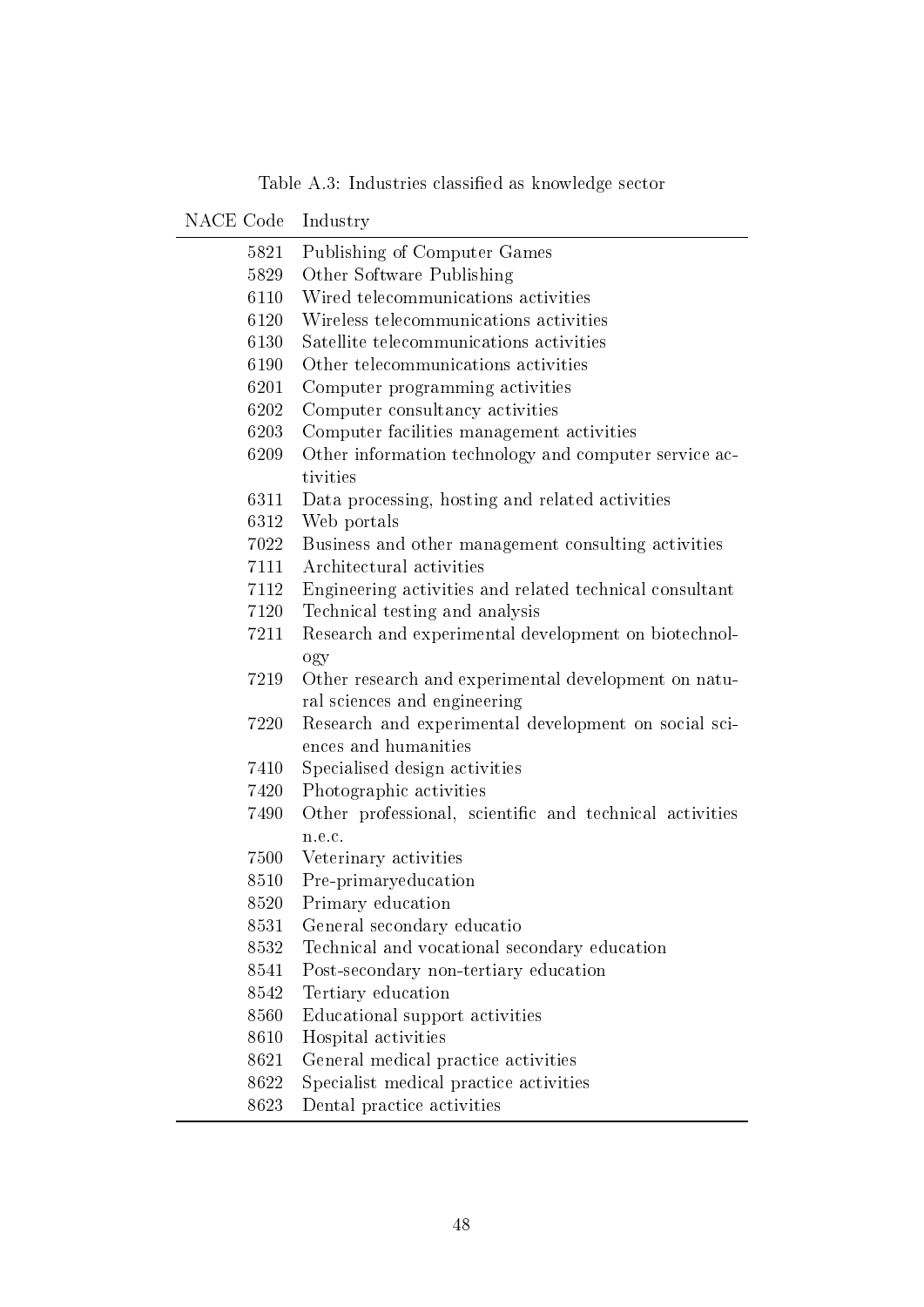## Table A.4: Industries classified as construction sector

NACE Code Industry

| 4110 | Development of building projects                                        |
|------|-------------------------------------------------------------------------|
| 4120 | Construction of residential and non-residential buildings               |
| 4211 | Construction of roads and motorways                                     |
| 4212 | Construction of railways and underground railways                       |
| 4213 | Construction of bridges and tunnels                                     |
| 4221 | Construction of utility projects for fluids                             |
| 4222 | Construction of utility projects for electricity and telecommunications |
| 4291 | Construction of water projects                                          |
| 4299 | Construction of other civil engineering projects n.e.c.                 |
| 4311 | Demolition                                                              |
| 4312 | Site preparation                                                        |
| 4313 | Test drilling and boring                                                |
| 4321 | Electrical installation                                                 |
| 4322 | Plumbing, heat and air conditioning installation                        |
| 4329 | Other construction installation                                         |
| 4331 | Plastering                                                              |
| 4332 | Joinery installation                                                    |
| 4333 | Floor and wall covering                                                 |
| 4334 | Painting and glazing                                                    |
| 4339 | Other building completion and finishing                                 |
| 4391 | Roofing activities                                                      |
| 4399 | Other specialised construction activities n.e.c.                        |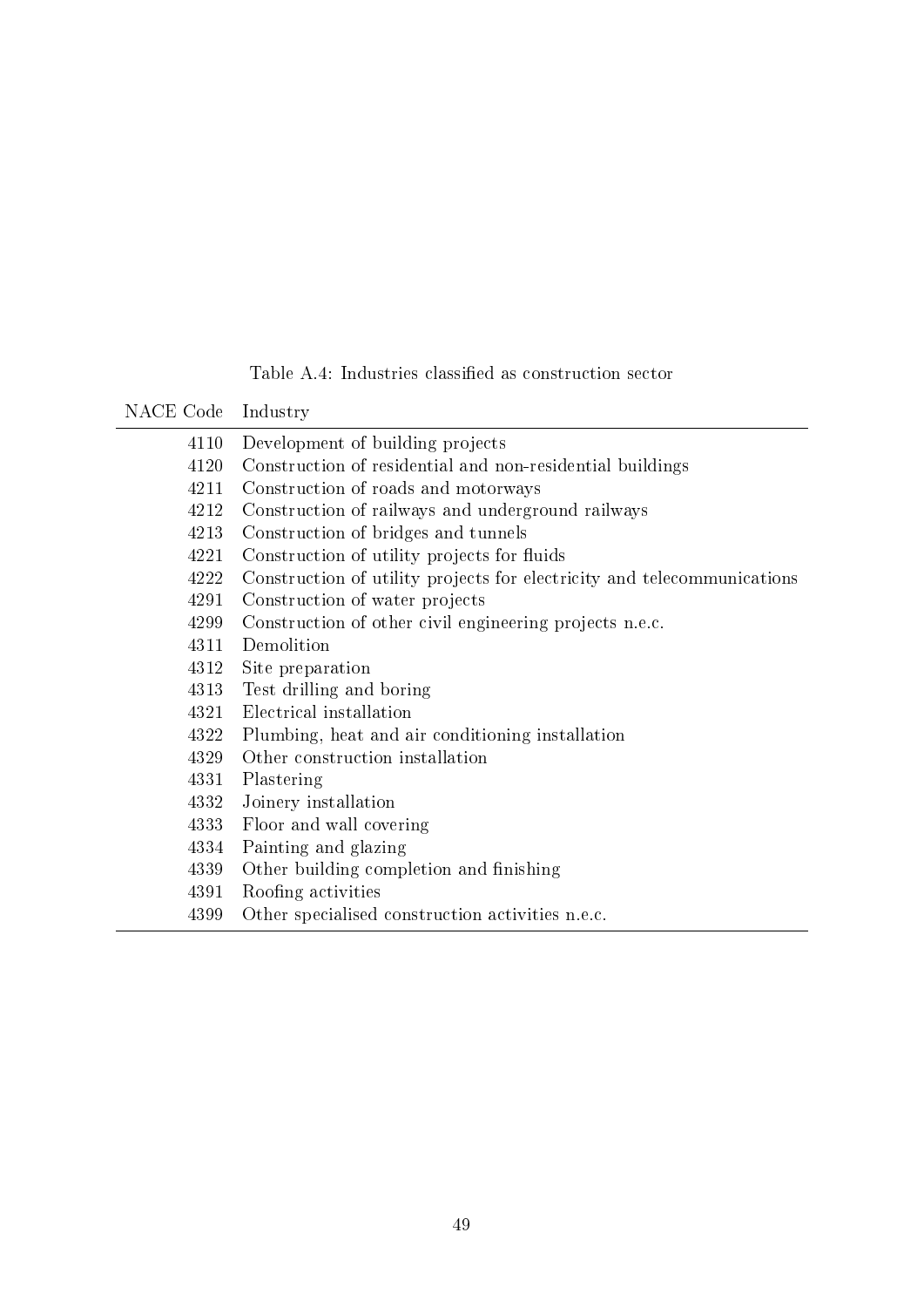Table A.5: Industries classified as service sector

| NACE Code Industry |                                                     |
|--------------------|-----------------------------------------------------|
|                    | 5610 Restaurants and mobile food service activities |
|                    | 5621 Event catering activities                      |
|                    | 5629 Other food service activities                  |
| 5630               | Beverage service activities                         |
|                    | 8299 Other business support activities              |
|                    | 9700 Activities of households as domestic personnel |
|                    |                                                     |

Table A.6: Firm Destruction

FraEast refers to the proportion of workers from EU8 plus Romania and Bulgaria by 2001. All regression control for district and area\*time fixed effects. The hazard rate is computed as the proportion of created firms that are destroyed the following year.

|              | $D$ estruction/L | HazardRate(1 year) |
|--------------|------------------|--------------------|
| $FrEast*Ann$ | 0.02             | 0.001              |
|              | (0.03)           | (0.001)            |
| $FrEast*Imp$ | $-0.08$          | 0.001              |
|              | (0.06)           | (0.001)            |
| N            | 2233             | 2560               |
| Adj R2       | $-0.02$          | 0.03               |